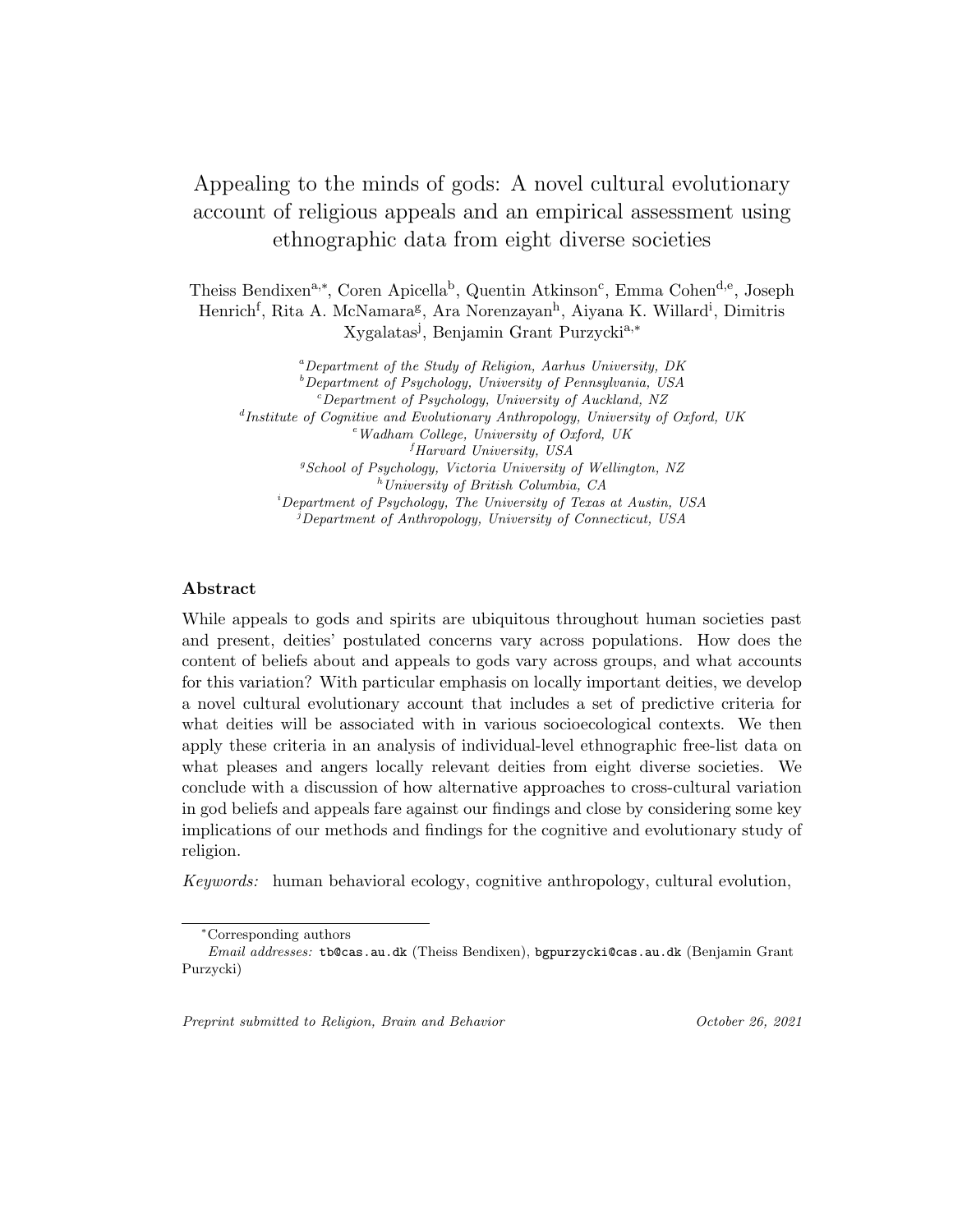free-list method, gods' minds, religious systems

#### 1. Introduction

Various approaches address why humans are the only species on the planet that entertains beliefs about gods, ghosts, and other spiritual beings [\(Geertz,](#page-27-0) [2020;](#page-27-0) [Jensen,](#page-28-0) [2019\)](#page-28-0). Some emphasize evolved cognitive faculties such as agency detection, anthropomorphism, and other mentalizing systems to account for beliefs in gods (e.g., [Andersen,](#page-23-0) [2019;](#page-23-0) [Bird-David,](#page-25-0) [1999;](#page-25-0) [Barrett,](#page-24-0) [2000;](#page-24-0) [Guthrie,](#page-27-1) [1980,](#page-27-1) [1995\)](#page-27-2). Others argue that gods are attention-grabbing and more memorable by virtue of their social relevance inferred by our evolved moral cognition [\(Boyer,](#page-25-1) [2000,](#page-25-1) [2001\)](#page-25-2) or suggest that aspects of gods' temperaments are projections of individuals' personal attitudes and characteristics [\(Johnson et al.,](#page-28-1) [2015;](#page-28-1) [Spiro and D'Andrade,](#page-34-0) [1958\)](#page-34-0). While many of these approaches view beliefs as by-products of human cognition, others posit that spiritual sanctions can minimize defection in cooperative dilemmas [\(Johnson,](#page-28-2) [2005,](#page-28-2) [2016;](#page-28-3) [Schloss and Murray,](#page-33-0) [2011\)](#page-33-0) and/or expand cooperation beyond kith and kin [\(Norenzayan et al.,](#page-30-0) [2016\)](#page-30-0).

Two critical questions interwoven throughout these discussions are: How does the content of beliefs about and appeals to gods vary across groups and what accounts for this variation? While these questions have deep roots in the history of anthropological thought (e.g., [Evans-Pritchard,](#page-27-3) [1965;](#page-27-3) [Lang,](#page-28-4) [1909;](#page-28-4) [Swanson,](#page-35-0) [1960;](#page-35-0) [Tylor,](#page-35-1) [1920\)](#page-35-1), the bulk of contemporary research mostly examines gods or religious traditions that are explicitly interested in human morality [\(Baumard et al.,](#page-24-1) [2015;](#page-24-1) [Beheim et al.,](#page-24-2) [2021;](#page-24-2) [Botero et al.,](#page-25-3) [2014;](#page-25-3) [Peoples and Marlowe,](#page-30-1) [2012;](#page-30-1) [Roes and Raymond,](#page-33-1) [2003;](#page-33-1) [Skoggard et al.,](#page-34-1) [2020;](#page-34-1) [Snarey,](#page-34-2) [1996;](#page-34-2) [Watts et al.,](#page-35-2) [2015\)](#page-35-2). These studies primarily rely on—often the same—society-level data, usually from coded ethnographies and reports from travelers and missionaries (see [Purzycki and Watts,](#page-32-0) [2018\)](#page-32-0).

When studies have examined individual-level beliefs, they have mostly focused on moralistic gods' role in cooperation (e.g., [Atkinson and Bourrat,](#page-24-3) [2011;](#page-24-3) [Ge et al.,](#page-27-4) [2019;](#page-27-4) [Lang et al.,](#page-29-0) [2019;](#page-29-0) [Purzycki et al.,](#page-31-0) [2016b;](#page-31-0) [McNamara and Henrich,](#page-29-1) [2018;](#page-29-1) [Willard](#page-35-3) [et al.,](#page-35-3) [2020\)](#page-35-3) rather than attended to deities concerned with other matters and their ethnographic contexts. Yet, if religion can contribute to the evolution of cooperation, we should expect that variation in religious appeals, beliefs, and practices is partly attributable to variation in local threats to coordination and cooperation [\(Bendixen and Purzycki,](#page-24-4) [2020;](#page-24-4) [Purzycki and McNamara,](#page-32-1) [2016;](#page-32-1) [Purzycki and Sosis,](#page-32-2) [2022\)](#page-32-2). However, despite isolated exceptions (e.g., [Atran et al.,](#page-24-5) [2002;](#page-24-5) [McNamara](#page-29-2) [et al.,](#page-29-2) [2021;](#page-29-2) [Purzycki,](#page-30-2) [2011,](#page-30-2) [2013,](#page-31-1) [2016;](#page-31-2) [Singh et al.,](#page-34-3) [2021\)](#page-34-3), there remains a dearth of high-resolution, directly comparable, cross-cultural data with which to examine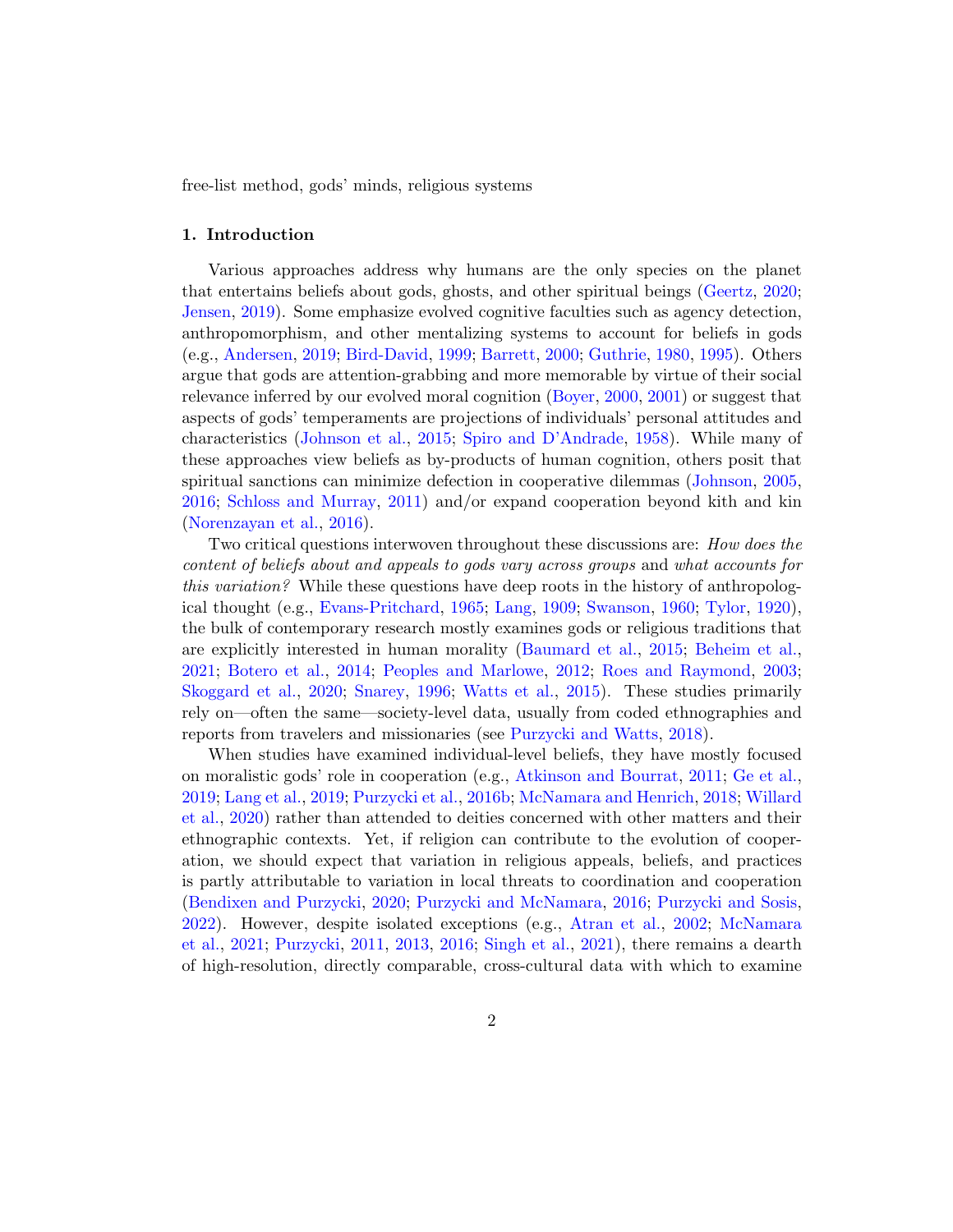how gods' concerns systematically vary cross-culturally.

To initiate this inquiry, we present and examine individual-level ethnographic free-list data on what pleases and angers deities across eight diverse field sites. In Section [2,](#page-2-0) we first review contemporary work on cross-cultural variation in gods' concerns. Building on this, we develop a cultural evolutionary account of that variation and outline a set of predictive criteria for what gods will evolve to care about given local socioecological features and constraints (cf., [Bendixen and Purzycki,](#page-24-4) [2020\)](#page-24-4). We then present methods of our data collection and summarize key results (Section [3\)](#page-6-0). In Section [4,](#page-14-0) we assess how our free-list data informs our cultural evolutionary account. Finally, we discuss how alternative approaches fall short of accounting for the present findings and consider important implications and cautionary notes of the present work (Section [5\)](#page-18-0).

Overall, we regard our contribution as taking the necessary theoretical and empirical first steps toward a systematic and predictive account of cross-cultural variation in beliefs about and appeals to gods and spirits. Given that these are first steps, we hope to spark constructive discussion about  $i$ ) our cultural evolutionary account and its constituent elements; *ii*) the free-list data, its strengths, limitations, and interpretation; *iii*) our site-by-site synthesis of data and ethnographic contexts; and iv) the broader implications of our methods and findings for the cognitive and evolutionary study of religion, including the cognitive and cultural processes that give rise to variation and universals in supernatural appeals.

#### <span id="page-2-0"></span>2. Social life and the minds of gods: A cultural evolutionary account

## 2.1. Variation in god beliefs and appeals

What do gods care about and why? While the subject of gods' concerns has been central to anthropological inquiry for over a century, its systematic empirical assessment has only recently begun. For example, [Boehm](#page-25-4) [\(2008\)](#page-25-4) surveyed 43 ethnographies covering 18 foraging societies, and found instances of supernatural punishment of at least one behavior construed as "antisocial" and "predatory on fellow band members" among all 18 groups. Other behaviors for which traditional gods punished were violations of what Boehm calls "nonmoral taboos" which include domains such as food, ritual, animals, sex, and life stages. In a general survey of ethnographic cases, [Purzycki and McNamara](#page-32-1) [\(2016\)](#page-32-1) broke down gods' concerns into three broad categories: things people do or are implied to be directed toward other people (e.g., moral conduct and virtuous qualities), toward the gods (e.g., ritual and faith), and toward nature (e.g., preservation and maintenance). Recent site-specific studies using contemporary social scientific methods corroborate these typologies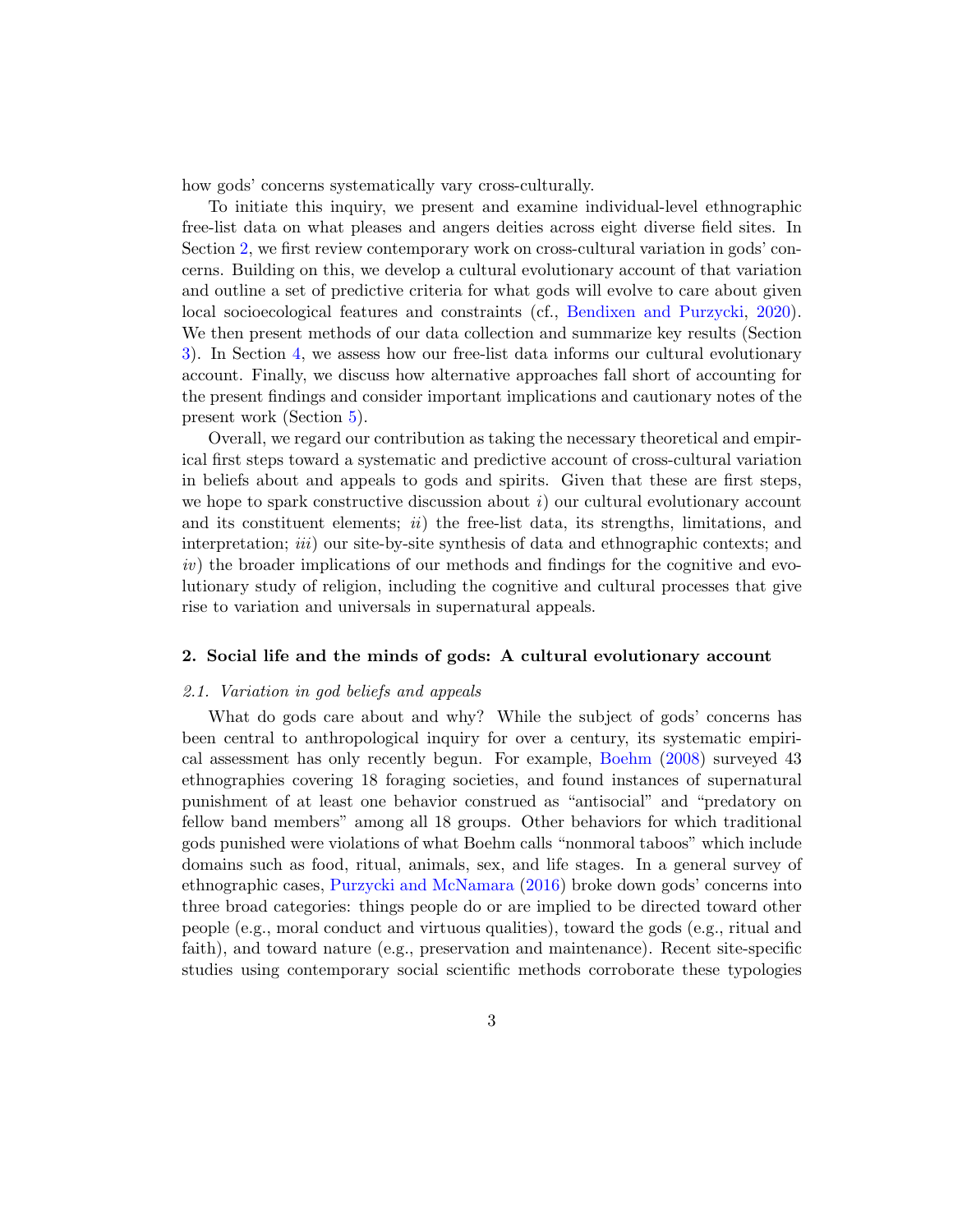and also contextualize their relevance to interpersonal relationships (see below and [Atran et al.,](#page-24-5) [2002;](#page-24-5) [McNamara et al.,](#page-29-2) [2021;](#page-29-2) [Purzycki,](#page-30-2) [2011,](#page-30-2) [2013,](#page-31-1) [2016;](#page-31-2) [Shaver et al.,](#page-33-2) [2017;](#page-33-2) [Singh et al.,](#page-34-3) [2021\)](#page-34-3).

As ongoing theory-building suggests (cf. [Purzycki and McNamara,](#page-32-1) [2016;](#page-32-1) [Bendixen](#page-24-4) [and Purzycki,](#page-24-4) [2020;](#page-24-4) [Purzycki and Sosis,](#page-32-3) [2011\)](#page-32-3), these classes of concerns point to some important roles that gods might play in local social ecologies. Yet, an encompassing theory of gods' concerns has yet to be assessed directly alongside systematically collected, detailed, individual-level ethnographic data. Assuming that cultural traditions are contingent on cultural evolutionary historical processes (for recent survey, see [Kendal et al.,](#page-28-5) [2018\)](#page-28-5), we build upon these previous efforts to derive a constellation of general predictive criteria for when we might expect gods to care about particular behaviors. In doing so, we offer an account of what gods care about and why they care about the things they do, thus allowing us to make predictions about how religious traditions might continue to evolve (see Section [5\)](#page-18-0).

## 2.2. Cultural evolution of gods' concerns

Social life is replete with promises and perils, and the origin of cooperation and coordination on human scales is often touted an evolutionary puzzle [\(Cronk and](#page-26-0) [Leech,](#page-26-0) [2012;](#page-26-0) [Henrich and Muthukrishna,](#page-28-6) [2021;](#page-28-6) [Richerson et al.,](#page-32-4) [2016\)](#page-32-4). Many evolutionary mechanisms have been proposed for curbing selfishness and promoting cooperation in human societies (e.g., [Henrich and Henrich,](#page-28-7) [2007\)](#page-28-7), and among them are supernatural punishment [\(Johnson,](#page-28-2) [2005\)](#page-28-2) and rituals [\(Sosis and Bressler,](#page-34-4) [2003\)](#page-34-4). Indeed, as the work discussed in the previous section suggests, rather than being projections of individual cognition, mundane desires or interests, cultural models of gods' concerns appear to revolve around behaviors that correspond to locally salient threats to cooperation and coordination [\(Bendixen and Purzycki,](#page-24-4) [2020;](#page-24-4) [Purzycki](#page-32-3) [and Sosis,](#page-32-3) [2011,](#page-32-3) [2022;](#page-32-2) [Rossano,](#page-33-3) [2007\)](#page-33-3).

Our account posits that, as individual acts, appeals to a watchful and punitive deity are manipulative acts from a signaler to a receiver (see [Cronk,](#page-26-1) [1994a,](#page-26-1)[b;](#page-26-2) [Rappaport,](#page-32-5) [1994\)](#page-32-5). These appeals include individually costly behaviors (e.g., "the spirits get upset if you hunt in that part of forest" or "the gods demand expensive sacrifices") that—through threat of spiritual repercussions—can contribute to the reduction of defection in cooperative ventures when enacted [\(Johnson,](#page-28-3) [2016\)](#page-28-3). Supernatural appeals are often invoked when local challenges to cooperation and coordination become salient and pressing [\(Purzycki et al.,](#page-32-6) [2020\)](#page-32-6) and as explanations of maladies and misfortune [\(Boyer,](#page-25-5) [2021;](#page-25-5) [Fitouchi and Singh,](#page-27-5) [2021\)](#page-27-5). Given this, with time cultural models of gods' concerns should thus evolve to align themselves with particular kinds of communal problems—and corresponding behaviors that might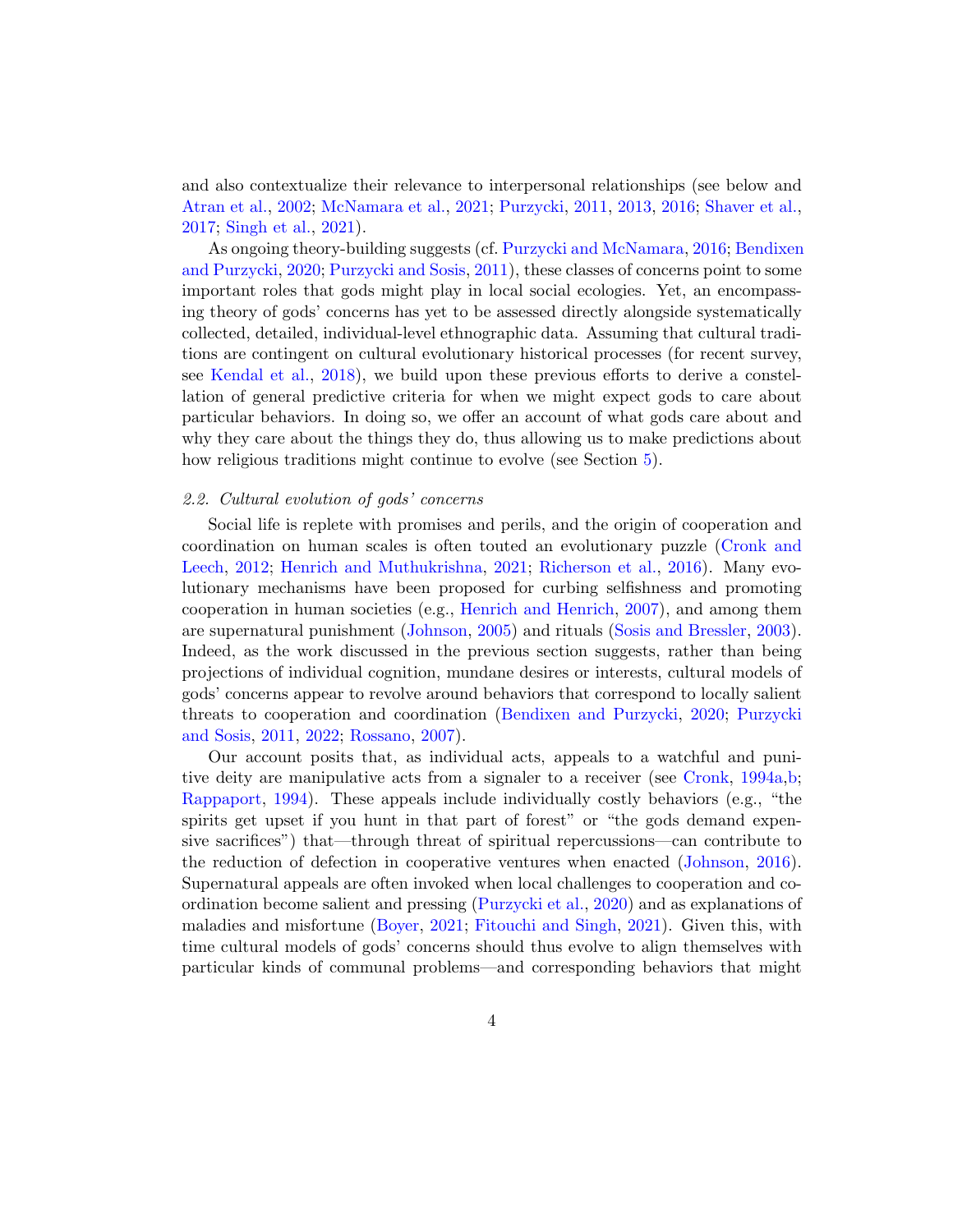mitigate these—that people face or have faced in the past. We refer to such problems as "god-problems" and predict that they have generally recurring features (cf., [Bendixen and Purzycki,](#page-24-4) [2020\)](#page-24-4).

We predict that "god-problems" are first and foremost (a) social dilemmas that are game-theoretic in nature, including problems with cooperation, coordination and conflicts of interests [\(Atran et al.,](#page-24-5) [2002;](#page-24-5) [Lansing et al.,](#page-29-3) [2017;](#page-29-3) [Purzycki and Sosis,](#page-32-2) [2022;](#page-32-2) [Shariff et al.,](#page-33-4) [2014\)](#page-33-4). Coordination and cooperation are critical aspects of human social life, and concepts of deities that care about locally relevant issues may be relatively more culturally and cognitively attractive within a community [\(Boyer,](#page-25-1) [2000,](#page-25-1) [2001;](#page-25-2) [Purzycki and Sosis,](#page-32-2) [2022\)](#page-32-2). As a result, god-problems are therefore also predicted to be (b) materially and/or socially costly, and therefore (c) cognitively salient.

Further, we expect god-problems to constitute a subset of local social dilemmas that are (d) relatively difficult to police with secular means and/or (e) more convincingly enforced by appeals to supernatural monitoring and punishment [\(Johnson,](#page-28-3) [2016;](#page-28-3) [Norenzayan et al.,](#page-30-0) [2016;](#page-30-0) [Rossano,](#page-33-3) [2007;](#page-33-3) [Rossano and LeBlanc,](#page-33-5) [2017\)](#page-33-5). Although empirical findings have been mixed overall, some studies have indicated that, at least under certain circumstances, cues of being watched may curb rule-breaking [\(Bateson](#page-24-6) [et al.,](#page-24-6) [2006;](#page-24-6) [Dear et al.,](#page-26-3) [2019;](#page-26-3) [Nettle et al.,](#page-30-3) [2013;](#page-30-3) [Piazza et al.,](#page-30-4) [2011;](#page-30-4) [Northover et al.,](#page-30-5) [2017b,](#page-30-5)[a\)](#page-30-6). Appeals to supernatural agents may function as cues of being watched and induce fear of supernatural sanctions under conditions where secular means and institutions are inefficient or unavailable (e.g., [Endicott and Endicott,](#page-27-6) [2014;](#page-27-6) [Leeson](#page-29-4) [and Suarez,](#page-29-4) [2015;](#page-29-4) [Rossano,](#page-33-6) [2010,](#page-33-6) p. 205-207) or where strict norm adherence is particularly critical for a community [\(Jackson et al.,](#page-28-8) [2020;](#page-28-8) [Roes and Raymond,](#page-33-1) [2003;](#page-33-1) [Skoggard et al.,](#page-34-1) [2020;](#page-34-1) [Snarey,](#page-34-2) [1996\)](#page-34-2). Such appeals are likely particularly cognitive and culturally attractive when a wide variety of frequently occurring maladies can be interpreted as supernatural sanctions, a consistent pattern across ethnographic reports [\(Hartberg et al.,](#page-27-7) [2016\)](#page-27-7). Lastly, since appeals to a deity might not be necessary, effective, or convincing if the consequences of a behavior are transparent and self-evident, god-problems likely have opaque pay-off structures (f) in that the implications of widespread defection are non-obvious to individuals.

#### <span id="page-4-0"></span>2.3. Illustration with two ethnographic examples

To illustrate these predictive criteria, let us compare two ethnographic case studies. First, consider that in the Tyva Republic localized spiritual entities known as spirit-masters (cher eezi) are perceived to be particularly concerned with pollution, littering and over-exploitation of natural resources [\(Purzycki,](#page-30-2) [2011,](#page-30-2) [2016,](#page-31-2) see also below and Supplementary Section S5.1). Tradtionally, there is a widespread associa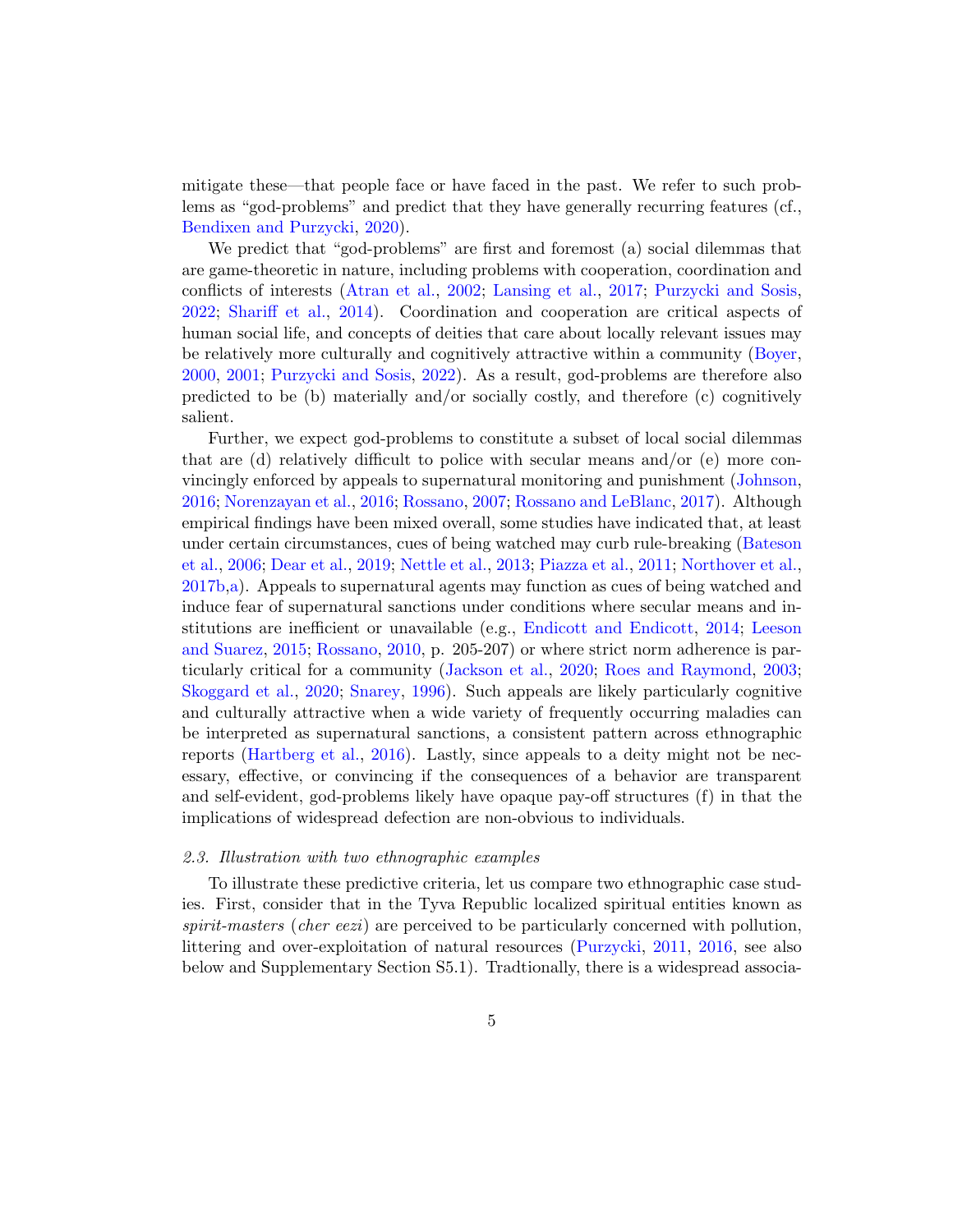tion between *spirit-masters* and natural resource preservation and management (e.g., keeping rivers, land and sacred places clean; preventing excessive hunting). Spirits are typically associated with areas rich in natural resources and specific sacred areas where spirit-masters reside and rituals are performed. Littering, pollution and, more broadly, resource preservation and management, constitute a set of quintessential game-theoretic dilemmas [\(Colyvan et al.,](#page-26-4) [2011;](#page-26-4) [Hardin,](#page-27-8) [1968\)](#page-27-8): the collective as a whole benefits maximally when everyone cooperates (e.g., no littering, no overexploitation) but individuals themselves are better off defecting on cooperation (e.g., littering wherever, over-exploiting public/common natural resources), when everyone else cooperates. This fulfills criterion (a). It is also a costly dilemma, criterion (b), in that everyone is worse off if resources deteriorate beyond repair. Maintaining natural resources is also a very salient problem (c) to locals [\(Purzycki,](#page-31-2) [2016\)](#page-31-2). Furthermore, littering, pollution and over-exploitation are often anonymous acts; in many cases it is impossible to identify the perpetrator (d), and hence, appeals to supernatural monitoring is likely a more effective means than secular alternatives (e). Finally, since pollution and over-exploitation are inherently collective affairs in that the severity of the problems depend on the accumulation of litter and/or overextraction of resources over time (i.e., any one person is unlikely to cause serious damage on their own), the pay-offs of the dilemma may be considered non-obvious for the involved individuals (f).

In contrast, consider Henrich and Henrich's [\(2010\)](#page-28-9) study of pregnancy-related food taboos in Fiji. They found that the marine species that pregnant and breastfeeding women are not supposed to consume are those carrying the highest levels of toxins to which pregnant and lactating women and newborns are particularly vulnerable. However, while these taboos appear to make adaptive sense and food taboos in general are often supernaturally enforced [\(Meyer-Rochow,](#page-29-5) [2009\)](#page-29-5), local Fijians do not regard the pregnancy-related taboos as something local deities are concerned with. [Henrich and Henrich](#page-28-9) [\(2010\)](#page-28-9) suggest that "this is because compliance with the taboo is pretty high (threats of social sanctions or of harm to one's infant seem sufficient to maintain them), so threats of supernatural sanctions may be unnecessary to sustain the adaptive behavior" (suppl. mat., p. 36). In other words, the costs of violating the taboo—although potentially high and salient (b and c)—are clear and unambiguous with a predictable outcome likelihood (f) and relatively easy and effective to enforce with secular social norms and stigma (d and e). Note in addition that the interests of the actors involved (the women, their families, the community) are aligned around the same outcome (or are at least not in any obvious conflict), namely avoiding the consumption of toxic foods. It is therefore unclear whether the Fijian pregnancy-related food taboos represent an actual social dilemma (a). Hence,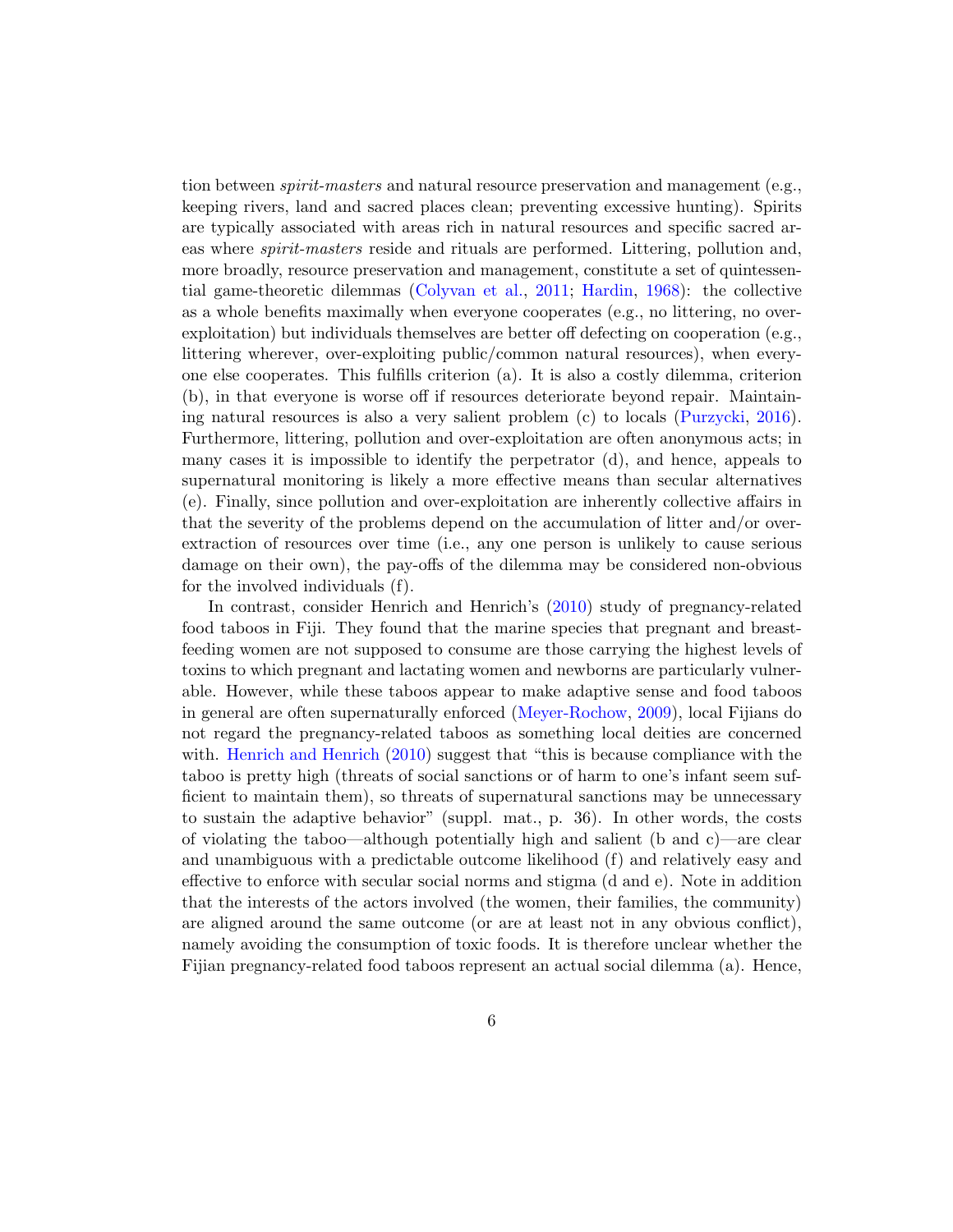according to the criteria listed, we would not expect the Fijian pregnancy-related food taboos to constitute a god-problem.

In sum, we submit that appeals to gods will include or indicate behaviors that engage the kinds of challenges people face, in particular threats to coordination and cooperation, real or ersatz<sup>[1](#page-6-1)</sup> [\(Bendixen and Purzycki,](#page-24-4) [2020;](#page-24-4) [McNamara and Purzycki,](#page-29-6) [2020;](#page-29-6) [Purzycki and Sosis,](#page-32-2) [2022,](#page-32-2) ch. 10). In the next sections, we systematically survey the content of religious appeals with freely listed ethnographic data from eight diverse field sites about what pleases and angers locally relevant deities (Section [3\)](#page-6-0) and subsequently contextualize these cultural models of local gods' concerns (Section [4\)](#page-14-0). We expect the most salient items (i.e., the most frequently and earliest listed responses; see Section [3.2\)](#page-7-0) in these data to point to salient threats to cooperation, coordination, and conflicts of interests—and behaviors that might address these within local social ecologies.

# <span id="page-6-0"></span>3. An empirical assessment of free-list data on deities' likes and dislikes

#### 3.1. Participants

The present data is part of The Evolution of Religion and Morality Project<sup>[2](#page-6-2)</sup> [\(Purzycki et al.,](#page-31-3) [2022a\)](#page-31-3) that was designed to explore and test hypotheses pertaining to religious beliefs and cooperation. The main study consisted of a series of experimental economic games and a battery of demographic and religiosity questions (see [Lang et al.,](#page-29-0) [2019;](#page-29-0) [Purzycki et al.,](#page-31-0) [2016b,](#page-31-0)[a,](#page-31-4) [2018a,](#page-31-5) for further methodological details and presentations of field sites) conducted in eight diverse field sites from around the world (Table [1\)](#page-7-1). We paid participants an initial fee of ∼25% of the local average daily wage, and the participants kept their earnings in the experimental economic games with a potential total of ∼50% of the local average daily wage. Participation in the main study took a total of around 90 minutes.

<span id="page-6-1"></span><sup>&</sup>lt;sup>1</sup>Note that our account does not assume that religious beliefs and behaviors are always beneficial for a community (see e.g., [Edgerton,](#page-26-5) [1992\)](#page-26-5). Just as cultural and ecological pressures can push a group to beneficial behavioral patterns, so too can cultural and ecological pressures (including time lag) push groups to sub-optimal traditions (e.g., [Boyd and Richerson,](#page-25-6) [1990,](#page-25-6) [1992;](#page-25-7) [Richerson and](#page-33-7) [Boyd,](#page-33-7) [2005,](#page-33-7) chapter 5; for a case study, see [le Guen et al.,](#page-27-9) [2013\)](#page-27-9). When we here focus less on maladaptive aspects of religion, it is mainly for the reason that, all else being equal, it is the more beneficial—or at least not extremely harmful—traditions that on the whole tend to survive long enough to become objects of contemporary scientific inquiry.

<span id="page-6-2"></span> $2$ The full protocol, summary of methods, and descriptions of the cultural samples are available at:

<https://github.com/bgpurzycki/Evolution-of-Religion-and-Morality>.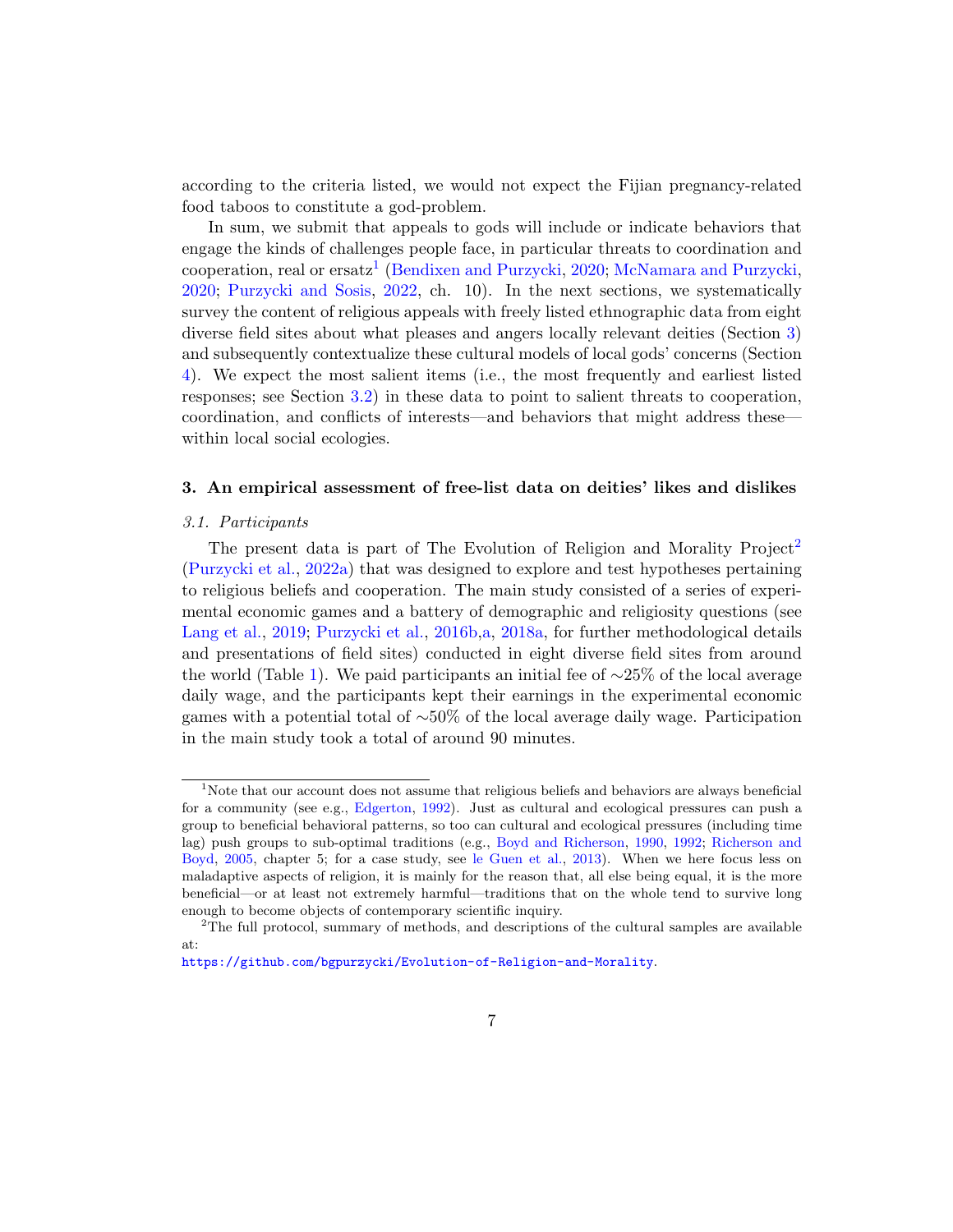<span id="page-7-1"></span>Table 1: Summary of sample size, demographics, and items listed. Aside from mean age and standard deviations, values reflect cross-variable sample size and, in parentheses, average number of items listed across domains. Number of individuals for which demographics are available and who completed at least one of the free-list tasks  $(N)$  and sub-sample sizes per free-list sub-domain (MG: moralistic god, LG: local god, PO: police). Note that there are mismatches between demography and free-list data, since some participants completed the demographic survey but not the free-lists and vice versa. Some participants completed the demographic survey but did not report their age.

| <b>Site</b>    | $\boldsymbol{N}$ | Age             | Females | $_{\shortmid}$ $\rm MG_{\rm{pleases}}$ | $\rm MG_{angers}$ | $LG_{\rm pleases}$ | $LG_{\rm angers}$ | $\mathrm{PO}_\mathrm{pleases}$ | $\rm PO_{angers}$ |
|----------------|------------------|-----------------|---------|----------------------------------------|-------------------|--------------------|-------------------|--------------------------------|-------------------|
| Coastal Tanna  | 42               | 35.3(14.4)      | 21      | 42(2.2)                                | 42(3.0)           | 41(1.2)            | 37(1.3)           | 42(2.5)                        | 41(3.7)           |
| Hadza          | 68               | 39.8(12.1)      | 31      | 58(1.6)                                | 57 (1.7)          | 47 (1.3)           | 47(1.6)           | 69 $(1.2)$                     | 69 $(1.3)$        |
| Inland Tanna   | 73               | 37.4(16.2)      | 36      | 74 (1.6)                               | 74 (1.7)          | 74 (1.7)           | 74(1.3)           | 72(1.3)                        | 68(2.1)           |
| Lovu Fiji      | 75               | 44.6 (16.9)     | 52      | 80 (2.7)                               | 80 (2.8)          |                    |                   | 79(3.1)                        | 77(3.3)           |
| Marajó, Brazil | 73               | 34.5(13.2)      | 39      | 73(2.5)                                | 76 (2.6)          | 58(1.8)            | 60(1.5)           | 68 $(2.1)$                     | 65 $(2.4)$        |
| Mauritius      | 77               | 36.2(14.9)      | 26      | 80(3.5)                                | 69 (2.4)          | 52(2.4)            | 48 $(1.6)$        | 80(3.2)                        | 83 (3.4)          |
| Tyva Republic  | 72               | 34.3(13.0)      | 52      | 73(2.6)                                | 73 (2.7)          | 72(2.4)            | 72(2.2)           | 73 (4.0)                       | 71(3.8)           |
| Yasawa Fiji    | 67               | 38.4(16.1)      | 37      | 105(3.1)                               | 105(3.0)          | 105(2.2)           | 105(2.2)          | 105(5.0)                       | 105 (4.9)         |
| Total          |                  | 547 37.7 (14.9) | 294     | 585(2.6)                               | 576(2.5)          | 449(1.9)           | 443 (1.8)         | 588 (2.9)                      | 579 (3.2)         |

## <span id="page-7-0"></span>3.2. Methods

Prior to the main study of which the present data was a part, we conducted preliminary ethnographic interviews where participants listed gods and spirits that were important in their communities. For each listed deity, we asked follow-up questions about their knowledge breadth, how punitive they were, and how concerned they were with moral norms (i.e., interpersonal social behaviors that benefit or harm others). Taking these ratings, we selected one deity that was the most knowledgeable, morally concerned, and punitive (the "moralistic deity" henceforth) and another locally important deity that was relatively less associated with these qualities (the "local deity" henceforth). We used these deities to design the main project with a new sample of individuals. Table [2](#page-7-2) details the deities we selected and the working languages across our eight field sites.

<span id="page-7-2"></span>Table 2: Deities selected, language used in, and primary economy in each field site. Note that no local gods were identified for the Lovu Fiji sample.

| <b>Site</b>    | Economy            | Moralistic deity | Local deity                       | Language of study  |
|----------------|--------------------|------------------|-----------------------------------|--------------------|
| Coastal Tanna  | Hort./Hunting      | Christian god    | Tupunus                           | Bislama            |
| Hadza.         | Hunting            | Haine            | <i>Ishoko</i>                     | Hadzane/Swahili    |
| Inland Tanna   | Hort./hunting      | Kalpapen         | Tupunus                           | Navhaal            |
| Lovu, Fiji     | Wage labor         | Shiya.           |                                   | Fiji-Hindi/English |
| Mauritius      | Wage labor         | Shiya.           | spirit $(nam)$                    | Mauritian Creole   |
| Marajó, Brazil | Wage labor         | Christian god    | St. Mary                          | Portuguese         |
| Tyva Republic  | Wage labor/herding | $Buddha-Burqan$  | spirit-masters <i>(cher eezi)</i> | Tyvan              |
| Yasawa, Fiji   | Fishing/farming    | Christian god    | ancestor spirits $(kalou-vu)$     | Bauan Fijian       |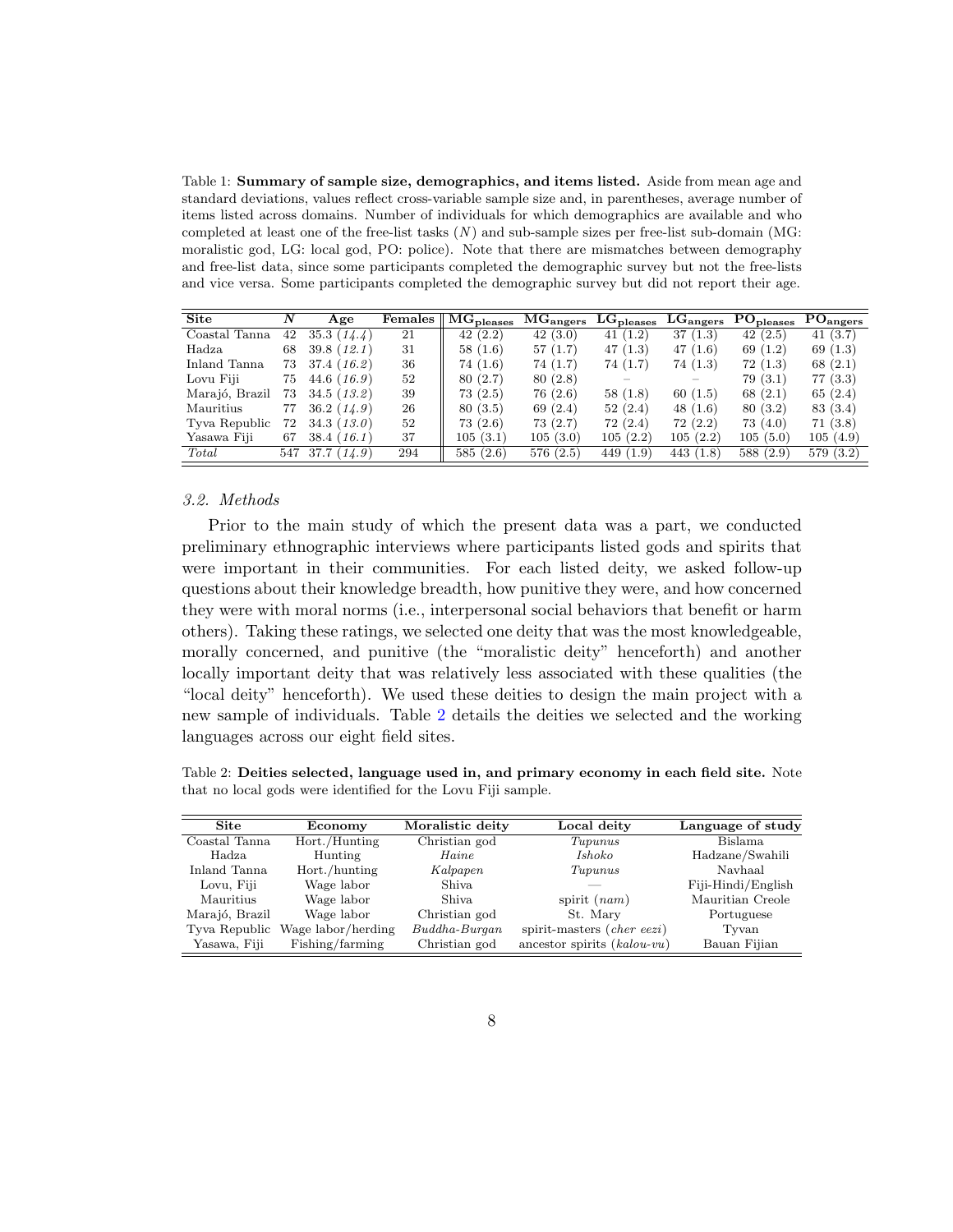An ideal method for soliciting naturalistic, discrete, and quantifiable ethnographic data is the free-list method [\(Smith,](#page-34-5) [1993;](#page-34-5) [Smith and Borgatti,](#page-34-6) [1997\)](#page-34-6). The method entails participants listing items that represent their knowledge about some topic. Compared to other social scientific instruments such as pre-fabricated item response scales, free-listing also ensures cultural relevance and validity (a particularly pressing issue in the study of "indigenous" religions; see [Maarif,](#page-29-7) [2019\)](#page-29-7), since the content is fully dictated by participants. As such, it is maximally useful among non-numerate populations.

After processing (see Supplementary Section S2), listed items are analyzed according to their frequency and order of mention to generate Smith's S, an index of cognitive-cultural salience<sup>[3](#page-8-0)</sup>. As such, the free-list method can reveal variation within and across topics, individuals and groups. Among many other questions and items (see [Purzycki et al.,](#page-31-4) [2016a\)](#page-31-4), we asked participants to freely list:

- 1. the kinds of things the moralistic deity cares about or like
- 2. the kinds of things the moralistic deity dislikes.
- 3. the kinds of things the local deity cares about or likes.
- 4. the kinds of things the local deity dislikes.
- 5. up to 5 things that the police likes.
- 6. up to 5 things that the police dislike.

We designed these lists to be capped at five items per domain due to time, but some did offer more. We probed participants about deities in counterbalanced fashion (items 1-[4](#page-8-1)), followed by questions about the police (items  $5-6$ )<sup>4</sup>. In line with the prediction that some features of social life are more likely to be associated with supernatural rather than secular concern, questions about the police were included as a contrast to the two kinds of deities in order to directly compare cognitive and cultural models across secular and supernatural agents.

We coded these free-list data in two ways (see Supplementary Section S2 for further notes and procedures). The first method was general; two independent coders coded the data with the following twelve-category rubric drawn from [Purzycki and](#page-32-1) [McNamara](#page-32-1) [\(2016\)](#page-32-1):

<span id="page-8-0"></span><sup>&</sup>lt;sup>3</sup>Specifically, the Smith's S of a listed item is calculated simply as  $S = \frac{\sum \frac{(n+1-k)}{N}}{N}$ , where n is the number of items an individual lists,  $k$  is the order number in which an item was listed, and  $N$  is the total sample size of the specific task. See Supplementary Section S4 for more details.

<span id="page-8-1"></span><sup>&</sup>lt;sup>4</sup>We also asked participants to list up to 5 behaviors that make someone a good/virtuous/moral person and up to 5 behaviors that make someone a bad/immoral person. For an empirical report on the results of these questions, see [Purzycki et al.](#page-32-7) [\(2018b\)](#page-32-7).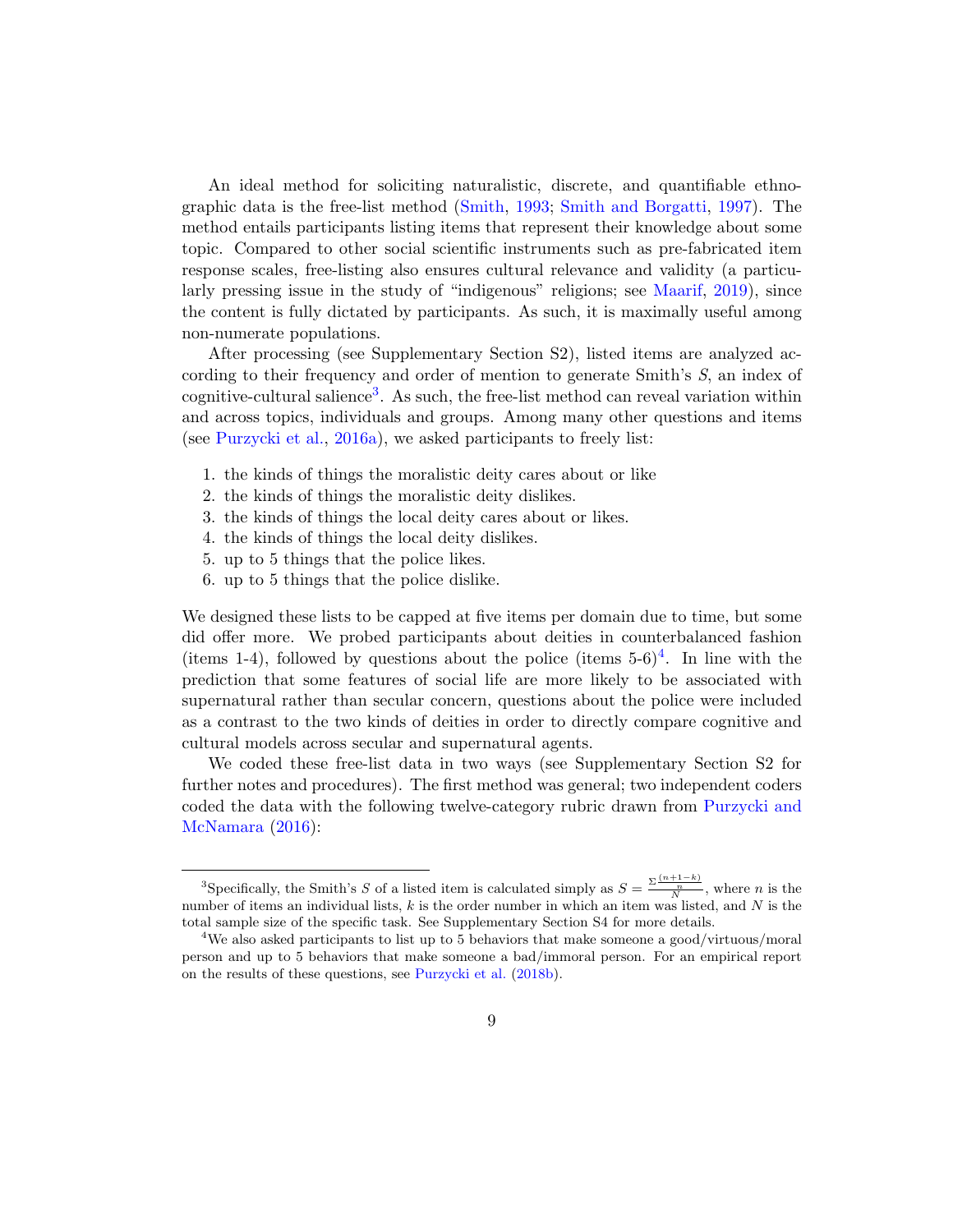- 1. Morality: generalized behaviors that have a benefit or cost to other people (e.g., hurting, being generous, sharing, etc.)
- 2. Virtue: individual qualities that may or may not have social ramifications (e.g., hard-working, kind, bad conscience, etc.)
- 3. People: in reference to the quality, and/or the state of people (e.g., people, people stay in good health, live beings, happy, etc.)
- 4. Etiquette: conventional social behaviors that have no immediate cost or benefit to others (e.g., shaking hands, wearing the proper clothes, etc.)
- 5. Substance Use/Abuse: Items that involve the use of illicit substances
- 6. Religion: any non-ritual or non-behavioral item concerned with the supernatural (e.g., faith, devotion, loving god, etc.)
- 7. **Ritual:** any behavior or object used in ritual devoted to the supernatural  $(e.g.,)$ praying, meditation, offerings, sacrifices, not participating in ritual, etc.)
- 8. Ecology: any behavior or object affecting non-human relationships (e.g., pollution, keeping sacred places clean, gardening, etc.)
- 9. Food: food items (e.g. yam, milk, etc.)
- 10. Miscellaneous: miscellaneous items, items that cross-cut categories, etc.
- 11.  $\mathbf{D}/\mathbf{K}$ : I don't know, not sure, etc.
- 12. **Specific**: Items that are specific to a culture (e.g., bel' leaf,  $artysh$ , etc.). These were subsequently re-coded into one of the other codes after consultation with field researchers.

Inter-coder reliability was generally quite high across domains (Supplementary Table S1). In cases of inter-coder conflicts, B.G.P. selected the one code of the two that best reflected the coding rubric (Supplementary Table S2).

The same individuals also coded the free-list data in a more specific, bottom-up fashion. As these specific codes are by definition more subjective and unconstrained in nature, there was much variation and inconsistency in granularity, labels, and (mis)spellings across the coders. We subsequently cleaned such entries and lumped together semantically similar items (e.g., what we coded as "No stealing" was initially coded by one assistant as "No stealing – Burglers [sic]", "No stealing – Robbery", "No Stealing – Thieves"). We report the specific codes from one coder  $(NC)$ , who developed the most fine-grained coding scheme (see Supplementary Section S2).

We conducted salience analyses (Supplementary Section S4) of the coded freelist data using the AnthroTools package [\(Purzycki and Jamieson-Lane,](#page-31-6) [2016\)](#page-31-6) for R [\(R Core Team,](#page-32-8) [2021\)](#page-32-8). Once the free-list data were analyzed and summarized, T.B. examined the ethnographic literature for each field site in order to contextualize the data and evaluate the predictive criteria we detailed earlier. Importantly, the criteria were developed prior to the site-by-site ethnographic examinations (cf., [Bendixen](#page-24-4)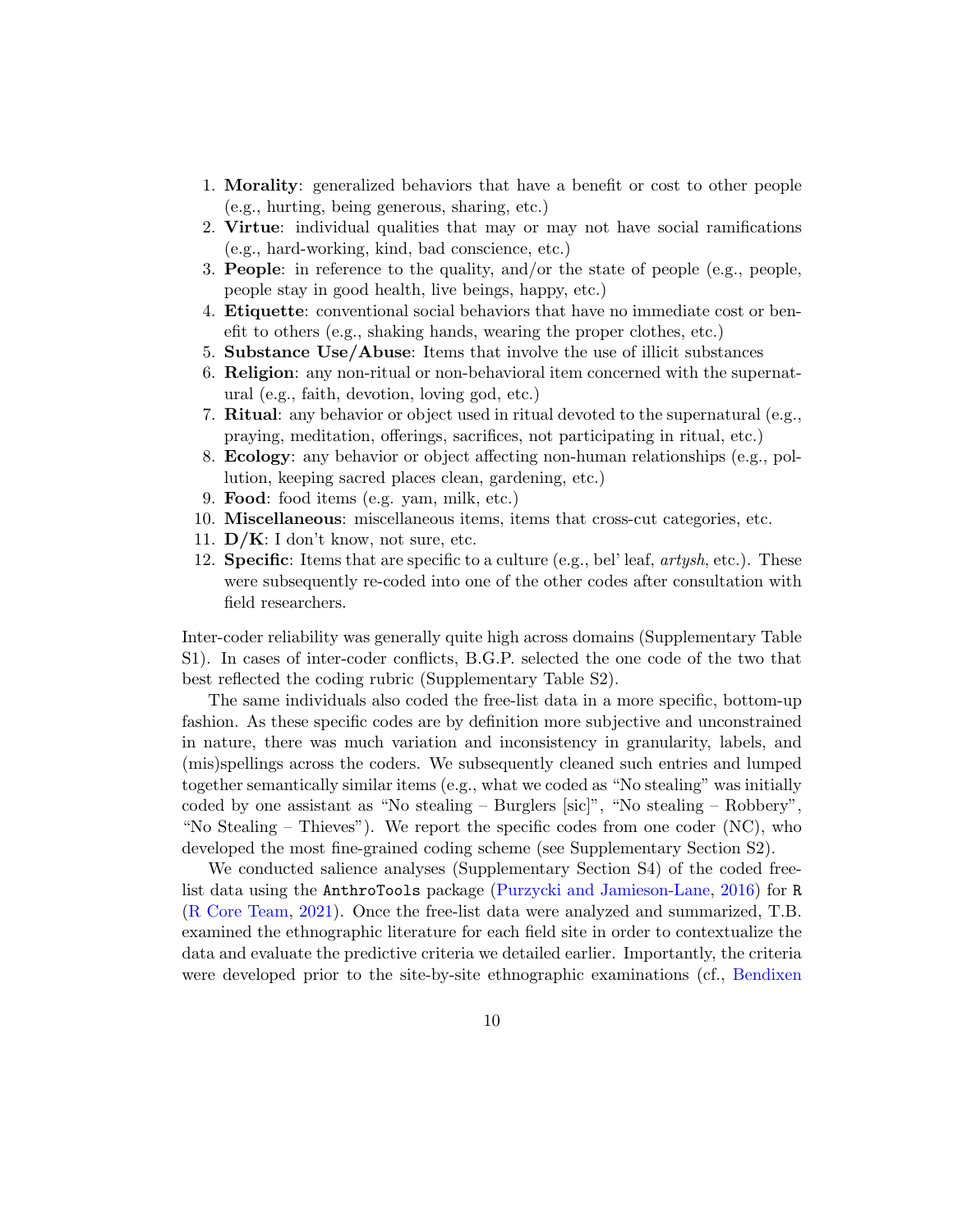[and Purzycki,](#page-24-4) [2020\)](#page-24-4), which goes some way towards ensuring that our account is not "over-fit" to the data and field sites at hand.

## 3.3. Results

#### 3.3.1. Cultural models of agents' concerns

Our key findings can be summarized as follows: (1) participants systematically responded that their deities and the police are angered and pleased by human behavior; (2) the moralistic gods and the police converge on similar themes of moral concern but also diverged in predictable ways; (3) while the moralistic gods and the police are primarily and unambiguously moralistic, the local gods also consistently exhibit some salient moral concern; and (4) compared with the moralistic gods and the police, which are generally similar across cultures, the local gods are associated with unique site-specific concerns. We elaborate on these findings in the following. Since much of contemporary research emphasizes the punitive aspects of deities, we focus here on what angers these agents (see Supplementary Figure S2 for panels of what *pleases* these agents).

Figure [1](#page-11-0) reports Smith's S for the general codes across sites and agents. Tables [3](#page-12-0) and [4](#page-13-0) report the most salient global and site-specific codes across agents (see Supplementary Section S6.1 for expanded salience tables of the general codes). Globally, both the moralistic gods (MO) and the police (PO) converge on disliking breaches of Morality  $(S_{\text{MG}} = 0.64, S_{\text{PO}} = 0.78)$  and Virtue  $(S_{\text{MG}} = 0.26, S_{\text{PO}} = 0.11)$  and both are pleased by social harmony (People:  $S_{\text{MG}} = 0.16$ ,  $S_{\text{PO}} = 0.15$ ). However, there are predictable divergences; in contrast to the police, moralistic gods are pleased by religious thought (Religion:  $S_{\text{MG}} = 0.11$ ) and behavior (Ritual:  $S_{\text{MG}} = 0.30$ ), while the police are more often associated with disliking Substance Use/Abuse ("Drugs" in graphs and tables:  $S_{PO} = 0.16$ <sup>[5](#page-10-0)</sup>. Notably, local deities (LG) are also angered  $(S_{LG} = 0.19)$  and pleased  $(S_{LG} = 0.11)$  by (im)moral behaviors, but typically to a lesser degree than moralistic gods and the police, thus confirming our design and operationalization; according to our design and definitions, "moralistic gods" are indeed more moralistic than our "local gods".

The conceptual overlap between the moralistic deities and the police is further nuanced when examining the specific codes. Aggregated across all sites, the moralistic deities and the police share the same top four items in terms of what they are angered by: stealing, violence, lies, and disobedience (in general and toward the law) (see Table [5\)](#page-13-1). These are unambiguously moral items. As was to be suspected,

<span id="page-10-0"></span> ${}^{5}$  For the police, note also the high salience of "Don't know" among the Hadza and Inland Tanna, two sites that are generally unfamiliar with a formal and organized police force.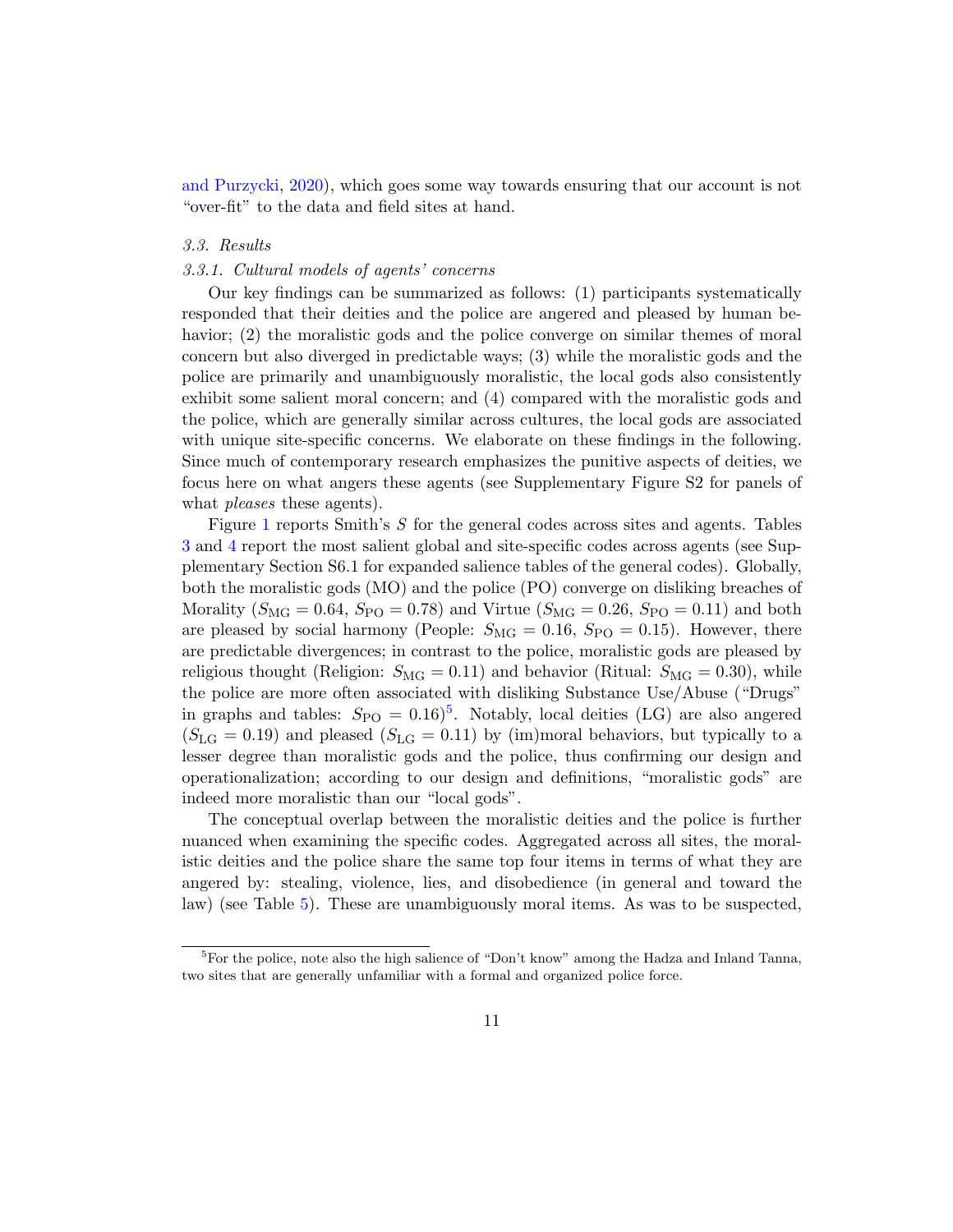<span id="page-11-0"></span>

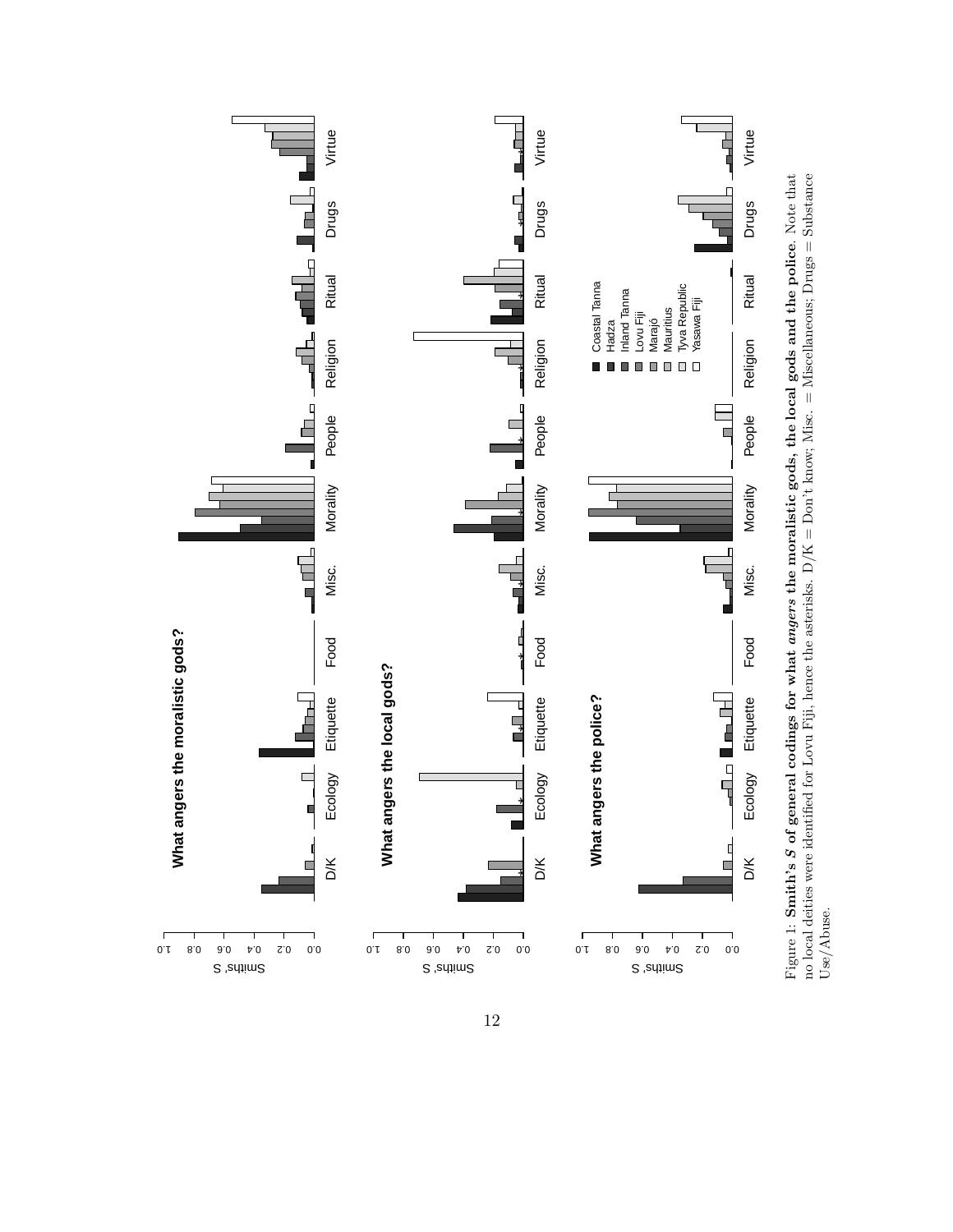however, there are also some notable differences. In particular, the police are angered by concrete crimes, such as rape and murder, whereas the moralistic deities are displeased by more abstract, religious transgressions such as sin, swearing, and general "bad behavior". In terms of what pleases moralistic deities and the police, there is some, but less overlap. Among the top three specific codes, obedience is again a shared concern but the police are primarily pleased by behaviors and qualities that directly support human social interactions, including abiding by the law, not stealing, honesty, discipline, and no violence. In contrast, the moralistic deities are again associated with more general themes, usually with religious connotations, including prayer, general "good behavior", human welfare, faith, and truth. Taken together, the specific codes support the inference from the general codes in that the moralistic deities and the police are both very similar in their moral concern but also each associated with domain-specific items, namely law and crime for the police and religious devotion for the moralistic deities. The local gods, even though they are clearly associated with moral behaviors like the other two agents, are considerably more cross-culturally diverse, exhibiting unique signatures of localized concerns (see Figure [1](#page-11-0) and Table [4\)](#page-13-0). As such, we now turn to a finer-grained site-by-site contextualization of the free-list data on local gods' concerns.

<span id="page-12-0"></span>Table 3: Global Smith's  $S$  of and number of participants who listed the most salient general codes of what pleases and angers the moralistic gods (MG), the local gods (LG) and the police (PO). Only Smith's  $S \geq .10$  is reported. "Substance Use/Abuse" is abbreviated as "Drugs". "Don't know" excluded.

| $MG_{\rm pleases}$ | MG <sub>angers</sub> | $LG_{\text{pleases}}$ $LG_{\text{angers}}$ |             | $PO_{\text{pleases}}$ | PO <sub>angers</sub> |
|--------------------|----------------------|--------------------------------------------|-------------|-----------------------|----------------------|
| Morality           | Morality             | Ritual                                     | Religion    | Morality              | Morality             |
| (0.31, 220)        | (0.64, 413)          | (0.29, 152)                                | (0.23, 112) | (0.55, 372)           | (0.78, 484)          |
| Ritual             | Virtue               | Drugs                                      | Morality    | Virtue                | Drugs                |
| (0.30, 212)        | (0.26, 201)          | (0.18, 91)                                 | (0.19, 94)  | (0.30, 239)           | (0.16, 137)          |
| Virtue             |                      | Ecology                                    | Ritual      | People                | Virtue               |
| (0.28, 218)        |                      | (0.12, 57)                                 | (0.19, 101) | (0.15, 130)           | (0.11, 106)          |
| People             |                      | Morality                                   | Ecology     | Misc.                 |                      |
| (0.16, 119)        |                      | (0.11, 70)                                 | (0.15, 73)  | (0.14, 107)           |                      |
| Religion           |                      | Food                                       |             |                       |                      |
| (0.11, 92)         |                      | (0.11, 52)                                 |             |                       |                      |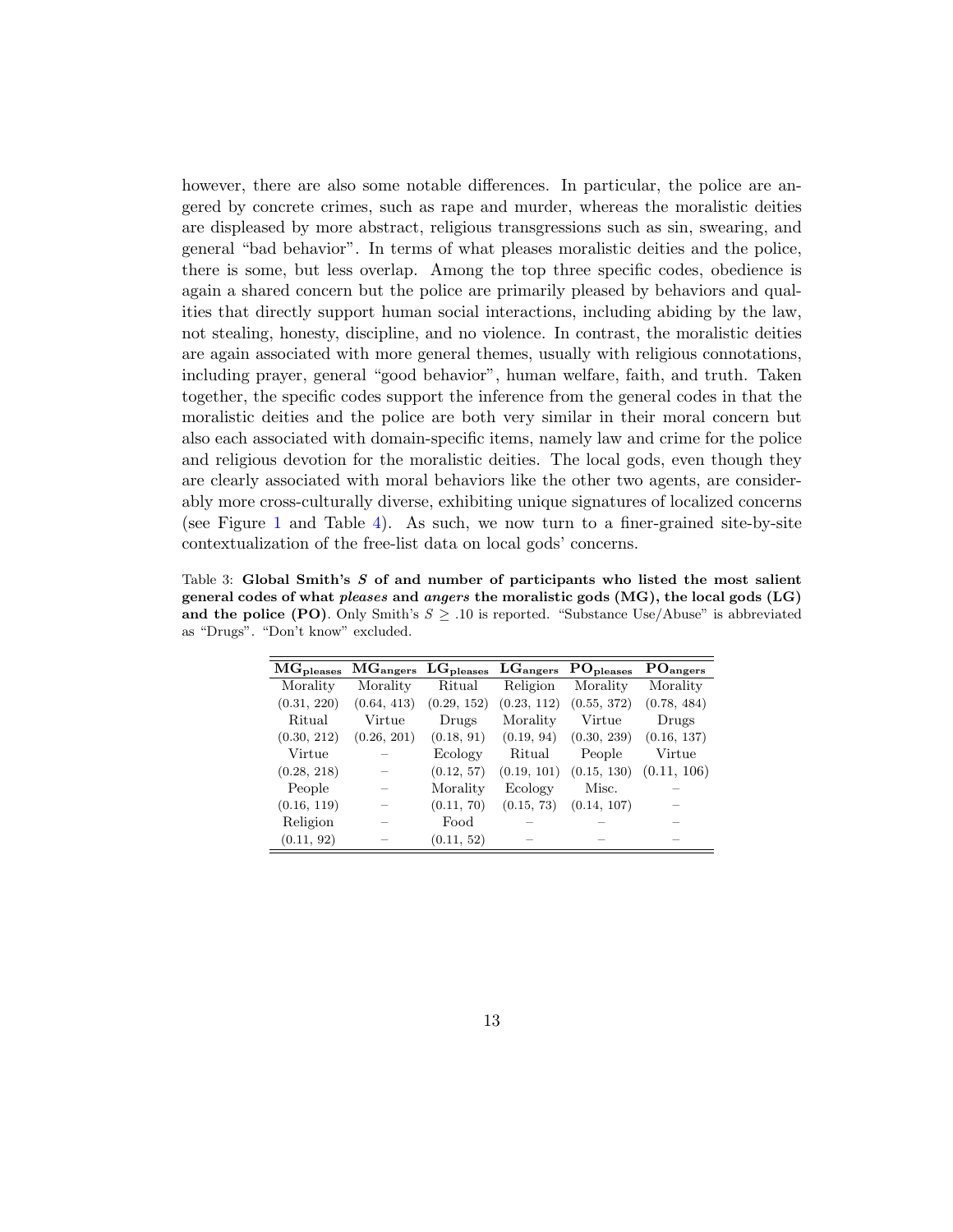<span id="page-13-0"></span>Table 4: Cross-cultural Smith's S of and number of participants who listed the most locally salient general codes of what pleases and angers the moralistic gods (MG), the local gods (LG) and the police (PO). "Substance Use/Abuse" is abbreviated as "Drugs". "Don't know" excluded.

| Group          | $MG_{\rm pleases}$ | MG <sub>angers</sub> | $LG_{\text{pleases}}$ | $LG_{\text{angers}}$ | PO <sub>pleases</sub> | PO <sub>angers</sub> |
|----------------|--------------------|----------------------|-----------------------|----------------------|-----------------------|----------------------|
| Coastal Tanna  | People             | Morality             | Ecology               | Ritual               | Morality              | Morality             |
|                | (0.56, 25)         | (0.90, 41)           | (0.16, 7)             | (0.22, 8)            | (0.52, 25)            | (0.95, 41)           |
| Hadza          | People             | Morality             | People                | Morality             | People                | Morality             |
|                | (0.31, 22)         | (0.49, 30)           | (0.29, 15)            | (0.47, 23)           | (0.21, 15)            | (0.35, 24)           |
| Inland Tanna   | Ecology            | Morality             | Food                  | People               | Morality              | Morality             |
|                | (0.34, 26)         | (0.35, 29)           | (0.56, 43)            | (0.22, 17)           | (0.22, 17)            | (0.64, 45)           |
| Lovu Fiji      | Morality           | Morality             |                       |                      | Morality              | Morality             |
|                | (0.57, 53)         | (0.80, 68)           |                       |                      | (0.77, 73)            | (0.96, 76)           |
| Marajó, Brazil | Virtue             | Morality             | Ritual                | Morality             | Morality              | Morality             |
|                | (0.36, 32)         | (0.63, 56)           | (0.45, 27)            | (0.39, 25)           | (0.46, 35)            | (0.77, 52)           |
| Mauritius      | Ritual             | Morality             | Morality              | Ritual               | Morality              | Morality             |
|                | (0.68, 62)         | (0.70, 51)           | (0.40, 25)            | (0.40, 21)           | (0.61, 58)            | (0.82, 75)           |
| Tyva Republic  | Morality           | Morality             | Ritual                | Ecology              | Morality              | Morality             |
|                | (0.31, 29)         | (0.61, 51)           | (0.57, 46)            | (0.69, 53)           | (0.53, 50)            | (0.77, 67)           |
| Yasawa Fiji    | Virtue             | Morality             | Drugs                 | Religion             | Morality              | Morality             |
|                | (0.58, 76)         | (0.68, 87)           | (0.71, 79)            | (0.73, 84)           | (0.90, 103)           | (0.96, 104)          |

<span id="page-13-1"></span>Table 5: Global Smith's  $S$  of and number of participants who listed most salient specific codes of what pleases and angers the moralistic gods (MG) and the police (PO) (excludes "don't know"). Only Smith's  $S \ge .05$  is reported.

| $\rm\overline{MG}_{\text{pleases}}$ | $\rm\overline{MG}_{angers}$ | $\rm PO_{\rm p{{\rm{leases}}}}$ | $\rm PO_{angers}$  |  |
|-------------------------------------|-----------------------------|---------------------------------|--------------------|--|
| Prayer                              | Stealing                    | Law Abiding                     | Stealing           |  |
| (0.13, 102)                         | (0.18, 142)                 | (0.15, 127)                     | (0.44, 315)        |  |
| Obedient                            | Lies                        | No Stealing                     | Violence           |  |
| (0.07, 55)                          | (0.16, 120)                 | (0.12, 97)                      | (0.22, 184)        |  |
| Behaviour - Good                    | Violence                    | Obedience                       | Disobedience - Law |  |
| (0.06, 49)                          | (0.11, 89)                  | (0.07, 52)                      | (0.13, 110)        |  |
| People                              | Disobedient                 | Honesty                         | Lies               |  |
| (0.06, 36)                          | (0.07, 57)                  | (0.07, 47)                      | (0.11, 101)        |  |
| Faith                               | Sin.                        | Discipline                      | Murder             |  |
| (0.05, 41)                          | (0.07, 49)                  | (0.06, 48)                      | (0.10, 92)         |  |
| Truth                               | Swearing                    | No Violence                     | Disobedience       |  |
| (0.05, 39)                          | (0.06, 50)                  | (0.05, 49)                      | (0.06, 48)         |  |
|                                     | Behaviour - Bad             |                                 | Rape               |  |
|                                     | (0.06, 42)                  |                                 | (0.06, 62)         |  |
|                                     | Murder                      |                                 |                    |  |
|                                     | (0.06, 49)                  |                                 |                    |  |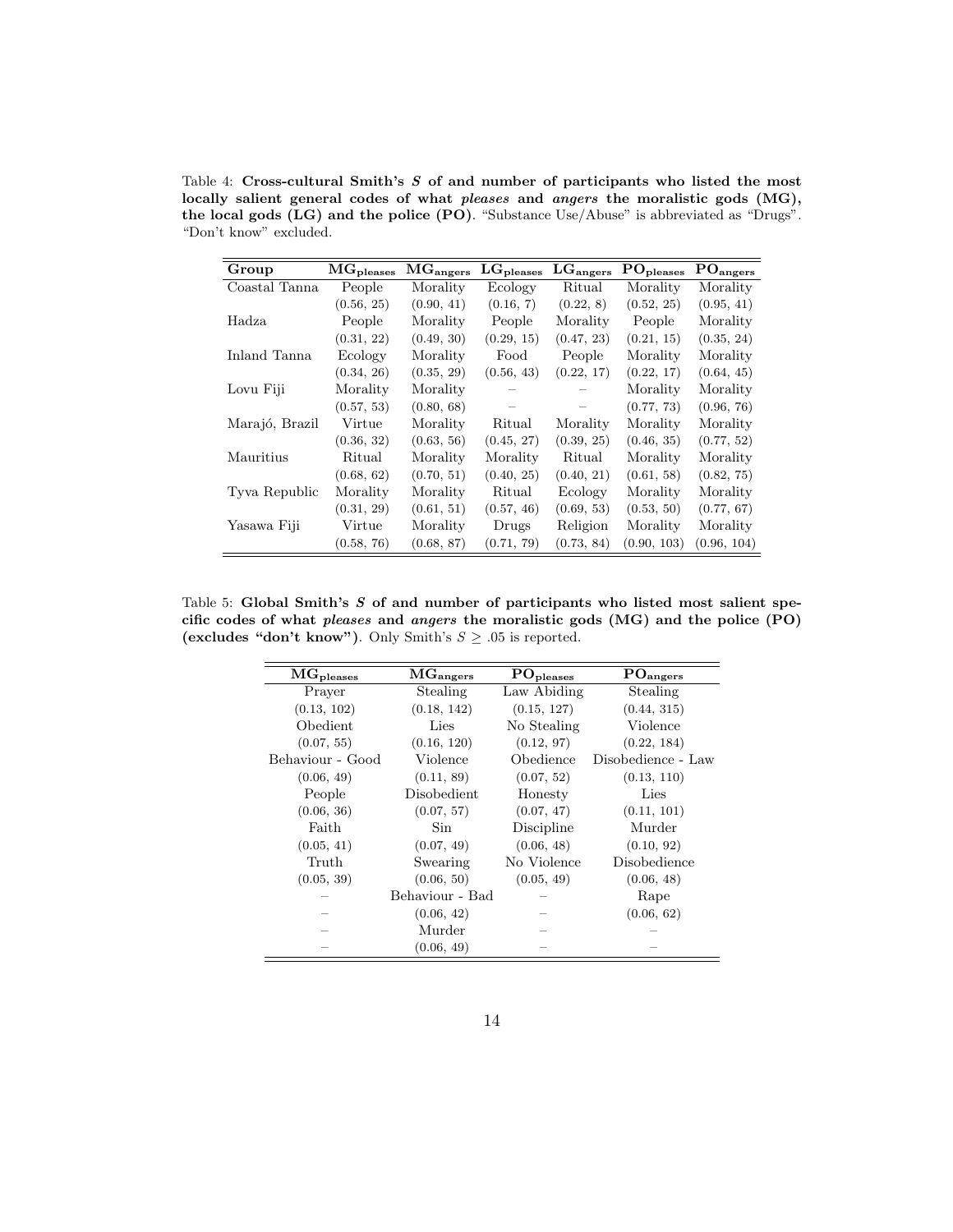#### <span id="page-14-0"></span>4. Local gods in ethnographic context

By contextualizing the most culturally salient facets of local deities' concerns at each field site, we can assess aspects of our cultural evolutionary account. Here, we restrict our discussion to the most salient (i.e., Smith's  $S \geq .05$ ) specific codes (see Supplementary Tables S12-S15 for expanded salience tables). We provide broader ethnographic discussions of the local spirits in Supplementary Section S6. Recall our account, which predicts that god-problems—the things that people associate deities with—will tend to be: (a) game-theoretic social dilemmas, that are (b) costly and/or (c) salient, (d) difficult to monitor and enforce with (appeals to) secular alternatives and/or (e) more convincingly and effectively enforced with supernatural appeals, and/or (f) where the consequences of norm deviation are opaque. Importantly, the free-list data can neither directly confirm nor reject our account since we only measure here are individual appeals. However, we do argue that the data bolster significant aspects of it; as we treated the data as appeals, our subsequent site-by-site ethnographic inquiries yielded some important insights.

## 4.1. Tyva Republic

Consistent with previous research [\(Purzycki,](#page-30-2) [2011,](#page-30-2) [2013,](#page-31-1) [2016\)](#page-31-2), spirit-masters of the Tyva Republic dislike pollution and destruction of the natural environment and are primarily pleased by "no pollution" (see Section [2.3\)](#page-4-0) and ritual devotion (e.g.,sang salyr/sanctification, bowing, and various food offerings). Throughout Inner Asia, people make offerings at cairns and other places of ritual significance that are strategically located in the landscape, such as at territorial borders and natural springs. Adhering to local rituals signals trustworthiness among Tyvans [\(Purzycki](#page-31-7) [and Arakchaa,](#page-31-7) [2013\)](#page-31-7) and violating ritual and resource obligations are believed to result in bad luck. Taken together, appeals to spirits and their associated behaviors may align people toward the problem of curbing instances of territorial trespassing and resource over-exploitation (Section [2.3\)](#page-4-0) and thereby reduce costly conflict between neighboring camps [\(Purzycki,](#page-30-7) [2010;](#page-30-7) [Purzycki and Arakchaa,](#page-31-7) [2013\)](#page-31-7). The Tyvan free-list data, then, fit with the criteria for god-problems discussed earlier, in that territorial defense, disputes, and pollution can be construed as social dilemmas (a) with salient and real costs to people involved (b and c). Conceivably, since territories cover vast and sparsely inhabited land and pollution is typically anonymous, these dilemmas are difficult to police with secular means (d), such as patrolling, and the pay-offs are likely opaque (f) (e.g., pollution accumulates over time; not performing rituals saves time, effort and material goods, but being caught trespassing or not adhering to ritual prescripts is potentially very costly) without appeals to supernatural monitoring (e).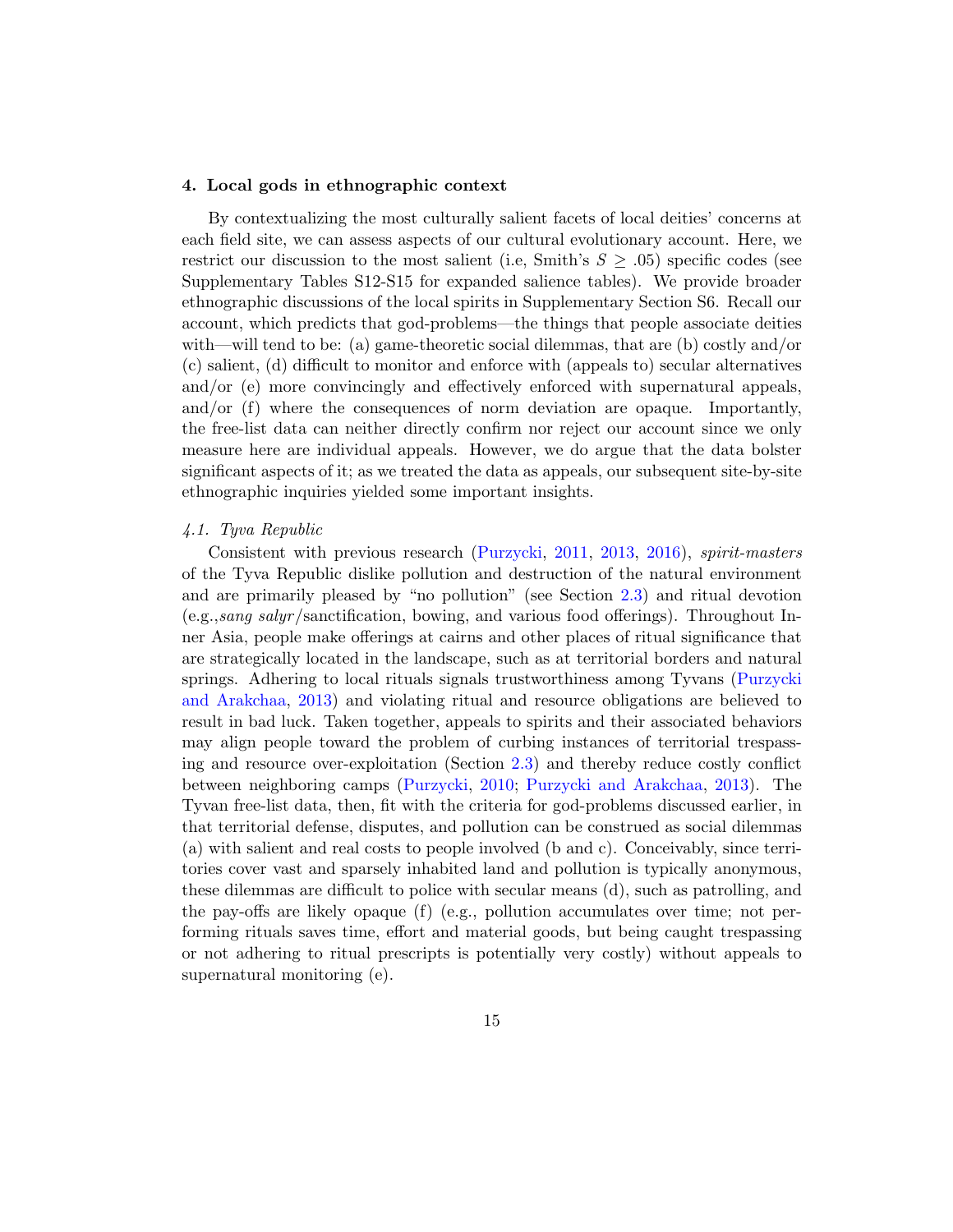## <span id="page-15-0"></span>4.2. Tanna

In both of the Tanna sites, food crops, gardening, and garden rules are recurring themes of concern for Tupunus, the spiritual force of the local sacred garden system. On Tanna, indigenous garden rules and taboos regulate who can enter the sacred crop gardens and what should be done in the gardens at various times of the year [\(Bonnemaison,](#page-25-8) [1984,](#page-25-8) [1991;](#page-25-9) [Flexner et al.,](#page-27-10) [2018;](#page-27-10) [Kouha,](#page-28-10) [2015\)](#page-28-10). Importantly, Tupunus is angered by taboo violations and punishes perpetrators with sickness and bad luck [\(Atkinson,](#page-23-1) [2018;](#page-23-1) [Nehrbass,](#page-30-8) [2011\)](#page-30-8). In line with the god-problem criteria, ethnographic sources suggest that garden taboos revolve around conceivable threats to coordination and cooperation, particularly ensuring proper cultivation and distribution of collective resources [\(Bonnemaison,](#page-25-9) [1991,](#page-25-9) p. 75-76, 86) and their maintenance [\(Flexner et al.,](#page-27-10) [2018,](#page-27-10) p. 258). Resource management constitutes a costly (b) and salient (c) set of game-theoretic dilemmas (a) [\(Hardin,](#page-27-8) [1968;](#page-27-8) [Ostrom,](#page-30-9) [2009;](#page-30-9) [Rogers,](#page-33-8) [2020\)](#page-33-8) with opaque pay-offs (f) in that resource mismanagement is a cumulative problem (see Section [2.3\)](#page-4-0). In lieu of dedicated secular institutions (d; indeed, on Tanna, the police are not thought to care about these matters; see Tables S14-S15), it might be the case that defection is more effectively enforced by spirit beliefs and appeals (e).

## <span id="page-15-1"></span>4.3. Yasawa, Fiji

Yasawans free-list the ancestor spirits,  $kalou-vu$ , as primarily pleased by "kava" rituals and their own "worship". Kava is a pepper plant with sedative properties that can be prepared into a mildly narcotic substance and, according to one ethnographer, "kava stands metaphorically at the center of Fijian public life" [\(Tomlinson,](#page-35-4) [2007,](#page-35-4) p. 1066). Throughout Polynesia, kava is consumed at nightly drinking ceremonies traditionally associated with ancestor worship [\(Shaver,](#page-33-9) [2015;](#page-33-9) [Shaver and](#page-33-10) [Sosis,](#page-33-10) [2014;](#page-33-10) [Tomlinson,](#page-35-5) [2004;](#page-35-5) [Turner,](#page-35-6) [2012\)](#page-35-6). Consistent with the god-problem criteria, the religious system involving kalou-vu beliefs and kava drinking is closely linked to central (c) cooperative affairs (a); kava ceremonies are arenas for a host of salient (b) social activities, including competition for status among males [\(Shaver,](#page-33-9) [2015;](#page-33-9) [Turner,](#page-35-6) [2012\)](#page-35-6), forging social bonds and coordinating communal projects [\(Tomlinson,](#page-35-5) [2004\)](#page-35-5), as well as dissolving disagreements and aligning economic interests [\(Tomlin](#page-35-4)[son,](#page-35-4) [2007\)](#page-35-4); activities, with inscrutable long- and short-term costs and benefits (f), where appeals to spirits (e) are perhaps particularly potent at disincentivizing defection above and beyond locally available alternatives (d).

However, interpreting the free-listed dislikes of the ancestor spirits among Yasawans is complicated by the presence of a particular form of Christianity. The ancestor spirits are perceived as angered by such things as "faith", the "word" and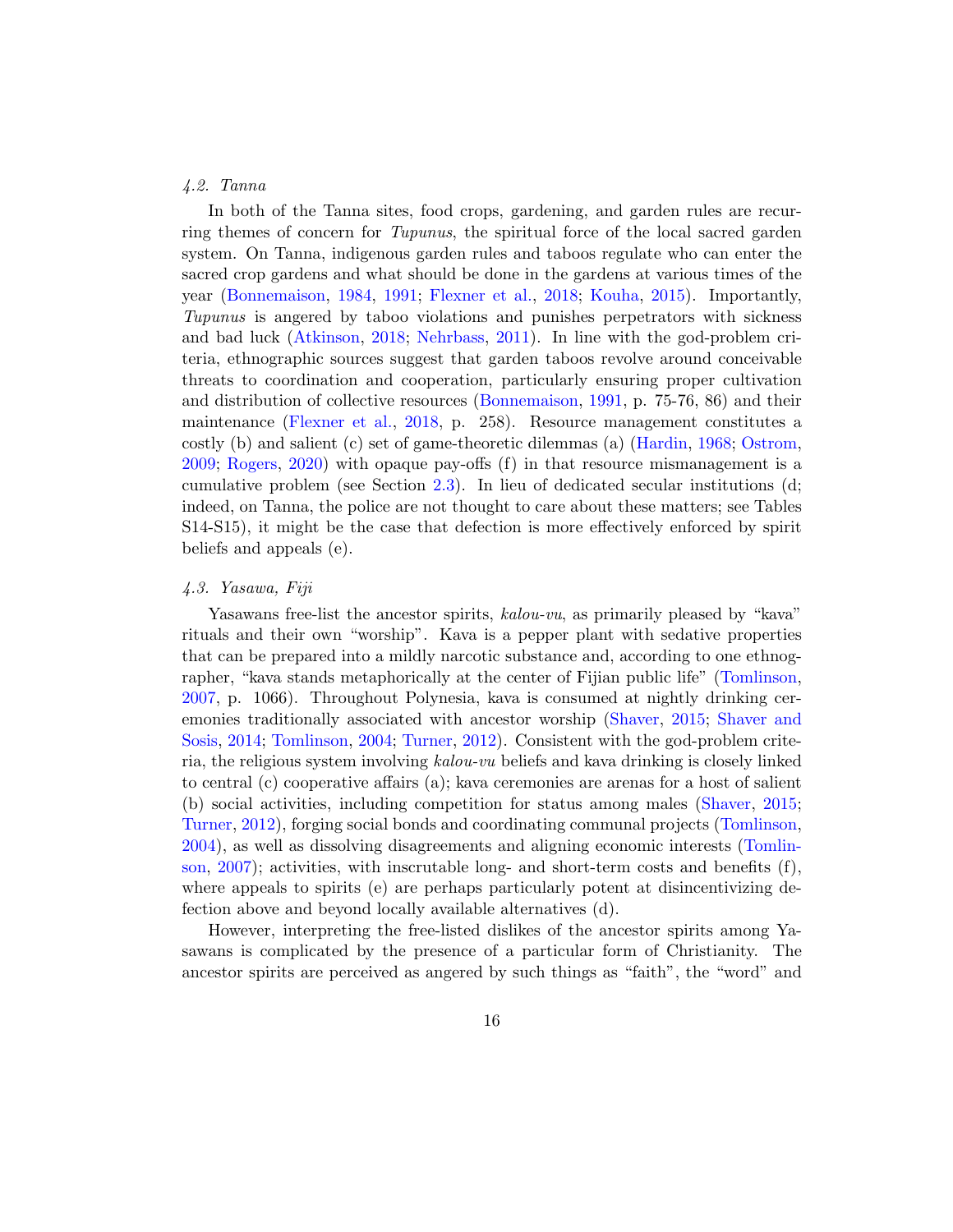"grace" of God, and "truth", themes closely related to Christianity. As traditional ancestor worship and kava-drinking are viewed as illegitimate and sometimes associated with witchcraft from the perspective of the local Christian churches [\(McNamara,](#page-29-8) [2012,](#page-29-8) p. 17-18; [Tomlinson,](#page-35-5) [2004;](#page-35-5) [Turner,](#page-35-6) [2012\)](#page-35-6), the free-list responses reveal a form of cultural competition between Christianity and traditional ancestor beliefs [\(Mc-](#page-29-1)[Namara and Henrich,](#page-29-1) [2018;](#page-29-1) [McNamara et al.,](#page-29-2) [2021\)](#page-29-2) where Christian churches have successfully demonized the kalou-vu. We see a similar feature in Mauritian responses about nam spirits.

## <span id="page-16-0"></span>4.4. Mauritius

Nam spirits, the local gods of the Mauritius sample, are similar to the Western concept of the soul (Kundtóva Klocová et al., [2022;](#page-28-11) [Xygalatas et al.,](#page-35-7) [2018\)](#page-35-7). When a person dies, the nam leaves the body of the deceased. If the death was undramatic and natural, and if the bereaved honor the deceased with prayer and ritual offerings, the nam will peacefully journey to the realm of the spirits. However, if the death was sudden, unexpected or violent, the spirit is hindered in its transition and can get trapped between the world of the living and the dead. In these cases, rituals, prayer, and offerings toward these spirits is critical lest they transform into  $jab$ , evil spirits that retaliate ritual neglect with misfortune, illness, or death [\(Colwell-Chanthaphonh](#page-26-6) [and de Salle-Essoo,](#page-26-6) [2014;](#page-26-6) [Sussman,](#page-35-8) [1981\)](#page-35-8). Therefore, nam spirits, in the form of jab, are sometimes associated with black magic and sorcery (Kundtóva Klocová et al., [2022;](#page-28-11) [Xygalatas et al.,](#page-35-7) [2018\)](#page-35-7). The ambivalent nature of these entities may explain why nam are free-listed as pleased with predominantly *immoral* things, such as "bad behavior", "fear", and "revenge". Similar to the case of Yasawan ancestor spirits, nam are displeased with such things as "prayer", "good people" and "God", which might reflect cultural antagonism between local religious systems, since sorcery is illegal under Mauritian law (Kundtóva Klocová et al., [2022;](#page-28-11) [Xygalatas et al.,](#page-35-7) [2018\)](#page-35-7). However, nam spirits like "bad behavior" but also (the act of) "loving". Further, "prayer" is something they both like *and* dislike. These seeming contradictions may be a result of distinct and conflicting cultural models of nam as either a good-willed spirit or a force of evil in the form of  $jab$  (cf., Kundtóva Klocová et al., [2022\)](#page-28-11), and, again, may reflect cultural competition between different local belief systems in that nam like prayer directed towards themselves but dislike prayer dedicated to other "rival" deities. Note that for these reasons this particular ethnographic context complicates assessing our predictive criteria (a through f).

## 4.5. Hadza

Among the Hadza, *Ishoko*, represented by the Sun, was selected as the local deity. *Ishoko* is free-listed as primarily concerned with (im)moral deeds (e.g., in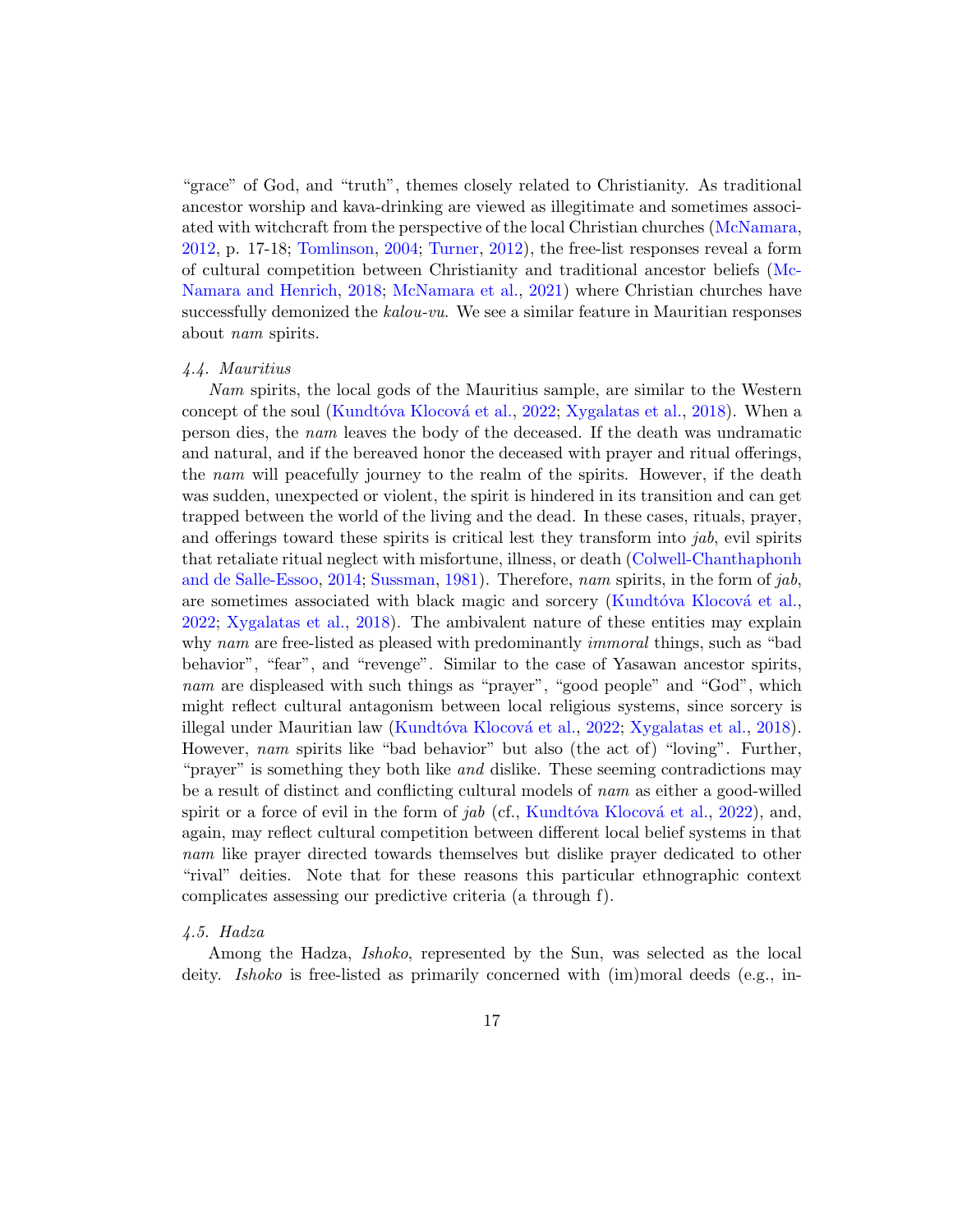sults, loving, murder, sharing, stealing, violence) and virtuous states and qualities (e.g., peace, good heart) as well as ritual acts (e.g., singing). Morality constitutes a straightforward set of god-problems, in that (im)moral actions almost always involve social dilemmas (a) with substantial (b, c) cost/benefit trade-offs [\(Alexander,](#page-23-2) [1987;](#page-23-2) [Curry et al.,](#page-26-7) [2019;](#page-26-7) [Purzycki et al.,](#page-32-7) [2018b\)](#page-32-7) that might be easier to coordinate with appeals to an intervening supernatural agent (e), particularly when secular institutions are weak or absent (d; note that many participants of our Hadza sample responded "Don't know" with regards to what the police dislike, indicating a general unfamiliarity with formal law-enforcement, see Figure [1\)](#page-11-0).

The relatively high moral salience of Ishoko is worth highlighting. As a cultural group, the Hadza is often regarded as a prototypical hunter-gatherer society (e.g., [Peoples and Marlowe,](#page-30-1) [2012;](#page-30-1) [Wright,](#page-35-9) [2010\)](#page-35-9), but no other site in our sample scores a higher Smith's S of Morality for something that upsets a local god than the Hadza<sup>[6](#page-17-0)</sup> (see Figure [1\)](#page-11-0). This finding supports a classic view, namely that the presence of moralistic deities are not limited to large-scale, complex societies (e.g., [Evans-Pritchard,](#page-27-3) [1965;](#page-27-3) [Malinowski,](#page-29-9) [1992\)](#page-29-9). Complimentary analyses further indicate that the moralistic concerns of *Ishoko* (and *Haine*, the "moralistic god" of our Hadza sample) cannot be fully accounted for by external influence from moralizing world religions and missionary activities [\(Purzycki et al.,](#page-32-9) [2022b;](#page-32-9) [Stagnaro et al.,](#page-34-7) [2022\)](#page-34-7).

## 4.6. Marajó, Brazil

In Marajó, Brazil, St. Mary (Our Lady of Nazareth – Nossa Senhora de Nazaré) was the selected local deity. It is clear from the free-lists that St. Mary resembles a moralistic deity; she is first and foremost concerned with  $(im)$  moral behavior (e.g., loving, violence, sin, murder) as well as ritual and religious acts (e.g., prayer, faith, worship) dedicated to her (see Table [4\)](#page-13-0). While ethnographic details of this field site do not lend themselves to a fine-grained examination of the predictive criteria, as noted earlier, (im)moral behaviors are generally costly (b) and pertinent (c) social dilemmas (a) that often require third-party policing (d), such as appealing to a

<span id="page-17-0"></span> $6N$ ote that some participants considered Haine and Ishoko to be identical entities, an observation that might account for the high moral salience of *Ishoko* as well as the general similarity between Haine and Ishoko (see e.g., Table [4\)](#page-13-0). In cases where participants said that Haine and Ishoko are the same, the free-list data from Haine were duplicated to Ishoko, a decision made by the local field research team. However, to assess how this decision impacts the main results, in the Supplements we analyze and plot the salience of the general codes separately for those Hadza participants who said that *Ishoko* and *Haine* are "different" or the "same" (Figures S3 and S4). Analyzing these two groups of participants separately does not substantially change the main results. See Sections S3, S7, and Figures S3 and S4 for further discussion.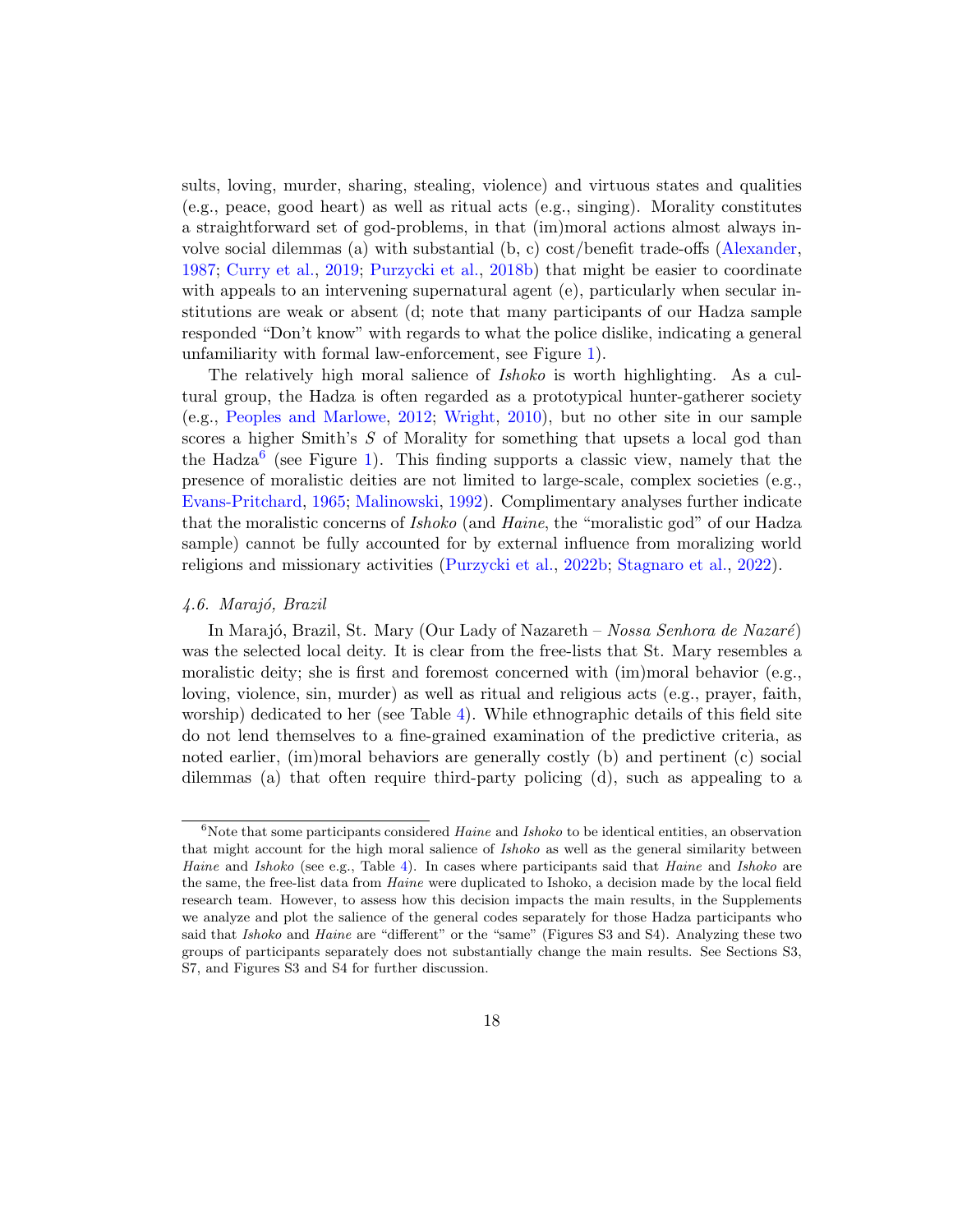watchful and punitive deity (e).

The moralistic deity for Marajó was the Christian God, and since St. Mary is central to Catholicism, the primary religious denomination at this field site, it is likely that the close conceptual link between St. Mary and the Christian God influences adherents' conception of the former's concerns. Indeed, other work with some of the present participants found that ratings of St. Mary as a punitive and moralistic figure predicts increased prosociality in anonymous economic games [\(Cohen et al.,](#page-26-8) [2018\)](#page-26-8), suggesting that St. Mary shares important features with moralizing deities in general [\(Lang et al.,](#page-29-0) [2019;](#page-29-0) [Purzycki et al.,](#page-31-5) [2018a,](#page-31-5) [2022b\)](#page-32-9). In this sample, however, the general codes suggest that St. Mary is distinct from the Christian God in at least one way, namely, that Ritual is more salient for her  $(S_{\text{Likes}} = 0.45; S_{\text{Dislikes}} = 0.19)$  than for the Christian God ( $S_{\text{Likes}} = 0.27$ ;  $S_{\text{Dislikes}} = 0.08$ ; see Table [4](#page-13-0) and Supplementary Tables S4-S7). This salient association is likely due to the fact that St. Mary is the patron saint of the sampled village of Pesqueiro and residents throw religious festivals in her honor (see [Cohen et al.,](#page-26-8) [2018;](#page-26-8) [Purzycki et al.,](#page-31-4) [2016a\)](#page-31-4), suggesting that the free-list data reflect a key feature of local cultural tradition.

# <span id="page-18-0"></span>5. Discussion

We began with asking the following questions: *How does the content of beliefs* about and appeals to gods vary across groups, and what accounts for this variation? Despite a growing contemporary literature on moralizing aspects of deities, relatively few studies have systematically investigated the many other concerns that deities are associated with and their ethnographic contexts. To initiate this inquiry, we first presented a novel cultural evolutionary account of god beliefs and appeals, which includes a set of predictions, derived from prior theoretical, experimental, and ethnographic evidence, for when we might expect people to appeal to the supernatural. We then reported individual-level free-list data on a diverse set of deities' likes and dislikes across eight societies and contextualized the cultural models of local deities' concerns in light of our account. As noted throughout, the degree to which the free-list data and the ethnographic literature allowed a direct assessment of the predictive criteria varied across sites. However, we argue that the data are at least consistent with our account.

Several key findings are worth highlighting, which provide preliminary answers to our guiding questions: First, we show that rather than random, arbitrary, universal, or idiosyncratic, individuals' appeals to locally relevant gods' concerns are  $i)$  constituent parts of shared cultural models that  $ii)$  systematically point to  $iii)$  human behaviors associated with site-specific contexts that iv) mediate interpersonal rela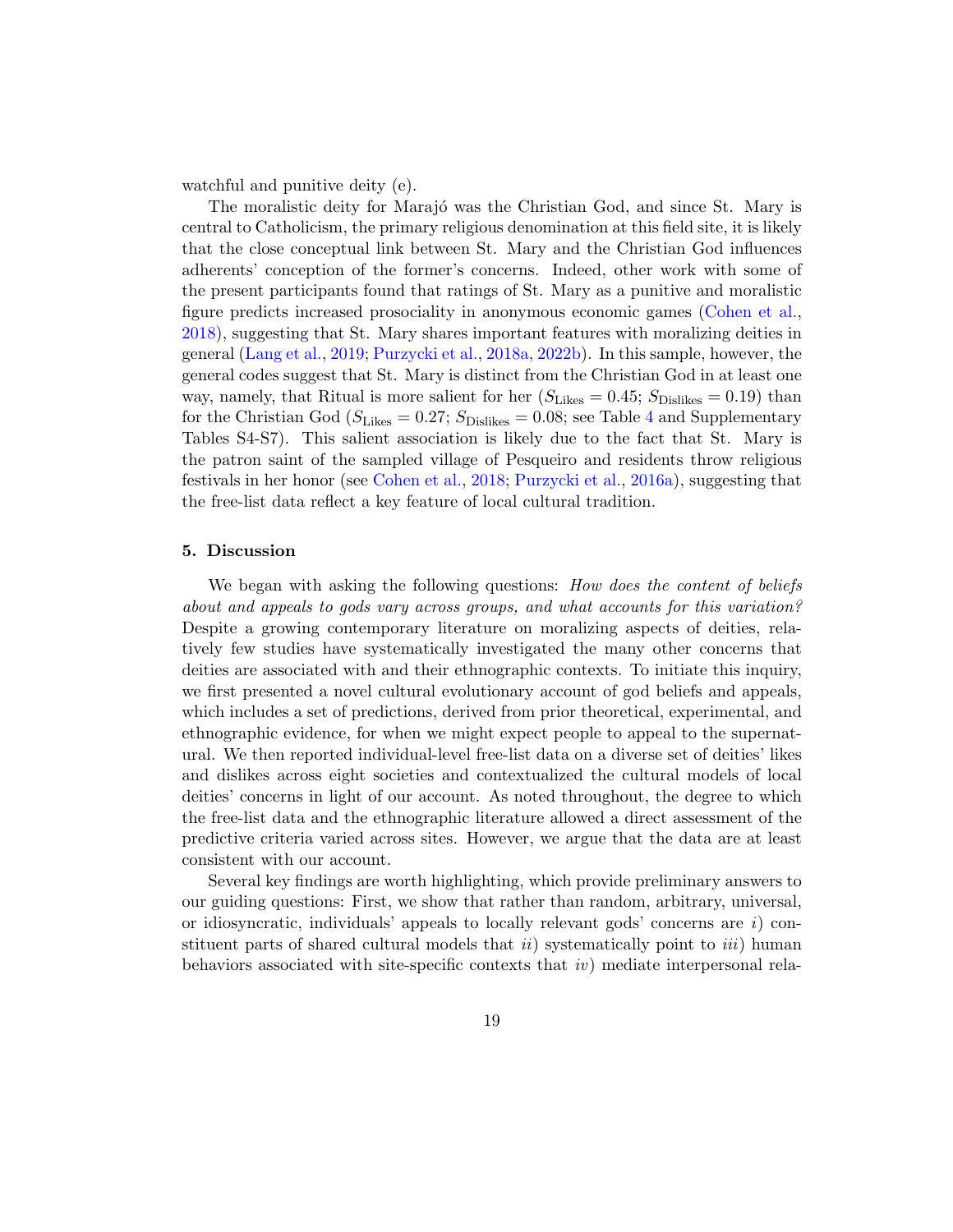tionships. In other words, even though gods could have cared about mythical ideas or idiosyncratic things that individuals transparently project onto the gods, appeals to gods' concerns point to human behaviors that share a constellation of features that reflect local pressing challenges to social life, referred to herein as "god-problems". Second, while the moralistic gods and the police are closely aligned in terms of general moral salience, supporting a popular notion that deities of world religions come to resemble law-enforcing entities (e.g., [Johnson,](#page-28-3) [2016;](#page-28-3) [Norenzayan,](#page-30-10) [2013\)](#page-30-10), the specific content of their moral concerns also predictably diverge—the police are more often concerned with concrete crimes (e.g., rape and murder), whereas the moralistic gods are concerned with personal and collective displays of devotion and general "good behavior". Third, supporting a classical view that deities of even smaller-scale societies are often morally salient and relevant (e.g., [Evans-Pritchard,](#page-27-3) [1965;](#page-27-3) [Lang,](#page-28-4) [1909;](#page-28-4) [Malinowski,](#page-29-10) [1936\)](#page-29-10) local gods also exhibit stable moral concern, though not typically to the extent of moralistic gods or the police. In this final section, we first discuss how alternative approaches to accounting for cross-cultural variation in god beliefs and appeals fare in the face of these findings and close by considering some key implications and cautionary notes of the present work.

# 5.1. Alternative accounts of variation in god beliefs and appeals

Consider first the view that god concepts are "catchy" because gods are intuitively thought to be morally interested [\(Boyer,](#page-25-1) [2000,](#page-25-1) [2001\)](#page-25-2). This is a helpful perspective in that it predicts that gods will revolve around consequential aspects of social life, a prediction we confirmed. However, while deities might in general be intuitively moralistic [\(Purzycki et al.,](#page-31-8) [2012,](#page-31-8) [2022b\)](#page-32-9), we found that there was considerable cross-cultural variation in the *explicit* appeals people employ, suggesting that the local context might play a more important role in the evolution of god beliefs and appeals. By way of illustration, consider the idea that gardening is a "catchy" god concern on Tanna (Section [4.2\)](#page-15-0), but not in any other of our sites. This particularism makes sense in light of the ethnographic context but is not obviously accounted for by claims about beliefs being "catchy" for their general social or moral salience per se.

Other approaches (e.g., [Johnson et al.,](#page-28-1) [2015;](#page-28-1) [Spiro and D'Andrade,](#page-34-0) [1958\)](#page-34-0) investigate variants of the "projection hypothesis", namely that gods' concerns are projections of believers' own concerns, temperaments, and interests. While this suggestion might help address some very specific aspects of beliefs (e.g., when elites use appeals to gods as a means for social control; [Ellwood](#page-26-9) [1918;](#page-26-9) [Swanson](#page-35-0) [1960,](#page-35-0) chapter 9), it is limited in a few important ways [\(Bendixen and Purzycki,](#page-24-4) [2020\)](#page-24-4). First, the many things that deities are not associated with are arguably as revealing as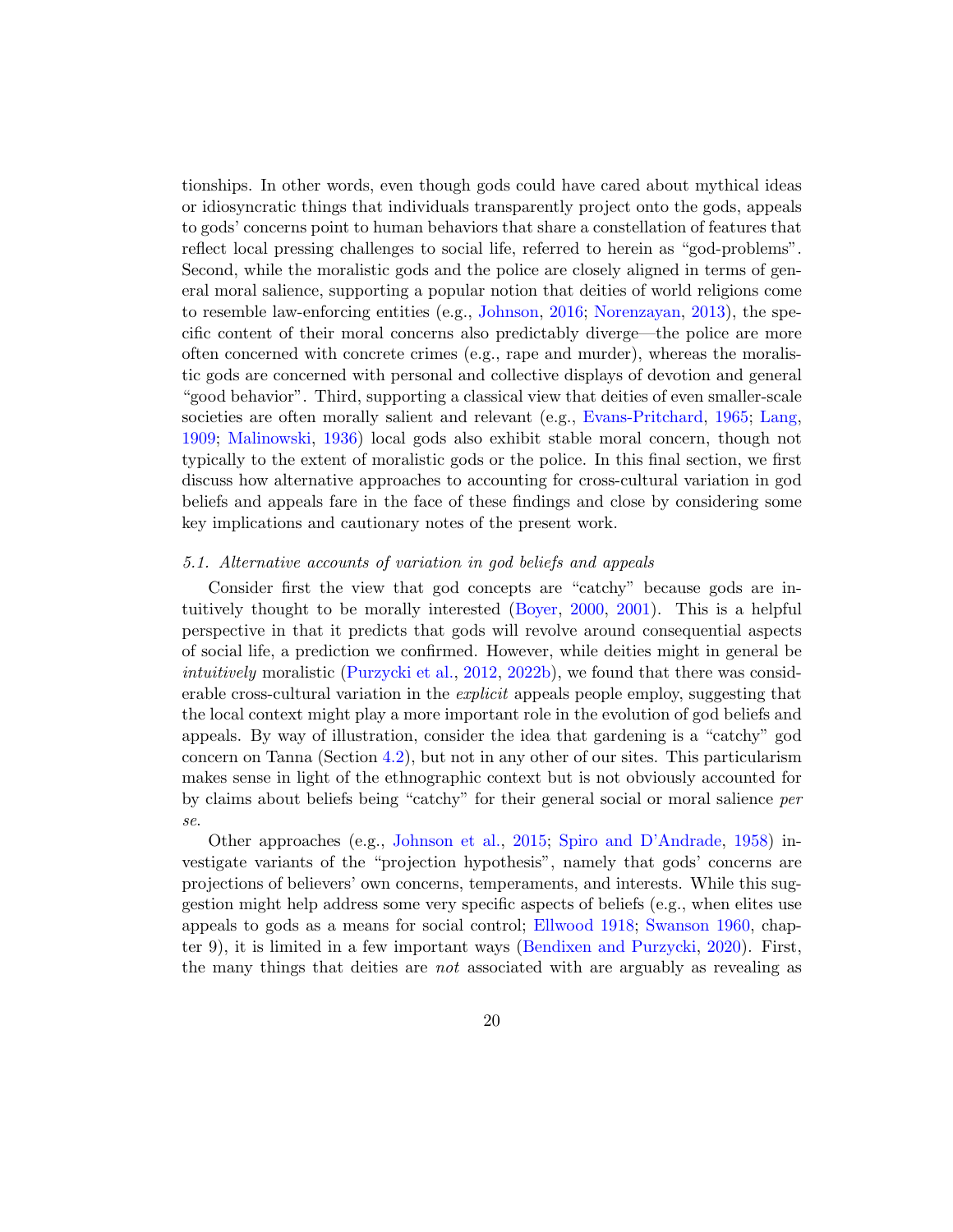the things that they are associated with, and overall we do not find that deities care about all manner of personal whims and preferences. As we showed, representational models of deities are, overall, culturally shared rather than idiosyncratic. Second, many god-problems such as commitments to costly ritual routines and temporal or spatial prohibitions on the use of natural resources, are costly to individuals and therefore are inconsistent with immediate, projected self-interest. Third, individuals do not simply project their own explicit moral values onto local gods; there is little overlap in what people say their deities care about and what they say make a person "good" and "bad" (see [Purzycki,](#page-31-2) [2016;](#page-31-2) [Purzycki et al.,](#page-32-7) [2018b\)](#page-32-7). Contrary to some implied variants of the projection hypothesis, then, individuals' personal concerns and whims are rather separate from those of the gods.

Many current accounts of god beliefs emphasize various moral aspects of deities (e.g., [Johnson,](#page-28-2) [2005,](#page-28-2) [2016;](#page-28-3) [Norenzayan et al.,](#page-30-0) [2016;](#page-30-0) [Schloss and Murray,](#page-33-0) [2011\)](#page-33-0). While participants attributed all gods, "moralistic" and "local" alike, with some moral concern (see [Purzycki et al.,](#page-32-9) [2022b\)](#page-32-9), they are also culturally specialized in that they are each associated with a locally limited but globally diverse set of concerns that are often not explicitly moralistic. This finding is consistent with our cultural evolutionary account that beliefs about and appeals to deities reflect locally salient challenges and dilemmas in the socioecological landscape. However, what the present work shows is that even if deities are not *explicitly concerned with* general moral prescriptions and prohibitions, they are unambiguously relevant to the costs and benefits of social life [\(Teehan,](#page-35-10) [2016\)](#page-35-10). And so, if we are to conceive of morality as cooperation [\(Alexander,](#page-23-2) [1987;](#page-23-2) [Curry et al.,](#page-26-7) [2019\)](#page-26-7), all of these deities would clearly be construed as "moralistic". This too calls for a closer examination of local deities and their associations and in-context roles in mediating human relations.

#### 5.2. Implications and cautionary notes

While we have argued that the present work shows that appeals to gods and spirits reflect threats to coordination and cooperation in the local socioecological landscape, we have *not* demonstrated that these beliefs and appeals actually motivate corresponding behaviors that mitigate such threats. Even though particular religious systems exhibit clear features of adaptive self-organization (e.g., [Bird et al.,](#page-25-10) [2013;](#page-25-10) [Lansing et al.,](#page-29-3) [2017;](#page-29-3) [Sosis and Bressler,](#page-34-4) [2003\)](#page-34-4) and many other cases are interpreted as such (e.g., [Angsongna et al.,](#page-23-3) [2016;](#page-23-3) [Connors,](#page-26-10) [2000;](#page-26-10) [Leeson and Suarez,](#page-29-4) [2015;](#page-29-4) [Rossano,](#page-33-3) [2007;](#page-33-3) [Rappaport,](#page-32-10) [1968;](#page-32-10) [Reynolds and Tanner,](#page-32-11) [1995;](#page-32-11) [Strassmann](#page-34-8) [et al.,](#page-34-8) [2012\)](#page-34-8), it remains unclear exactly how beliefs about and appeals to deities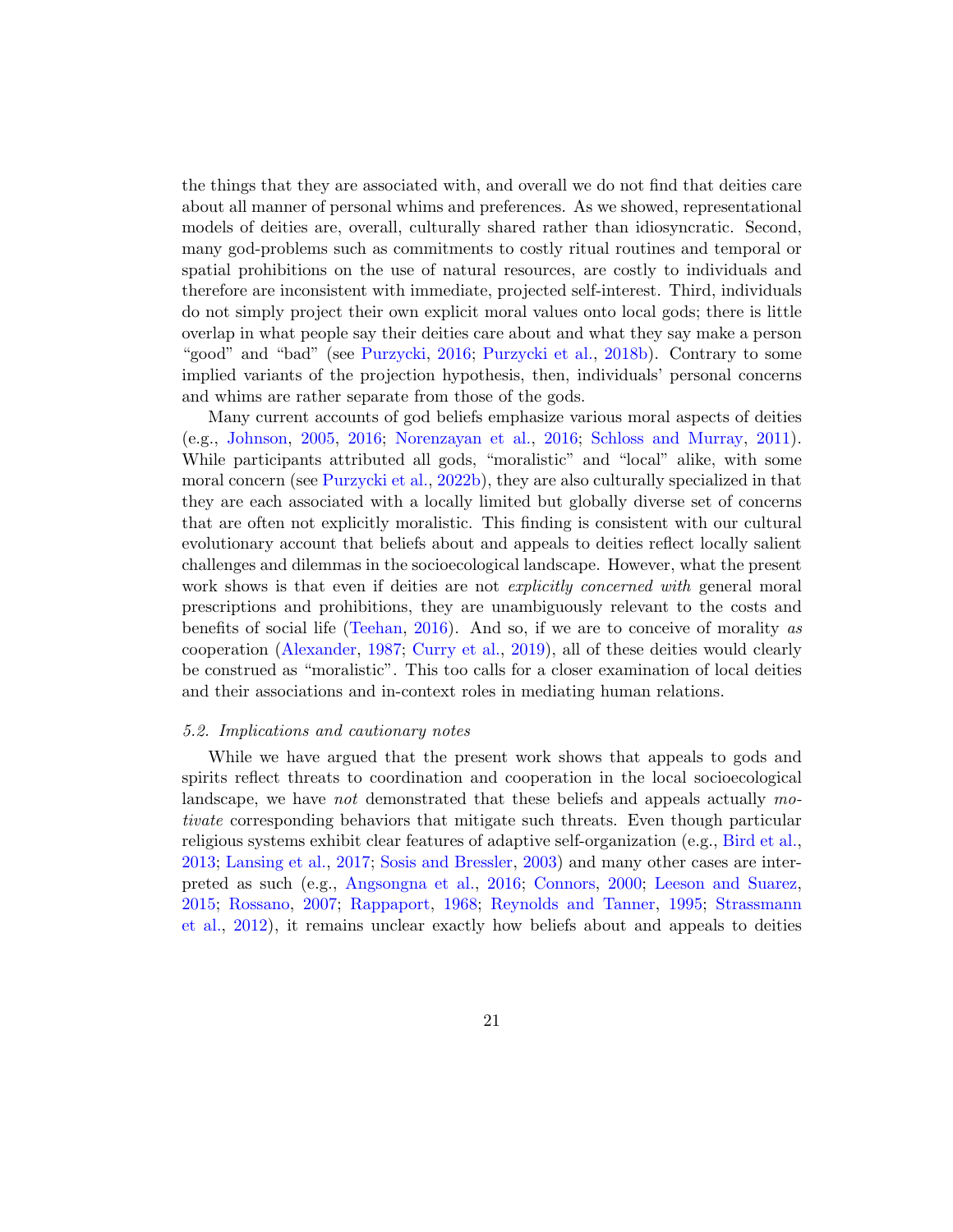are implicated in such systems [\(Purzycki and Sosis,](#page-32-2)  $2022$ ).<sup>[7](#page-21-0)</sup> There is experimental evidence across 15 diverse field sites showing that higher individual ratings of gods' general monitoring and punitive tendencies predict fairer and more generous behavior towards co-religionists in behavioral economic games [\(Lang et al.,](#page-29-0) [2019\)](#page-29-0). However, crucially, this work shows no clear relationship between how much money individuals allocate to others in these experiments and how moralistic they think their gods are.

Nonetheless, consistent with our account, some detailed ethnographic case studies employing contemporary social scientific methods suggest that god beliefs and appeals can in fact have tractable behavioral consequences and curb defection in cooperative dilemmas. For instance, among the Mentawai on Siberut Island, Indonesia, the local spirit, Sikameinan, punishes people with illness or accidents for violating meat sharing norms. Sikameinan can be appeased by hosting costly ceremonies, which among other elements involves sharing meat with community members. As such, beliefs about the punitive *Sikameinan* seems to motivate exactly the kind of behavior that the spirit is associated with [\(Singh et al.,](#page-34-3) [2021\)](#page-34-3). To take another example, in the Maya lowlands of Guatemala, the native Itza' Maya traditionally profess beliefs that local spirits protect the rain forest, for instance by punishing vi-olations of the spirits' "preferences" for certain species and patches of land<sup>[8](#page-21-1)</sup> [\(Atran](#page-24-5) [et al.,](#page-24-5) [2002\)](#page-24-5). These beliefs appear to have co-evolved with the subsistence practices of the Itza', which are determined as more productive and sustainable compared to neighboring groups' across a range of physical measurements. Thus, spirit beliefs among the Itza' appear to contribute to the management of forest resources (see also [Atran et al.,](#page-24-7) [1999;](#page-24-7) [le Guen et al.,](#page-27-9) [2013\)](#page-27-9).

Finally, since social life is rife with a variety of challenges and dilemmas—modeled as cooperative "games" [\(Bednar and Page,](#page-24-8) [2007;](#page-24-8) [Smaldino and Lubell,](#page-34-9) [2014\)](#page-34-9)—that

<span id="page-21-0"></span><sup>7</sup>Caution is also generally warranted in inferring functional behavior from cultural beliefs in lieu of rigorous analysis and evidence (e.g., [Elster,](#page-26-11) [1983,](#page-26-11) [2015;](#page-26-12) [Smith and Wishnie,](#page-34-10) [2000\)](#page-34-10). A related methodological issue pertains to the non-trivial task of drawing rich inferences from free-list data; since free-list responses in isolation are often subject to several interpretative etic outcomes, insight into the local emic context is crucial for valid conclusions. For instance, in the Mauritius case, many participants listed food-related items (e.g., milk, bel'leaf, flowers, water) as something Shiva likes (see Supplementary Table S10), but since certain foodstuffs play a prominent role in Hindu ritualistic tradition, these responses were coded as Ritual according to the general coding rubric.

<span id="page-21-1"></span><sup>8</sup>These preferences "represent a synthesis of experience accumulated over generations. Violations of spirit preferences can lead to accidents, falling ill, or worse. It matters little if the supernatural threat is real or not: if people believe in it, the threat of punishment becomes a real deterrent" [\(le Guen et al.,](#page-27-9) [2013,](#page-27-9) p. 781).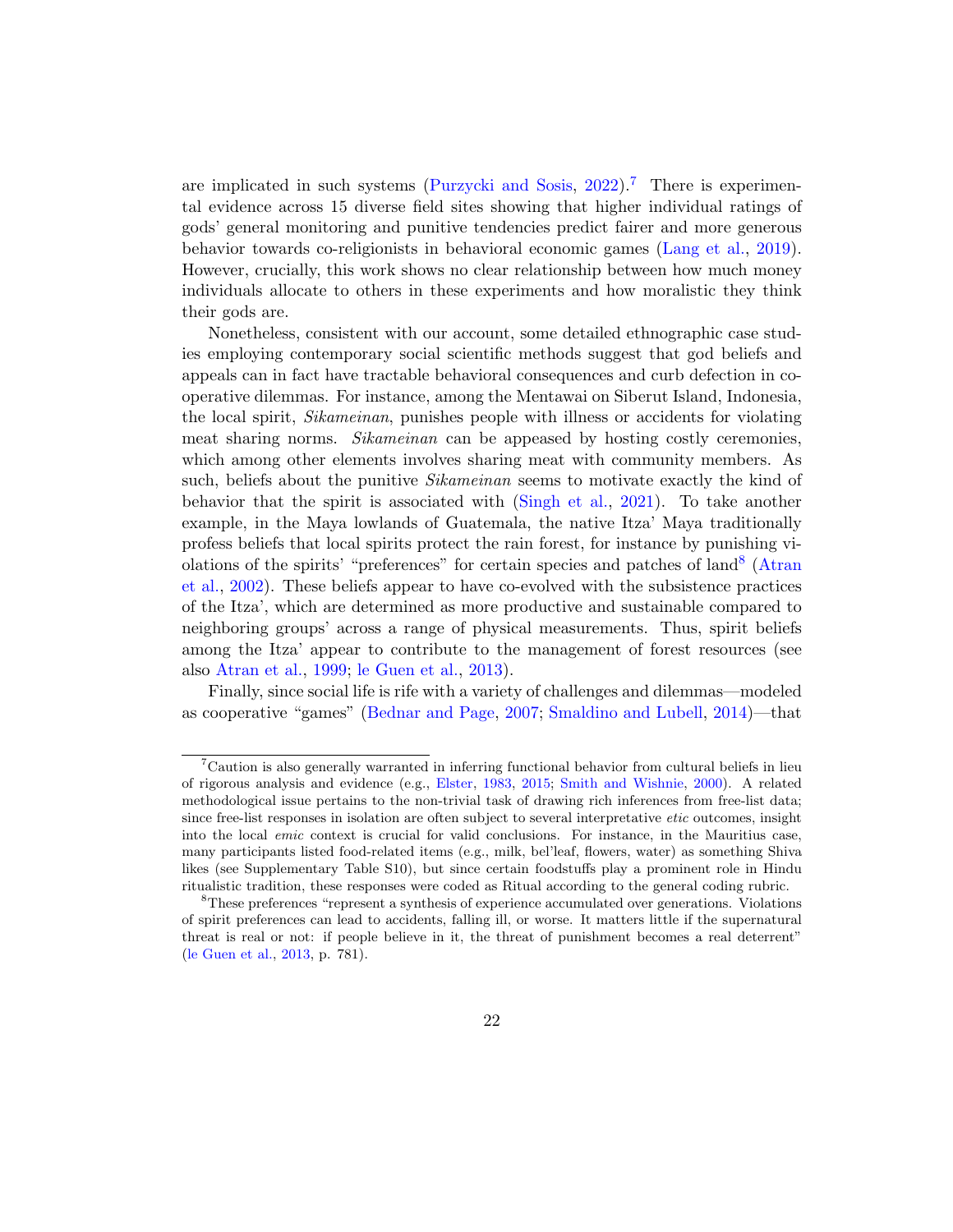might shift and change over time, we expect that that when communities face novel challenges and dilemmas, appeals to gods' concerns will co-evolve with behaviors that address these problems (cf., [Jensen,](#page-28-0) [2019,](#page-28-0) ch. 7; [Purzycki and Sosis,](#page-32-2) [2022,](#page-32-2) ch. 10; [Sørensen,](#page-34-11) [2004\)](#page-34-11). Some experimental and ethnographic evidence support this prediction. For example, believers are more likely to emphasize that greed angers God after receiving no return in a trust game [\(Purzycki et al.,](#page-32-6) [2020\)](#page-32-6). In Tyva, alcoholism is a severe social ill, and drinking is a steady component of what displeases or angers spirit-masters [\(Purzycki,](#page-31-2) [2016\)](#page-31-2) and Buddha [\(Purzycki and Holland,](#page-31-9)  $2019)^9$  $2019)^9$  $2019)^9$  (see Figure [1](#page-11-0) and Supplementary Tables S5 and S7). In Taiwan, the traditional sea goddess, Mazu, was recently co-opted as the patron deity of the local anti-nuclear movement after an oracle of Mazu accurately "foresaw" the non-operation of a newly constructed power plant [\(Shih,](#page-33-11) [2012\)](#page-33-11). And across the globe, "eco-spiritual" movements have recently emerged within world religions in the wake of increased sociopolitical attention on environmentalism (e.g., [Sponsel,](#page-34-12) [2014\)](#page-34-12). Additionally, when religious systems compete—such as at our field sites in Mauritius and Yasawa, where spirit worship is suppressed as illegal or illegitimate—local deities and spirits appear highly concerned with ritualized commitments to themselves and neglect of or antagonism toward rival deities (see Figure [1,](#page-11-0) Sections [4.3](#page-15-1)[-4.4,](#page-16-0) and Supplementary Sections S5.3- 5.4); a pattern that makes sense from a cultural evolutionary perspective, in that god concepts that did not evolve to demand constant attention, particularly when under pressure, would likely be outcompeted by more persistent strains. All of these cases provide hints of the ways in which religion evolves, but of course, we are only just beginning to make sense of these evolutionary processes [\(Bendixen and Purzycki,](#page-24-4) [2020\)](#page-24-4). In particular, cross-cultural longitudinal studies would allow researchers to track religious appeals and behaviors across changing demographic, existential, cultural, social, and ecological circumstances and thereby disentangle the various forces at play in the cultural evolution of gods' minds [\(Bendixen and Purzycki,](#page-24-9) [2021\)](#page-24-9).

<span id="page-22-0"></span> $^{9}$ [Purzycki and Sosis](#page-32-2) [\(2022,](#page-32-2) ch. 10) frame the potential costs and benefits of social drinking as a social dilemma.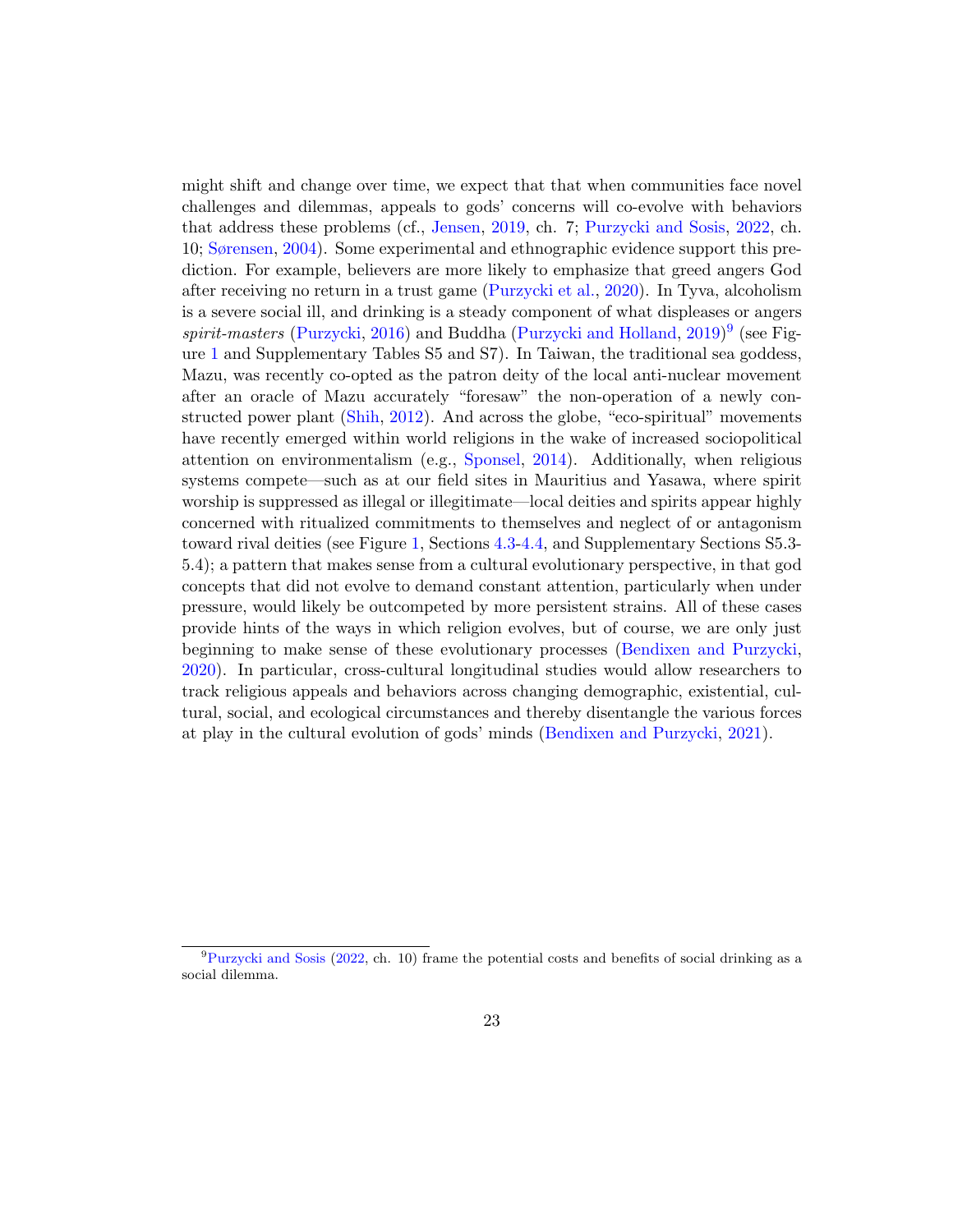## Acknowledgments

This work was made possible by the Cultural Evolution of Religion Research Consortium, funded by a SSHRC partnership grant and the John Templeton Foundation (awarded to A.N. and J.H.), and the Max Planck Society. T.B. and B.G.P. thank the Aarhus University Research Foundation for generous support. We thank Adam Barnett, Nicholas Chan, and Tiffany Lai for coding the data. We thank Martin Lang, Manvir Singh, and the Religion, Cognition, and Culture research unit at Aarhus University for critical comments on earlier drafts.

# Author Contributions

T.B. and B.G.P led project development, data checks, analysis, and writing. B.G.P. managed the greater project of which this was a part, compiled data, and organized coding of the free-list data and T.B. led analysis and ethnographic background research. J.H., A.N., and B.G.P. designed the Evolution of Religion and Morality Project. C.A., Q.A., E.C., R.A.M., B.G.P., A.K.W., and D.X. collected data.

# Data Availability

All data and code to reproduce the present study is available at: [https://github.](https://github.com/tbendixen/cross-cultural-free-list-project) [com/tbendixen/cross-cultural-free-list-project](https://github.com/tbendixen/cross-cultural-free-list-project). The main project repository including raw data, full protocols, and related materials is available at: [https:](https://github.com/bgpurzycki/Evolution-of-Religion-and-Morality) [//github.com/bgpurzycki/Evolution-of-Religion-and-Morality](https://github.com/bgpurzycki/Evolution-of-Religion-and-Morality).

# References

- <span id="page-23-2"></span>Alexander, R.D., 1987. The Biology of Moral Systems. Aldine Transaction, New Brunswick.
- <span id="page-23-0"></span>Andersen, M., 2019. Predictive coding in agency detection. Religion, Brain & Behavior 9, 65–84.
- <span id="page-23-3"></span>Angsongna, A., Ato Armah, F., Boamah, S., Hambati, H., Luginaah, I., Chuenpagdee, R., Campbell, G., 2016. A systematic review of resource habitat taboos and human health outcomes in the context of global environmental change. Global Bioethics 27, 91–111.
- <span id="page-23-1"></span>Atkinson, Q.D., 2018. Religion and expanding the cooperative sphere in kastom and christian villages on Tanna, Vanuatu. Religion, Brain & Behavior 8, 149–167.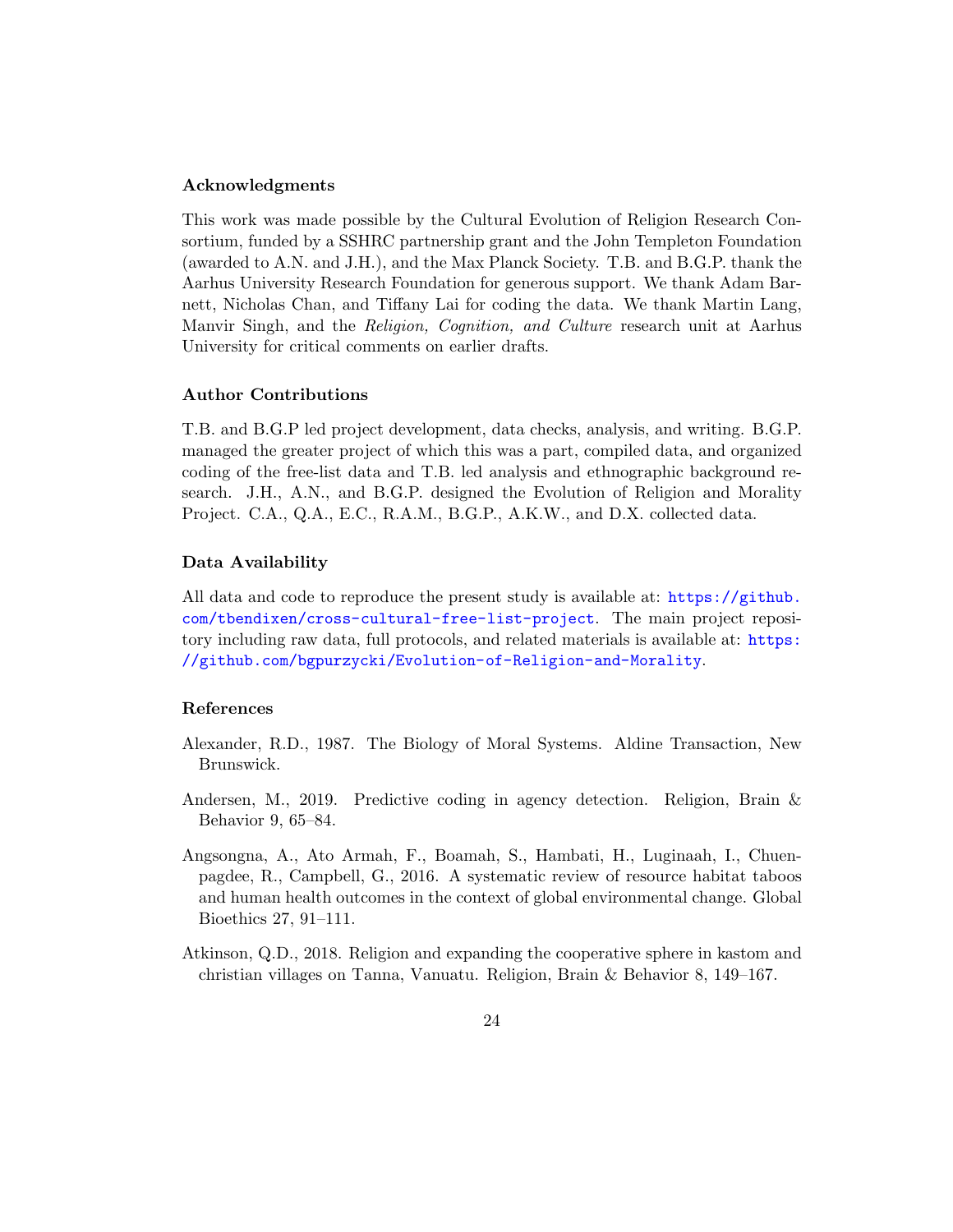- <span id="page-24-3"></span>Atkinson, Q.D., Bourrat, P., 2011. Beliefs about God, the afterlife and morality support the role of supernatural policing in human cooperation. Evolution and Human Behavior 32, 41–49.
- <span id="page-24-7"></span>Atran, S., Medin, D., Ross, N., Lynch, E., Coley, J., Ek', E.U., Vapnarsky, V., 1999. Folkecology and commons management in the Maya Lowlands. Proceedings of the National Academy of Sciences 96, 7598–7603. doi:[10.1073/pnas.96.13.7598](http://dx.doi.org/10.1073/pnas.96.13.7598).
- <span id="page-24-5"></span>Atran, S., Medin, D., Ross, N., Lynch, E., Vapnarsky, V., Ek', E.U., Coley, J., Timura, C., Baran, M., 2002. Folkecology, Cultural Epidemiology, and the Spirit of the Commons: A Garden Experiment in the Maya Lowlands, 19912001. Current Anthropology 43, 421–450. doi:[10.1086/339528](http://dx.doi.org/10.1086/339528).
- <span id="page-24-0"></span>Barrett, J.L., 2000. Exploring the natural foundations of religion. Trends in Cognitive Sciences 4, 29–34.
- <span id="page-24-6"></span>Bateson, M., Nettle, D., Roberts, G., 2006. Cues of being watched enhance cooperation in a real-world setting. Biology Letters 2, 412–414. doi:[10.1098/rsbl.2006.](http://dx.doi.org/10.1098/rsbl.2006.0509) [0509](http://dx.doi.org/10.1098/rsbl.2006.0509).
- <span id="page-24-1"></span>Baumard, N., Hyafil, A., Morris, I., Boyer, P., 2015. Increased affluence explains the emergence of ascetic wisdoms and moralizing religions. Current Biology 25, 10–15. doi:[10.1016/j.cub.2014.10.063](http://dx.doi.org/10.1016/j.cub.2014.10.063).
- <span id="page-24-8"></span>Bednar, J., Page, S., 2007. Can Game(s) Theory Explain Culture?: The Emergence of Cultural Behavior Within Multiple Games. Rationality and Society 19, 65–97. doi:[10.1177/1043463107075108](http://dx.doi.org/10.1177/1043463107075108).
- <span id="page-24-2"></span>Beheim, B., Atkinson, Q.D., Bulbulia, J., Gervais, W., Gray, R.D., Henrich, J., Lang, M., Monroe, M.W., Muthukrishna, M., Norenzayan, A., Purzycki, B.G., Shariff, A., Slingerland, E., Spicer, R., Willard, A.K., 2021. Treatment of missing data determined conclusions regarding moralizing gods. Nature 595, E29–E34. doi:[10.1038/s41586-021-03655-4](http://dx.doi.org/10.1038/s41586-021-03655-4).
- <span id="page-24-4"></span>Bendixen, T., Purzycki, B.G., 2020. Peering into the minds of gods: What crosscultural variation in gods' concerns can tell us about the evolution of religion. Journal for the Cognitive Science of Religion 5, 142–165. doi:[10.1558/jcsr.](http://dx.doi.org/10.1558/jcsr.40951) [40951](http://dx.doi.org/10.1558/jcsr.40951).
- <span id="page-24-9"></span>Bendixen, T., Purzycki, B.G., 2021. Competing forces account for the stability and evolution of religious beliefs. The International Journal for the Psychology of Religion 31, 307–312. doi:[10.1080/10508619.2020.1844969](http://dx.doi.org/10.1080/10508619.2020.1844969).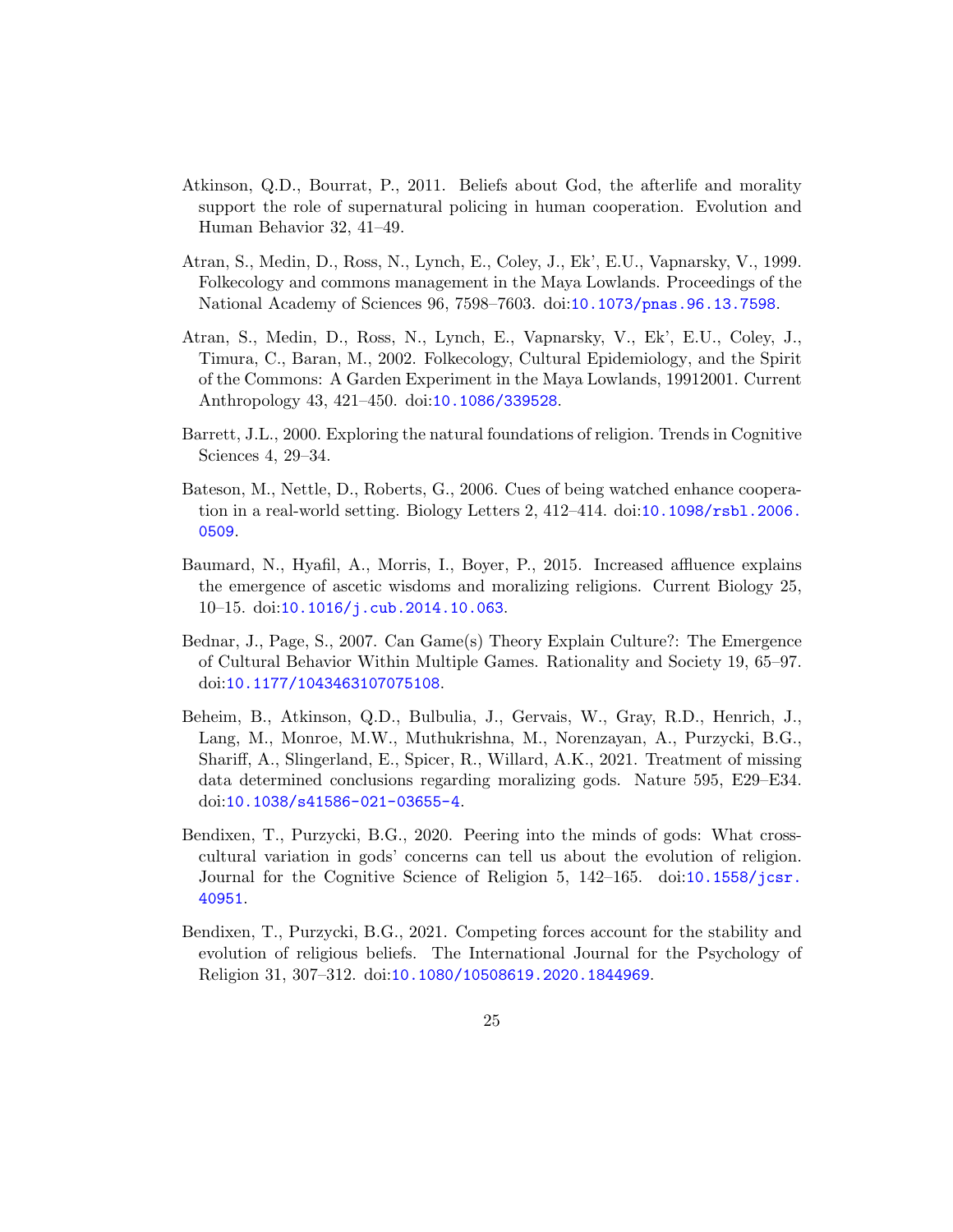- <span id="page-25-10"></span>Bird, R.B., Tayor, N., Codding, B.F., Bird, D.W., 2013. Niche construction and Dreaming logic: aboriginal patch mosaic burning and varanid lizards (Varanus gouldii) in Australia. Proceedings of the Royal Society B: Biological Sciences 280, 20132297. doi:[10.1098/rspb.2013.2297](http://dx.doi.org/10.1098/rspb.2013.2297).
- <span id="page-25-0"></span>Bird-David, N., 1999. "Animism" Revisited: Personhood, Environment, and Relational Epistemology. Current Anthropology 40, S67–S91. doi:[10.1086/200061](http://dx.doi.org/10.1086/200061).
- <span id="page-25-4"></span>Boehm, C., 2008. A biocultural evolutionary exploration of supernatural sanctioning, in: Bulbulia, J., Sosis, R., Harris, Erica, Genet, R, Wyman, K. (Eds.), Evolution of Religion: Studies, Theories, and Critiques. Collins Foundation Press, Santa Margarita, CA, pp. 143–152.
- <span id="page-25-8"></span>Bonnemaison, J., 1984. The tree and the canoe: Roots and mobility in vanuatu societies. Pacific Viewpoint 25, 117-152. doi:[https://doi.org/10.1111/apv.](http://dx.doi.org/https://doi.org/10.1111/apv.252002) [252002](http://dx.doi.org/https://doi.org/10.1111/apv.252002).
- <span id="page-25-9"></span>Bonnemaison, J., 1991. Magic Gardens in Tanna. Pacific Studies; Laie, Hawaii 14, 71–89.
- <span id="page-25-3"></span>Botero, C.A., Gardner, B., Kirby, K.R., Bulbulia, J., Gavin, M.C., Gray, R.D., 2014. The ecology of religious beliefs. Proceedings of the National Academy of Sciences 111, 16784–16789. doi:[10.1073/pnas.1408701111](http://dx.doi.org/10.1073/pnas.1408701111).
- <span id="page-25-6"></span>Boyd, R., Richerson, P.J., 1990. Group selection among alternative evolutionarily stable strategies. Journal of Theoretical Biology  $145$ ,  $331 - 342$ . doi:[https:](http://dx.doi.org/https://doi.org/10.1016/S0022-5193(05)80113-4) [//doi.org/10.1016/S0022-5193\(05\)80113-4](http://dx.doi.org/https://doi.org/10.1016/S0022-5193(05)80113-4).
- <span id="page-25-7"></span>Boyd, R., Richerson, P.J., 1992. Punishment allows the evolution of cooperation (or anything else) in sizable groups. Ethology and Sociobiology 13, 171 – 195. doi:[https://doi.org/10.1016/0162-3095\(92\)90032-Y](http://dx.doi.org/https://doi.org/10.1016/0162-3095(92)90032-Y).
- <span id="page-25-1"></span>Boyer, P., 2000. Functional origins of religious concepts: ontological and strategic selection in evolved minds. Journal of the Royal Anthropological Institute 6, 195– 214. doi:[10.1111/1467-9655.00012](http://dx.doi.org/10.1111/1467-9655.00012).
- <span id="page-25-2"></span>Boyer, P., 2001. Religion Explained: The Evolutionary Origins of Religious Thought. Basic Books.
- <span id="page-25-5"></span>Boyer, P., 2021. Deriving Features of Religions in the Wild. Human Nature URL: <https://doi.org/10.1007/s12110-021-09410-y>, doi:[10.1007/](http://dx.doi.org/10.1007/s12110-021-09410-y) [s12110-021-09410-y](http://dx.doi.org/10.1007/s12110-021-09410-y).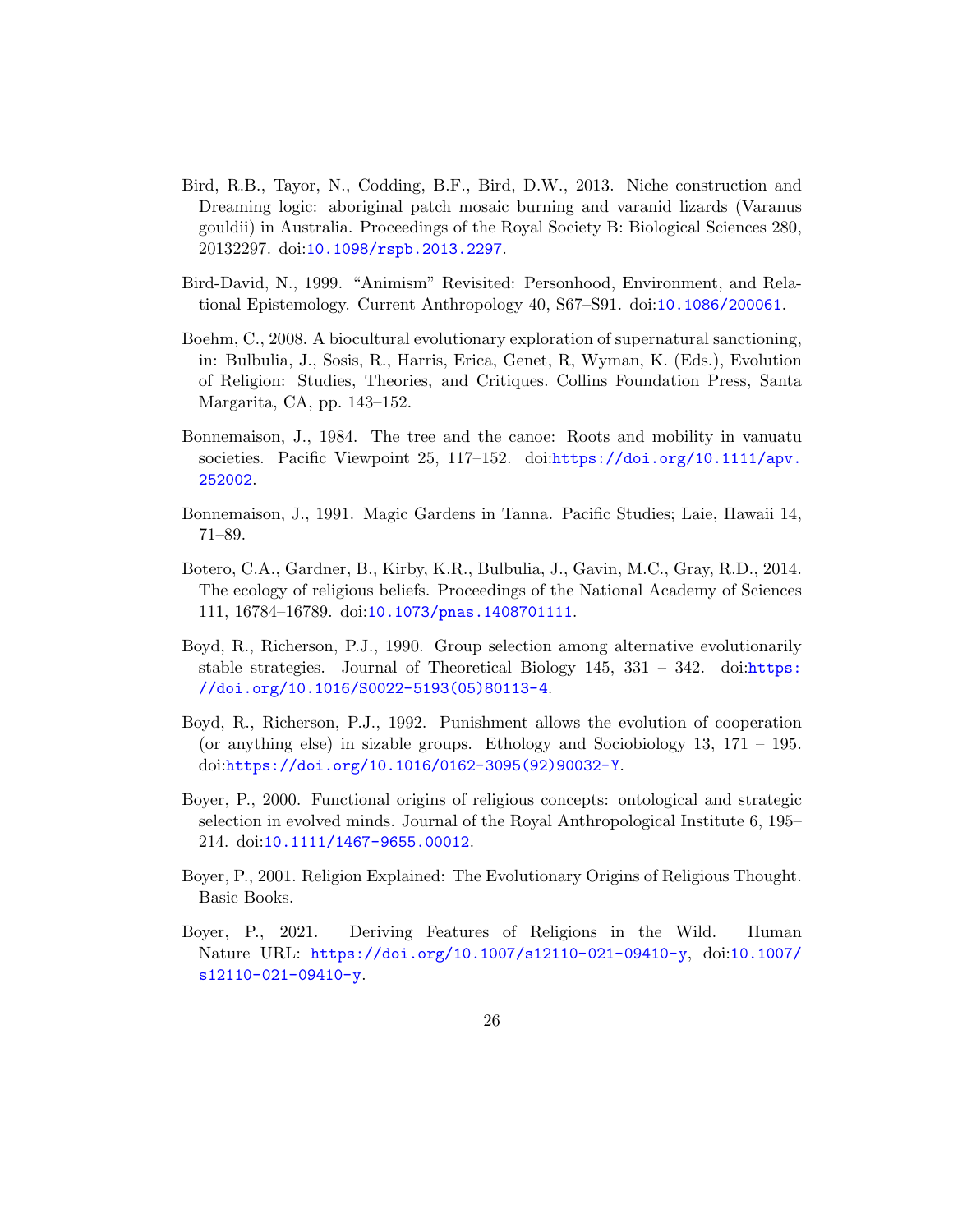- <span id="page-26-8"></span>Cohen, E., Baimel, A., Purzycki, B.G., 2018. Religiosity and resource allocation in Maraj´o, Brazil. Religion, Brain Behavior 8, 168–184. doi:[10.1080/2153599X.](http://dx.doi.org/10.1080/2153599X.2016.1267029) [2016.1267029](http://dx.doi.org/10.1080/2153599X.2016.1267029).
- <span id="page-26-6"></span>Colwell-Chanthaphonh, C., de Salle-Essoo, M., 2014. Saints and evil and the wayside shrines of mauritius. Journal of Material Culture 19, 253–277. doi:[10.1177/](http://dx.doi.org/10.1177/1359183514540066) [1359183514540066](http://dx.doi.org/10.1177/1359183514540066).
- <span id="page-26-4"></span>Colyvan, M., Justus, J., Regan, H.M., 2011. The conservation game. Biological conservation 144, 1246–1253.
- <span id="page-26-10"></span>Connors, S.M., 2000. Ecology and religion in Karuk orientations toward the land, in: Harvey, G. (Ed.), Indigenous religions : A companion. Cassel, London, pp. 139–151.
- <span id="page-26-1"></span>Cronk, L., 1994a. Evolutionary theories of morality and the manipulative use of signals. Zygon 29, 81–101.
- <span id="page-26-2"></span>Cronk, L., 1994b. The use of moralistic statements in social manipulation: A reply to roy a. rappaport. Zygon 29, 351–355.
- <span id="page-26-0"></span>Cronk, L., Leech, B.L., 2012. in: Meeting at Grand Central, Princeton University Press.
- <span id="page-26-7"></span>Curry, O., Whitehouse, H., Mullins, D., 2019. Is it good to cooperate? testing the theory of morality-as-cooperation in 60 societies. Current Anthropology 60.
- <span id="page-26-3"></span>Dear, K., Dutton, K., Fox, E., 2019. Do 'watching eyes' influence antisocial behavior? a systematic review & meta-analysis. Evolution and Human Behavior 40, 269–280.
- <span id="page-26-5"></span>Edgerton, R.B., 1992. Sick societies: Challenging the myth of primitive harmony. Free Press.
- <span id="page-26-9"></span>Ellwood, C.A., 1918. Religion and social control. The Scientific Monthly 7, 335–348.
- <span id="page-26-11"></span>Elster, J., 1983. Explaining technical change: A case study in the philosophy of science. CUP Archive.
- <span id="page-26-12"></span>Elster, J., 2015. Explaining social behavior: More nuts and bolts for the social sciences. Cambridge University Press.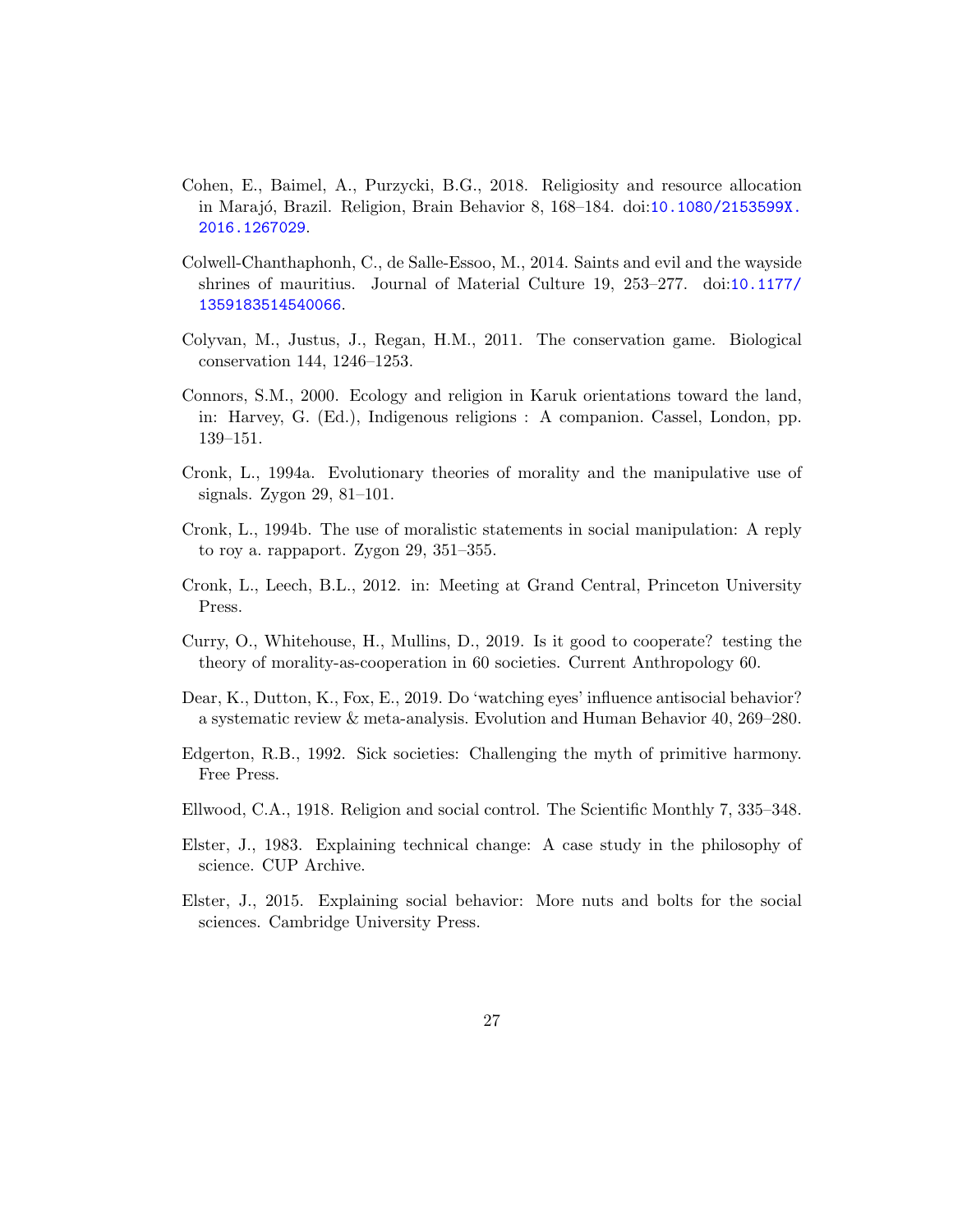- <span id="page-27-6"></span>Endicott, K.L., Endicott, K.M., 2014. Batek Childrearing and Morality, in: Narvaez, D., Valentino, K., Fuentes, A., McKenna, J.J., Gray, P. (Eds.), Ancestral Landscapes in Human Evolution: Culture, Childrearing and Social Wellbeing. Oxford University Press, Oxford.
- <span id="page-27-3"></span>Evans-Pritchard, E.E., 1965. Theories of primitive religion. Oxford University Press.
- <span id="page-27-5"></span>Fitouchi, L., Singh, M., 2021. Supernatural punishment beliefs as manipulated explanations of misfortune. URL: <psyarxiv.com/vejac>, doi:[10.31234/osf.io/vejac](http://dx.doi.org/10.31234/osf.io/vejac).
- <span id="page-27-10"></span>Flexner, J.L., Lindstrom, L., Hickey, F., Kapere, J., Lindstrom, L., Hickey, F., Kapere, J., 2018. Kaio, kapwier, nepek, and nuk: Human and non-human agency and 'conservation' on Tanna, Vanuatu, in: Verschuuren, B., Brown, S. (Eds.), Cultural and Spiritual Significance of Nature in Protected Areas, pp. 251–262. doi:[10.4324/9781315108186-17](http://dx.doi.org/10.4324/9781315108186-17).
- <span id="page-27-4"></span>Ge, E., Chen, Y., Wu, J., Mace, R., 2019. Large-scale cooperation driven by reputation, not fear of divine punishment. Royal Society Open Science 6, 190991. URL: <https://www.ncbi.nlm.nih.gov/pmc/articles/PMC6731744/>, doi:[10.1098/rsos.190991](http://dx.doi.org/10.1098/rsos.190991).
- <span id="page-27-0"></span>Geertz, A.W., 2020. How did ignorance become fact in American religious studies?: A reluctant reply to Ivan Strenski. Studi E Materiali Di Storia Delle Religioni 86, 365–403.
- <span id="page-27-9"></span>le Guen, O., Iliev, R., Lois, X., Atran, S., Medin, D.L., 2013. A garden experiment revisited: Inter-generational change in environmental perception and management of the Maya Lowlands, Guatemala: A garden experiment revisited. Journal of the Royal Anthropological Institute 19, 771–794. doi:[10.1111/1467-9655.12064](http://dx.doi.org/10.1111/1467-9655.12064).
- <span id="page-27-1"></span>Guthrie, S.E., 1980. A cognitive theory of religion. Current Anthropology 21, 181– 203. doi:[10.1086/202429](http://dx.doi.org/10.1086/202429).
- <span id="page-27-2"></span>Guthrie, S.E., 1995. Faces in the clouds: A new theory of religion. Oxford University Press, New York.
- <span id="page-27-8"></span>Hardin, G., 1968. The Tragedy of the Commons. Science 162, 1243–1248. doi:[10.](http://dx.doi.org/10.1126/science.162.3859.1243) [1126/science.162.3859.1243](http://dx.doi.org/10.1126/science.162.3859.1243).
- <span id="page-27-7"></span>Hartberg, Y., Cox, M., Villamayor-Tomas, S., 2016. Supernatural monitoring and sanctioning in community-based resource management. Religion, Brain & Behavior 6, 95–111.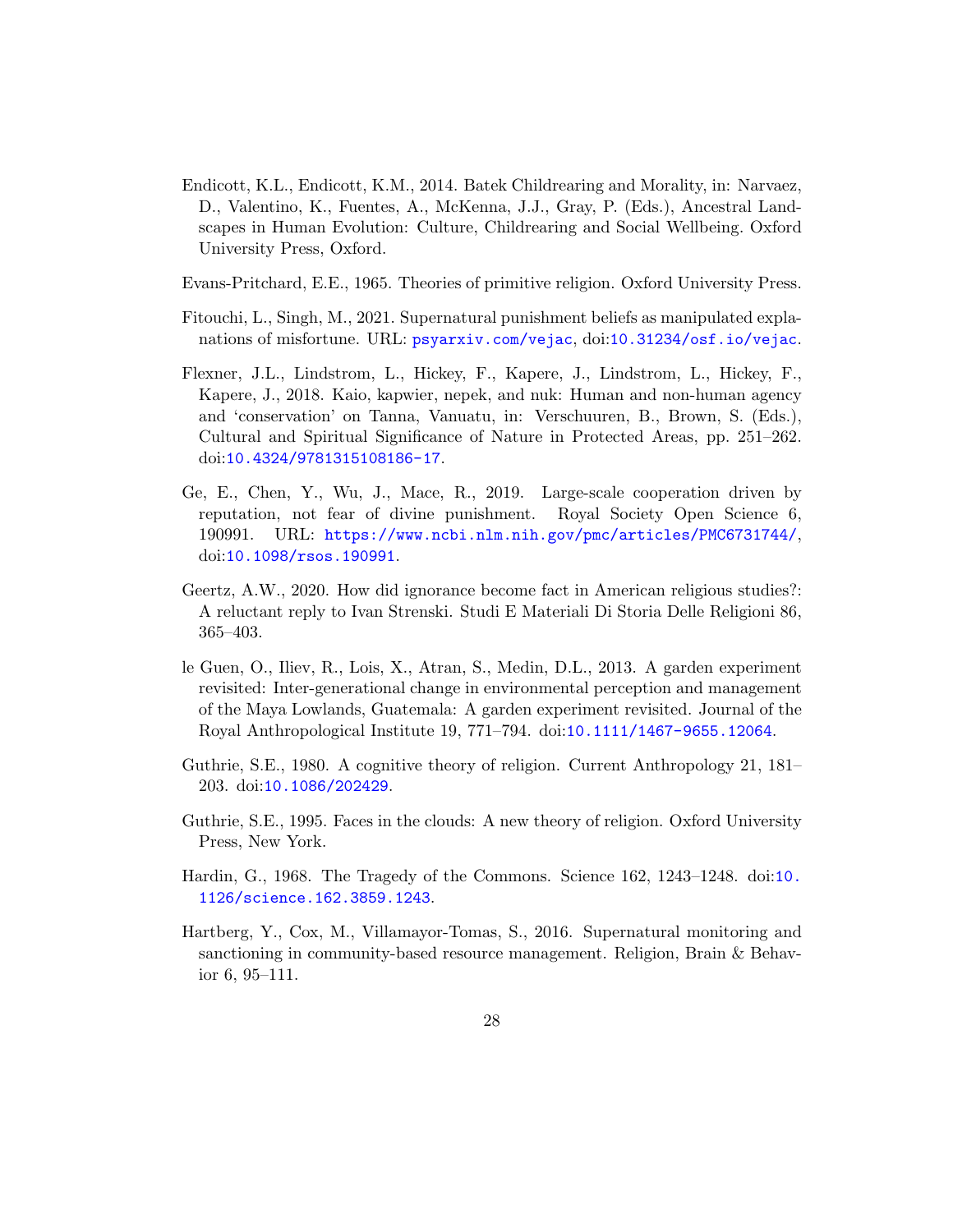- <span id="page-28-7"></span>Henrich, J., Henrich, N., 2007. Why Humans Cooperate: A Cultural and Evolutionary Explanation. Oxford University Press, Oxford, UK.
- <span id="page-28-9"></span>Henrich, J., Henrich, N., 2010. The evolution of cultural adaptations: Fijian food taboos protect against dangerous marine toxins. Proceedings. Biological Sciences 277, 3715–3724. doi:[10.1098/rspb.2010.1191](http://dx.doi.org/10.1098/rspb.2010.1191).
- <span id="page-28-6"></span>Henrich, J., Muthukrishna, M., 2021. The Origins and Psychology of Human Cooperation. Annual Review of Psychology 72, 207–240. doi:[10.1146/](http://dx.doi.org/10.1146/annurev-psych-081920-042106) [annurev-psych-081920-042106](http://dx.doi.org/10.1146/annurev-psych-081920-042106).
- <span id="page-28-8"></span>Jackson, J.C., Caluori, N., Abrams, S., Beckman, E., Gelfand, M.J., Gray, K., 2020. Tight cultures and vengeful gods: How culture shapes religious belief. doi:[10.](http://dx.doi.org/10.31234/osf.io/n74fx) [31234/osf.io/n74fx](http://dx.doi.org/10.31234/osf.io/n74fx).
- <span id="page-28-0"></span>Jensen, J.S., 2019. What is religion? 2. ed., Routledge.
- <span id="page-28-2"></span>Johnson, D.D.P., 2005. God's punishment and public goods. Human Nature 16, 410–446.
- <span id="page-28-3"></span>Johnson, D.D.P., 2016. God is watching you: How the fear of god makes us human. Oxford University Press, USA.
- <span id="page-28-1"></span>Johnson, K.A., Okun, M.A., Cohen, A.B., 2015. The mind of the lord: Measuring authoritarian and benevolent god representations. Psychology of Religion and Spirituality 7, 227.
- <span id="page-28-5"></span>Kendal, R.L., Boogert, N.J., Rendell, L., Laland, K.N., Webster, M., Jones, P.L., 2018. Social learning strategies: Bridge-building between fields. Trends in cognitive sciences 22, 651–665.
- <span id="page-28-10"></span>Kouha, C., 2015. A comparison between the God of the Bible and the Tannese primal gods: An apolegetic to educate Tannese Christians. Melanesian Journal of Theology 31.2, 65.
- <span id="page-28-11"></span>Kundtóva Klocová, E., Lang, M., Kundt, R., Xygalatas, D., 2022. Cigarettes for the dead: Effects of sorcery beliefs on parochial prosociality in Mauritius. Religion, Brain & Behavior .
- <span id="page-28-4"></span>Lang, A., 1909. The making of religion. Longmans, London.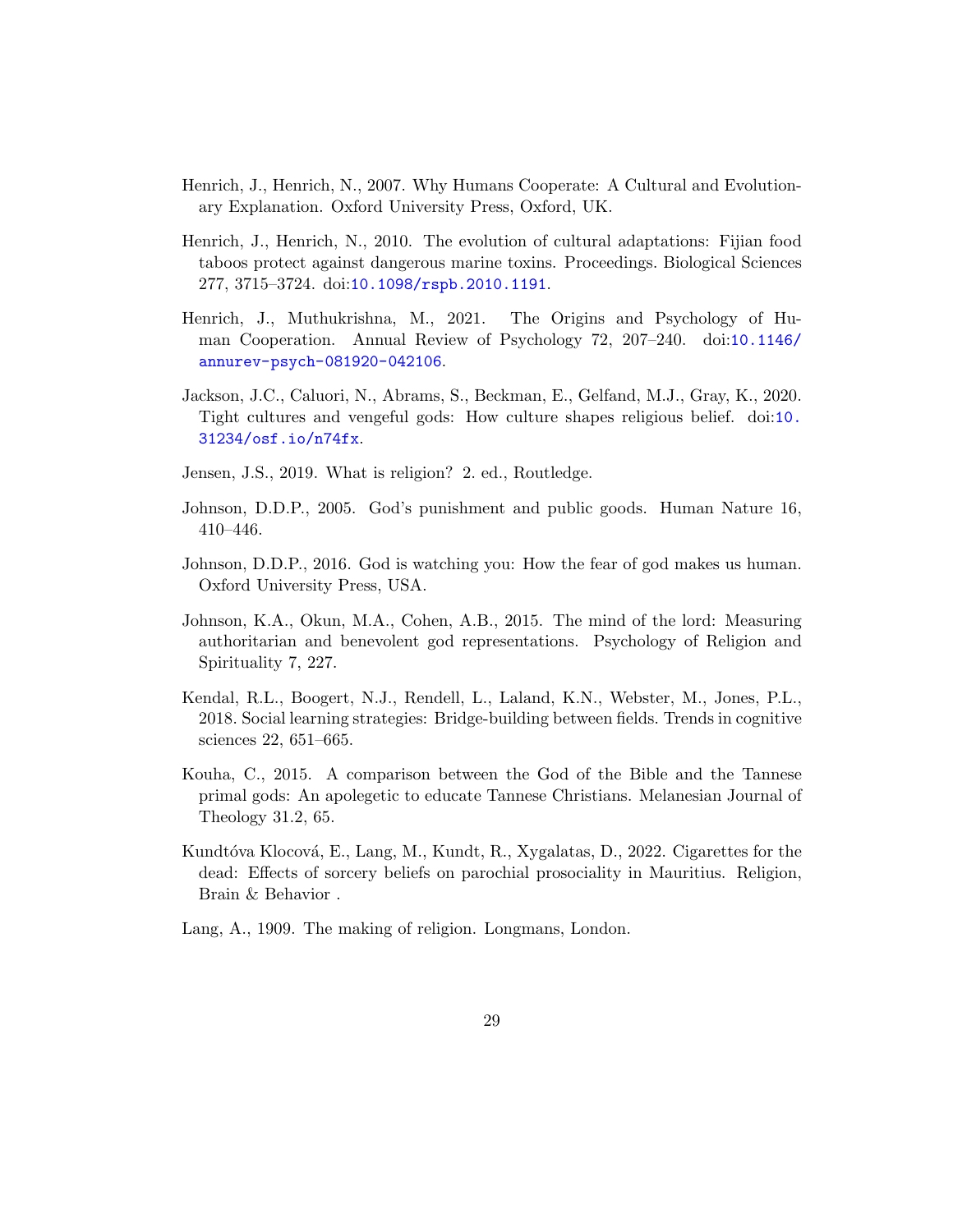- <span id="page-29-0"></span>Lang, M., Purzycki, B.G., Apicella, C.L., Atkinson, Q.D., Bolyanatz, A., Cohen, E., Handley, C., Kundtová Klocová, E., Lesorogol, C., Mathew, S., et al., 2019. Moralizing gods, impartiality and religious parochialism across 15 societies. Proceedings of the Royal Society B 286, 20190202.
- <span id="page-29-3"></span>Lansing, J.S., Thurner, S., Chung, N.N., Coudurier-Curveur, A., Karakaş, a., Fesenmyer, K.A., Chew, L.Y., 2017. Adaptive self-organization of Bali's ancient rice terraces. Proceedings of the National Academy of Sciences 114, 6504–6509. doi:[10.1073/pnas.1605369114](http://dx.doi.org/10.1073/pnas.1605369114).
- <span id="page-29-4"></span>Leeson, P.T., Suarez, P.A., 2015. Superstition and Self-Governance. New Thinking in Austrian Political Economy 19, 47–66. doi:[10.1108/S1529-213420150000019003](http://dx.doi.org/10.1108/S1529-213420150000019003).
- <span id="page-29-7"></span>Maarif, S., 2019. Indigenous religion paradigm: Re-interpreting religious practices of indigenous people. Journal of Studies in Philosophy 44, 103–121. doi:[http:](http://dx.doi.org/http://doi.org/10.15068/00155157) [//doi.org/10.15068/00155157](http://dx.doi.org/http://doi.org/10.15068/00155157).
- <span id="page-29-10"></span>Malinowski, B., 1936. The Foundations of Faith and Morals. London: Oxford University Press UK.
- <span id="page-29-9"></span>Malinowski, B., 1992. Malinowski and the Work of Myth. Princeton University Press, Princeton. URL: [https://www.degruyter.com/document/doi/10.1515/](https://www.degruyter.com/document/doi/10.1515/9781400862801/html) [9781400862801/html](https://www.degruyter.com/document/doi/10.1515/9781400862801/html). publication Title: Malinowski and the Work of Myth.
- <span id="page-29-8"></span>McNamara, R.A., 2012. When does it matter that God is watching?: Differential effects of large and small gods on cheating as a function of material security in Yasawa, Fiji. Ph.D. thesis. The University of British Colombia.
- <span id="page-29-1"></span>McNamara, R.A., Henrich, J., 2018. Jesus vs. the ancestors: how specific religious beliefs shape prosociality on Yasawa Island, Fiji. Religion, Brain & Behavior 8, 185–204.
- <span id="page-29-6"></span>McNamara, R.A., Purzycki, B.G., 2020. Minds of gods and human cognitive constraints: socio-ecological context shapes belief. Religion, Brain & Behavior 10, 223–238. doi:[10.1080/2153599X.2019.1678510](http://dx.doi.org/10.1080/2153599X.2019.1678510).
- <span id="page-29-2"></span>McNamara, R.A., Senanayake, R., Willard, A.K., Henrich, J., 2021. God's mind on morality. Evolutionary Human Sciences 3, E6. doi:[10.1017/ehs.2021.1](http://dx.doi.org/10.1017/ehs.2021.1).
- <span id="page-29-5"></span>Meyer-Rochow, V.B., 2009. Food taboos: their origins and purposes. Journal of Ethnobiology and Ethnomedicine 5, 18. URL: [https://doi.org/10.1186/](https://doi.org/10.1186/1746-4269-5-18) [1746-4269-5-18](https://doi.org/10.1186/1746-4269-5-18), doi:[10.1186/1746-4269-5-18](http://dx.doi.org/10.1186/1746-4269-5-18).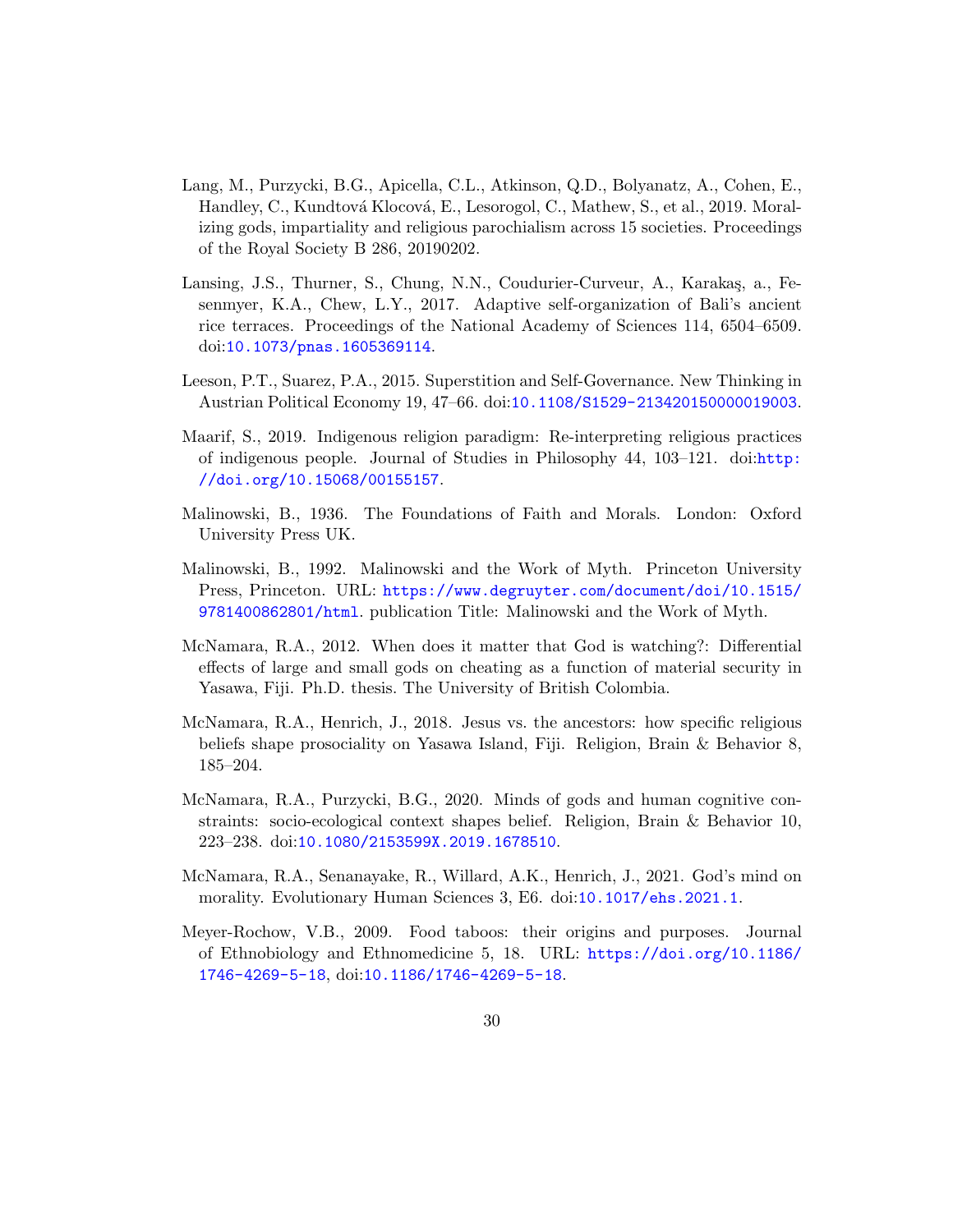- <span id="page-30-8"></span>Nehrbass, K., 2011. Dealing with Disaster: Critical Contextualization of Misfortune in an Animistic Setting: Dealing with Disaster. Missiology 39, 459–471. doi:[10.](http://dx.doi.org/10.1177/009182961103900404) [1177/009182961103900404](http://dx.doi.org/10.1177/009182961103900404).
- <span id="page-30-3"></span>Nettle, D., Harper, Z., Kidson, A., Stone, R., Penton-Voak, I.S., Bateson, M., 2013. The watching eyes effect in the Dictator Game: It's not how much you give, it's being seen to give something. Evolution and Human Behavior 34, 35–40. doi:[10.1016/j.evolhumbehav.2012.08.004](http://dx.doi.org/10.1016/j.evolhumbehav.2012.08.004).
- <span id="page-30-10"></span>Norenzayan, A., 2013. Big gods: How religion transformed cooperation and conflict. Princeton University Press.
- <span id="page-30-0"></span>Norenzayan, A., Shariff, A.F., Gervais, W.M., Willard, A.K., McNamara, R.A., Slingerland, E., Henrich, J., 2016. The cultural evolution of prosocial religions. Behavioral and brain sciences 39.
- <span id="page-30-6"></span>Northover, S.B., Pedersen, W.C., Cohen, A.B., Andrews, P.W., 2017a. Artificial surveillance cues do not increase generosity: Two meta-analyses. Evolution and Human Behavior 38, 144–153. doi:[10.1016/j.evolhumbehav.2016.07.001](http://dx.doi.org/10.1016/j.evolhumbehav.2016.07.001).
- <span id="page-30-5"></span>Northover, S.B., Pedersen, W.C., Cohen, A.B., Andrews, P.W., 2017b. Effect of artificial surveillance cues on reported moral judgment: Experimental failures to replicate and two meta-analyses. Evolution and Human Behavior 38, 561–571. doi:[10.1016/j.evolhumbehav.2016.12.003](http://dx.doi.org/10.1016/j.evolhumbehav.2016.12.003).
- <span id="page-30-9"></span>Ostrom, E., 2009. A General Framework for Analyzing Sustainability of Social-Ecological Systems. Science 325, 419–422. doi:[10.1126/science.1172133](http://dx.doi.org/10.1126/science.1172133).
- <span id="page-30-1"></span>Peoples, H.C., Marlowe, F.W., 2012. Subsistence and the evolution of religion. Human Nature 23, 253–269.
- <span id="page-30-4"></span>Piazza, J., Bering, J.M., Ingram, G., 2011. "Princess Alice is watching you": Children's belief in an invisible person inhibits cheating. Journal of Experimental Child Psychology  $109, 311 - 320$ . doi:[http://dx.doi.org/10.1016/j.jecp.2011.02.](http://dx.doi.org/http://dx.doi.org/10.1016/j.jecp.2011.02.003) [003](http://dx.doi.org/http://dx.doi.org/10.1016/j.jecp.2011.02.003).
- <span id="page-30-7"></span>Purzycki, B.G., 2010. Spirit masters, ritual cairns, and the adaptive religious system in tyva. Sibirica 9, 21–47.
- <span id="page-30-2"></span>Purzycki, B.G., 2011. Tyvan *cher eezi* and the socioecological constraints of supernatural agents' minds. Religion, Brain & Behavior 1, 31–45.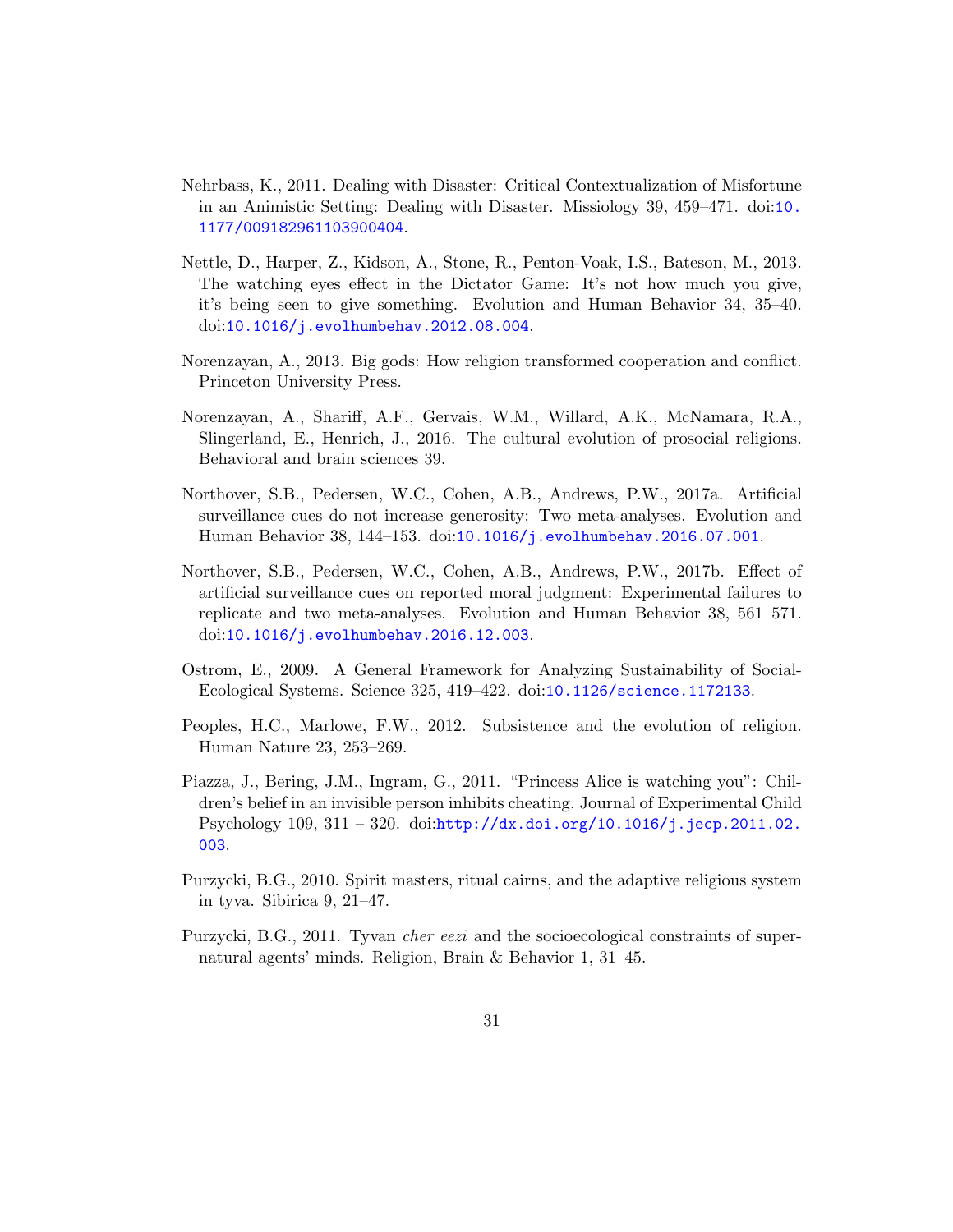- <span id="page-31-1"></span>Purzycki, B.G., 2013. The minds of gods: A comparative study of supernatural agency. Cognition 129,  $163 - 179$ . doi: $\frac{http://dx.doi.org/10.1016/j.}{}$  $\frac{http://dx.doi.org/10.1016/j.}{}$  $\frac{http://dx.doi.org/10.1016/j.}{}$ [cognition.2013.06.010](http://dx.doi.org/http://dx.doi.org/10.1016/j.cognition.2013.06.010).
- <span id="page-31-2"></span>Purzycki, B.G., 2016. The evolution of gods' minds in the Tyva Republic. Current Anthropology 57, S88–S104. doi:[10.1086/685729](http://dx.doi.org/10.1086/685729).
- <span id="page-31-4"></span>Purzycki, B.G., Apicella, C., Atkinson, Q.D., Cohen, E., McNamara, R.A., Willard, A.K., Xygalatas, D., Norenzayan, A., Henrich, J., 2016a. Cross-cultural dataset for the evolution of religion and morality project. Scientific Data 3, 160099. doi:[10.](http://dx.doi.org/10.1038/sdata.2016.99) [1038/sdata.2016.99](http://dx.doi.org/10.1038/sdata.2016.99).
- <span id="page-31-0"></span>Purzycki, B.G., Apicella, C., Atkinson, Q.D., Cohen, E., McNamara, R.A., Willard, A.K., Xygalatas, D., Norenzayan, A., Henrich, J., 2016b. Moralistic gods, supernatural punishment and the expansion of human sociality. Nature 530, 327–330. doi:[10.1038/nature16980](http://dx.doi.org/10.1038/nature16980).
- <span id="page-31-7"></span>Purzycki, B.G., Arakchaa, T., 2013. Ritual Behavior and Trust in the Tyva Republic. Current Anthropology 54, 381–388. doi:[10.1086/670526](http://dx.doi.org/10.1086/670526).
- <span id="page-31-8"></span>Purzycki, B.G., Finkel, D.N., Shaver, J., Wales, N., Cohen, A.B., Sosis, R., 2012. What does god know? supernatural agents' access to socially strategic and nonstrategic information. Cognitive Science 36, 846–869. doi:[10.1111/j.1551-6709.](http://dx.doi.org/10.1111/j.1551-6709.2012.01242.x) [2012.01242.x](http://dx.doi.org/10.1111/j.1551-6709.2012.01242.x).
- <span id="page-31-5"></span>Purzycki, B.G., Henrich, J., Apicella, C., Atkinson, Q.D., Baimel, A., Cohen, E., McNamara, R.A., Willard, A.K., Xygalatas, D., Norenzayan, A., 2018a. The evolution of religion and morality: a synthesis of ethnographic and experimental evidence from eight societies. Religion, Brain & Behavior 8, 101–132.
- <span id="page-31-9"></span>Purzycki, B.G., Holland, E.C., 2019. Buddha as a God: An Empirical Assessment. Method & Theory in the Study of Religion 31, 347–375. doi:[10.1163/](http://dx.doi.org/10.1163/15700682-12341453) [15700682-12341453](http://dx.doi.org/10.1163/15700682-12341453).
- <span id="page-31-6"></span>Purzycki, B.G., Jamieson-Lane, A., 2016. Anthrotools: An R package for crosscultural ethnographic data analysis. Cross-Cultural Research 51, 51–74.
- <span id="page-31-3"></span>Purzycki, B.G., Lang, M., Henrich, J., Norenzayan, A., 2022a. The evolution of religion and morality: Reflections and looking ahead. Religion, Brain & Behavior X.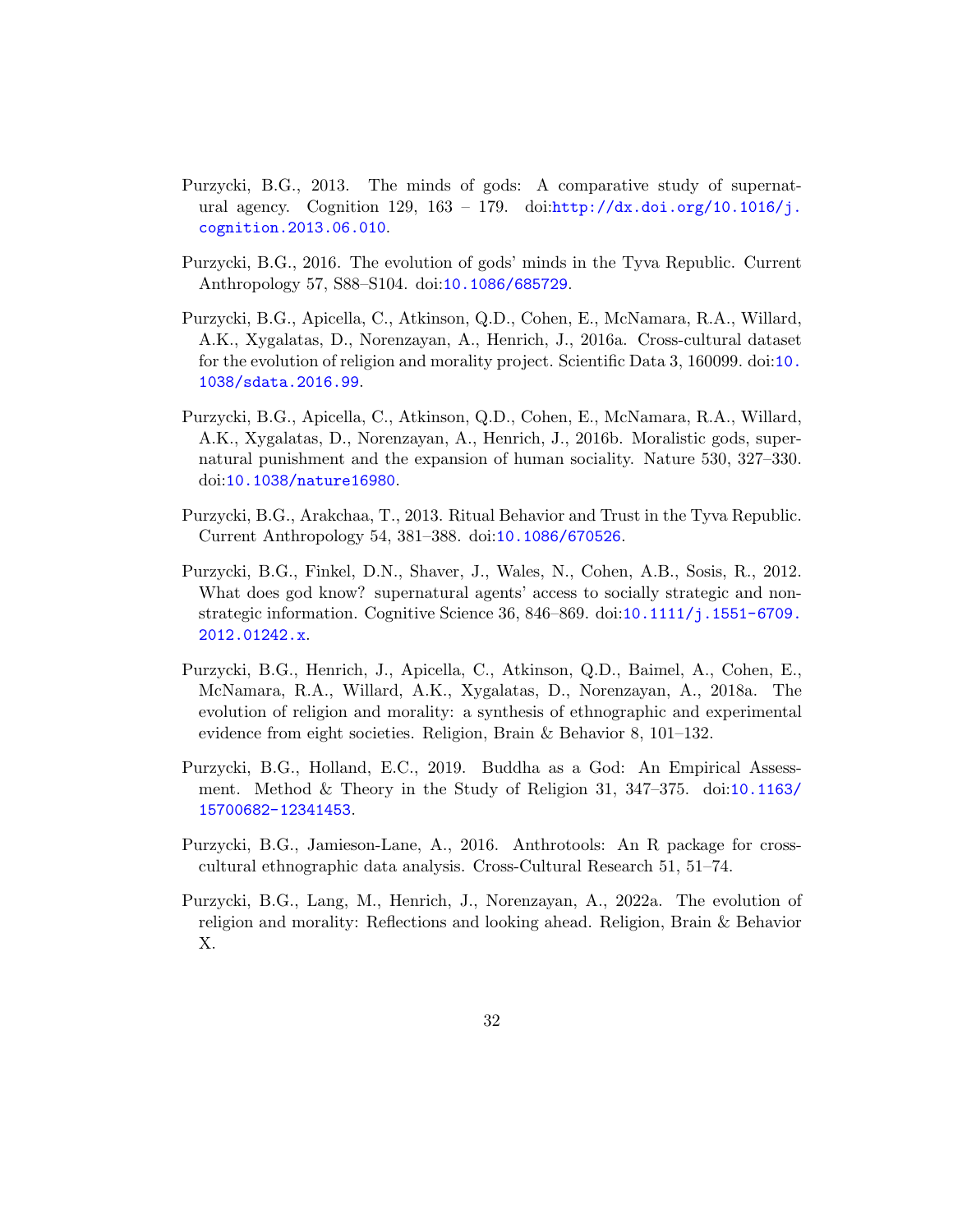- <span id="page-32-1"></span>Purzycki, B.G., McNamara, R.A., 2016. An ecological theory of gods' minds, in: De Cruz, H., Nichols, R. (Eds.), Cognitive Science of Religion and Its Philosophical Implications. Continuum, New York, pp. 143–167.
- <span id="page-32-7"></span>Purzycki, B.G., Pisor, A., Apicella, C., Atkinson, Q.D., Cohen, E., Henrich, J., McElreath, R., McNamara, R.A., Norenzayan, A., Willard, A.K., Xygalatas, D., 2018b. The cognitive and cultural foundations of moral behavior. Evolution and Human Behavior 39, 490–501.
- <span id="page-32-3"></span>Purzycki, B.G., Sosis, R., 2011. Our gods: Variation in supernatural minds, in: Essential building blocks of human nature. Springer, pp. 77–93.
- <span id="page-32-2"></span>Purzycki, B.G., Sosis, R., 2022. Religion Evolving: The Dynamics of Culture, Cognition and Ecology. Equinox.
- <span id="page-32-6"></span>Purzycki, B.G., Stagnaro, M.N., Sasaki, J., 2020. Breaches of Trust Change the Content and Structure of Religious Appeals. Journal for the Study of Religion, Nature and Culture 14, 71–94. doi:[10.1558/jsrnc.38786](http://dx.doi.org/10.1558/jsrnc.38786).
- <span id="page-32-0"></span>Purzycki, B.G., Watts, J., 2018. Reinvigorating the comparative, cooperative ethnographic sciences of religion. Free Inquiry 38, 26–29.
- <span id="page-32-9"></span>Purzycki, B.G., Willard, A.K., Klocová, E.K., Apicella, C., Atkinson, Q., Bolyanatz, A., Cohen, E., Handley, C., Henrich, J., Lang, M., Lesorogol, C., Mathew, S., McNamara, R.A., Moya, C., Norenzayan, A., Placek, C., Soler, M., Weigel, J., Xygalatas, D., Ross, C.T., 2022b. The Moralization Bias of Gods' Minds: A Cross-Cultural Test. Religion, Brain and Behavior , 25.
- <span id="page-32-8"></span>R Core Team, 2021. R: A Language and Environment for Statistical Computing. R Foundation for Statistical Computing. Vienna, Austria.
- <span id="page-32-10"></span>Rappaport, R.A., 1968. Pigs for the Ancestors: Ritual in the Ecology of a New Guinea People. Yale University Press.
- <span id="page-32-5"></span>Rappaport, R.A., 1994. On the evolution of morality and religion: a response to lee cronk. Zygon $\circledR$  29, 331–349.
- <span id="page-32-11"></span>Reynolds, V., Tanner, R., 1995. The Social Ecology of Religion. 2. ed., Oxford University Press, New York.
- <span id="page-32-4"></span>Richerson, P., Baldini, R., Bell, A.V., Demps, K., Frost, K., Hillis, V., Mathew, S., Newton, E.K., Naar, N., Newson, L., et al., 2016. Cultural group selection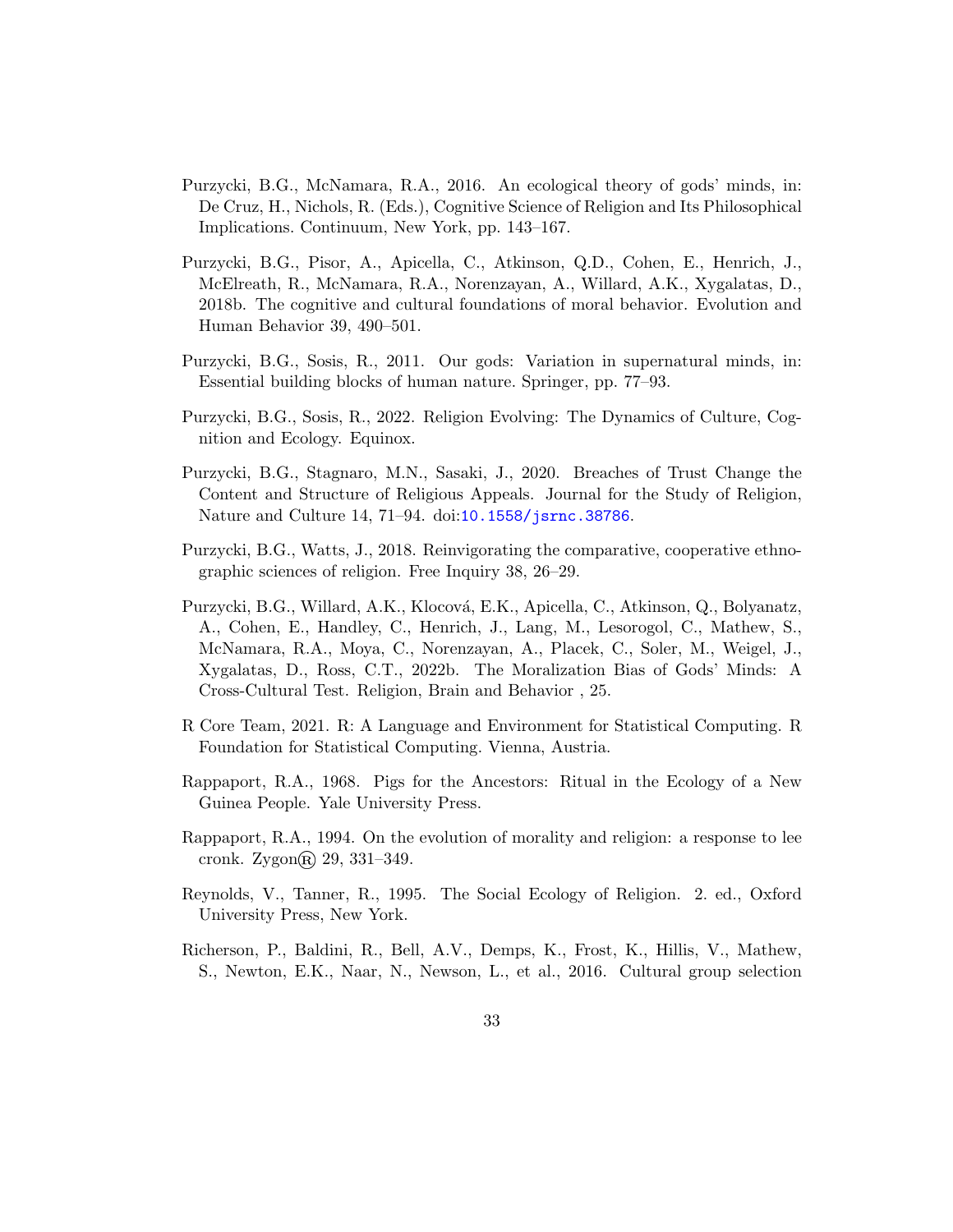plays an essential role in explaining human cooperation: A sketch of the evidence. Behavioral and Brain Sciences 39. doi:[10.1017/S0140525X1400106X](http://dx.doi.org/10.1017/S0140525X1400106X).

- <span id="page-33-7"></span>Richerson, P.J., Boyd, R., 2005. Not by genes alone: How culture transformed human evolution. University of Chicago Press Chicago.
- <span id="page-33-1"></span>Roes, F.L., Raymond, M., 2003. Belief in moralizing gods. Evolution and Human Behavior 24, 126–135. doi:[10.1016/S1090-5138\(02\)00134-4](http://dx.doi.org/10.1016/S1090-5138(02)00134-4).
- <span id="page-33-8"></span>Rogers, A.R., 2020. Beating your neighbor to the berry patch. bioRxiv doi:[10.1101/](http://dx.doi.org/10.1101/2020.11.12.380311) [2020.11.12.380311](http://dx.doi.org/10.1101/2020.11.12.380311).
- <span id="page-33-6"></span>Rossano, M., 2010. Supernatural selection: How religion evolved. Oxford University Press.
- <span id="page-33-5"></span>Rossano, M., LeBlanc, A., 2017. Why add the supernatural? Religion, Brain & Behavior 7, 375–377.
- <span id="page-33-3"></span>Rossano, M.J., 2007. Supernaturalizing Social Life: Religion and the Evolution of Human Cooperation. Human Nature 18, 272–294. doi:[10.1007/](http://dx.doi.org/10.1007/s12110-007-9002-4) [s12110-007-9002-4](http://dx.doi.org/10.1007/s12110-007-9002-4).
- <span id="page-33-0"></span>Schloss, J.P., Murray, M.J., 2011. Evolutionary accounts of belief in supernatural punishment: a critical review. Religion, Brain & Behavior 1, 46–99.
- <span id="page-33-4"></span>Shariff, A., Purzycki, B.G., Sosis, R., 2014. Religions as Cultural Solutions to Social Living, in: Cohen, A.B. (Ed.), Culture Reexamined: Broadening Our Understanding of Social and Evolutionary Influences. APA Books, Washington, DC, pp. 217–238.
- <span id="page-33-9"></span>Shaver, J.H., 2015. The evolution of stratification in Fijian ritual participation. Religion, Brain & Behavior 5, 101–117. doi:[10.1080/2153599X.2014.893253](http://dx.doi.org/10.1080/2153599X.2014.893253).
- <span id="page-33-2"></span>Shaver, J.H., Fraser, G., Bulbulia, J., 2017. Charismatic signaling: How religion stabilizes cooperation and entrenches inequality. The Oxford Handbook of evolutionary psychology and religion .
- <span id="page-33-10"></span>Shaver, J.H., Sosis, R., 2014. How Does Male Ritual Behavior Vary Across the Lifespan? Human Nature 25, 136–160. doi:[10.1007/s12110-014-9191-6](http://dx.doi.org/10.1007/s12110-014-9191-6).
- <span id="page-33-11"></span>Shih, F.L., 2012. Generating power in Taiwan: Nuclear, political and religious power. Culture and Religion 13, 295–313. doi:[10.1080/14755610.2012.706229](http://dx.doi.org/10.1080/14755610.2012.706229).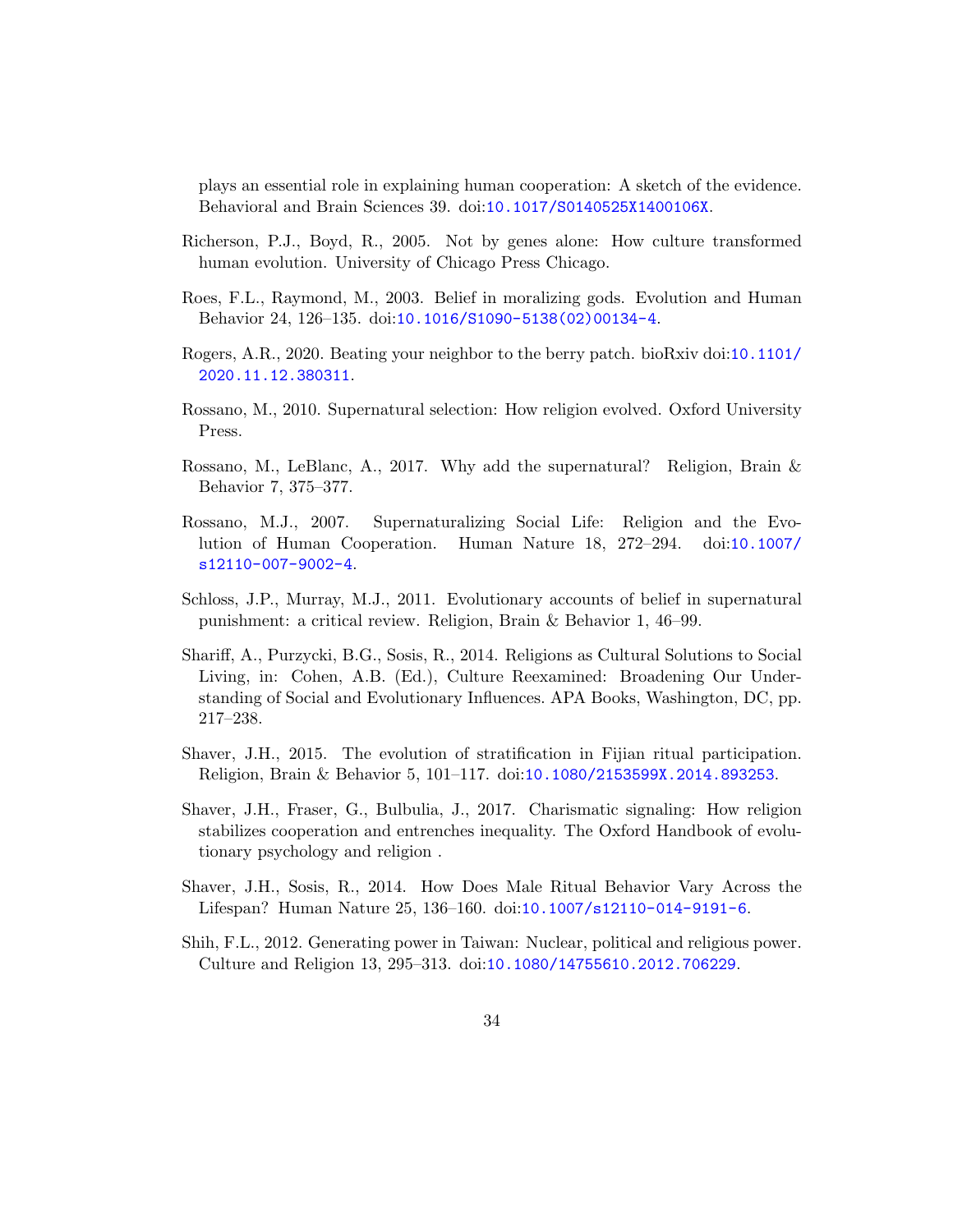- <span id="page-34-3"></span>Singh, M., Kaptchuk, T.J., Henrich, J., 2021. Small gods, rituals, and cooperation: The mentawai water spirit sikameinan. Evolution and Human Behavior 42, 61–72. doi:[https://doi.org/10.1016/j.evolhumbehav.2020.07.008](http://dx.doi.org/https://doi.org/10.1016/j.evolhumbehav.2020.07.008).
- <span id="page-34-1"></span>Skoggard, I., Ember, C.R., Pitek, E., Jackson, J.C., Carolus, C., 2020. Resource Stress Predicts Changes in Religious Belief and Increases in Sharing Behavior. Human Nature 31, 249–271. doi:[10.1007/s12110-020-09371-8](http://dx.doi.org/10.1007/s12110-020-09371-8).
- <span id="page-34-9"></span>Smaldino, P.E., Lubell, M., 2014. Institutions and cooperation in an ecology of games. Artificial Life 20, 207–221. doi:[10.1162/ARTL\\_a\\_00126](http://dx.doi.org/10.1162/ARTL_a_00126).
- <span id="page-34-10"></span>Smith, E.A., Wishnie, M., 2000. Conservation and Subsistence in Small-Scale Societies. Annual Review of Anthropology 29, 493–524. doi:[10.1146/annurev.](http://dx.doi.org/10.1146/annurev.anthro.29.1.493) [anthro.29.1.493](http://dx.doi.org/10.1146/annurev.anthro.29.1.493).
- <span id="page-34-5"></span>Smith, J.J., 1993. Using ANTHOPAC 3.5 and a Spreadsheet to Compute a Free-List Salience Index. CAM 5, 1–3. doi:[10.1177/1525822X9300500301](http://dx.doi.org/10.1177/1525822X9300500301).
- <span id="page-34-6"></span>Smith, J.J., Borgatti, S.P., 1997. Salience Counts—And So Does Accuracy: Correcting and Updating a Measure for Free-List-Item Salience. Journal of Linguistic Anthropology 7, 208–209. doi:[10.1525/jlin.1997.7.2.208](http://dx.doi.org/10.1525/jlin.1997.7.2.208).
- <span id="page-34-2"></span>Snarey, J., 1996. The natural environment's impact upon religious ethics: A crosscultural study. Journal for the Scientific Study of Religion , 85–96.
- <span id="page-34-4"></span>Sosis, R., Bressler, E.R., 2003. Cooperation and commune longevity: A test of the costly signaling theory of religion. Cross-cultural research 37, 211–239.
- <span id="page-34-0"></span>Spiro, M.E., D'Andrade, R.G., 1958. A cross-cultural study of some supernatural beliefs. American Anthropologist 60, 456–466.
- <span id="page-34-12"></span>Sponsel, L.E., 2014. Spiritual ecology: Is it the ultimate solution for the environmental crisis? Choice 51, 1339–13448.
- <span id="page-34-11"></span>Sørensen, J., 2004. Religion, evolution and an immunology of cultural systems. Evolution and Cognition 10, 61–73.
- <span id="page-34-7"></span>Stagnaro, M.N., Stibbard-Hawkes, D.N.E., Apicella, C.L., 2022. Do religious and market-based institutions promote cooperation in hadza hunter-gatherers? .
- <span id="page-34-8"></span>Strassmann, B.I., Kurapati, N.T., Hug, B.F., Burke, E.E., Gillespie, B.W., Karafet, T.M., Hammer, M.F., 2012. Religion as a means to assure paternity. Proceedings of the National Academy of Sciences 109, 9781–9785. doi:[10.1073/pnas.](http://dx.doi.org/10.1073/pnas.1110442109) [1110442109](http://dx.doi.org/10.1073/pnas.1110442109).